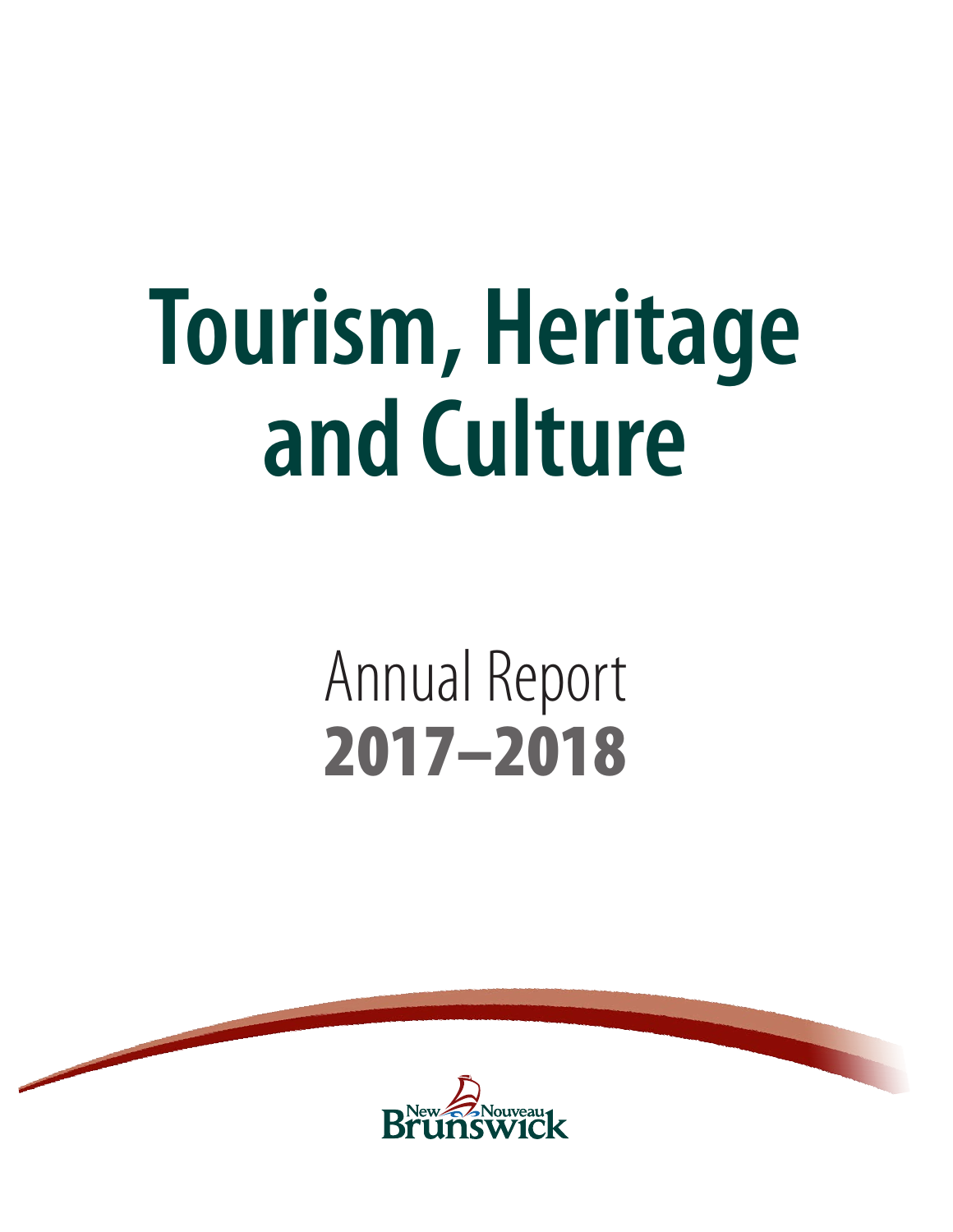Department of Tourism, Heritage and Culture Annual Report 2017-2018

Province of New Brunswick PO 6000, Fredericton NB E3B 5H1 CANADA

www.gnb.ca

ISBN 978-1-4605-1936-3 ISBN 978-1-4605-1937-0

ISSN 2368-6405 (Bilingual print edition) ISSN 2368-6413 (PDF: English edition)

11989 | 2018.11 | Printed in New Brunswick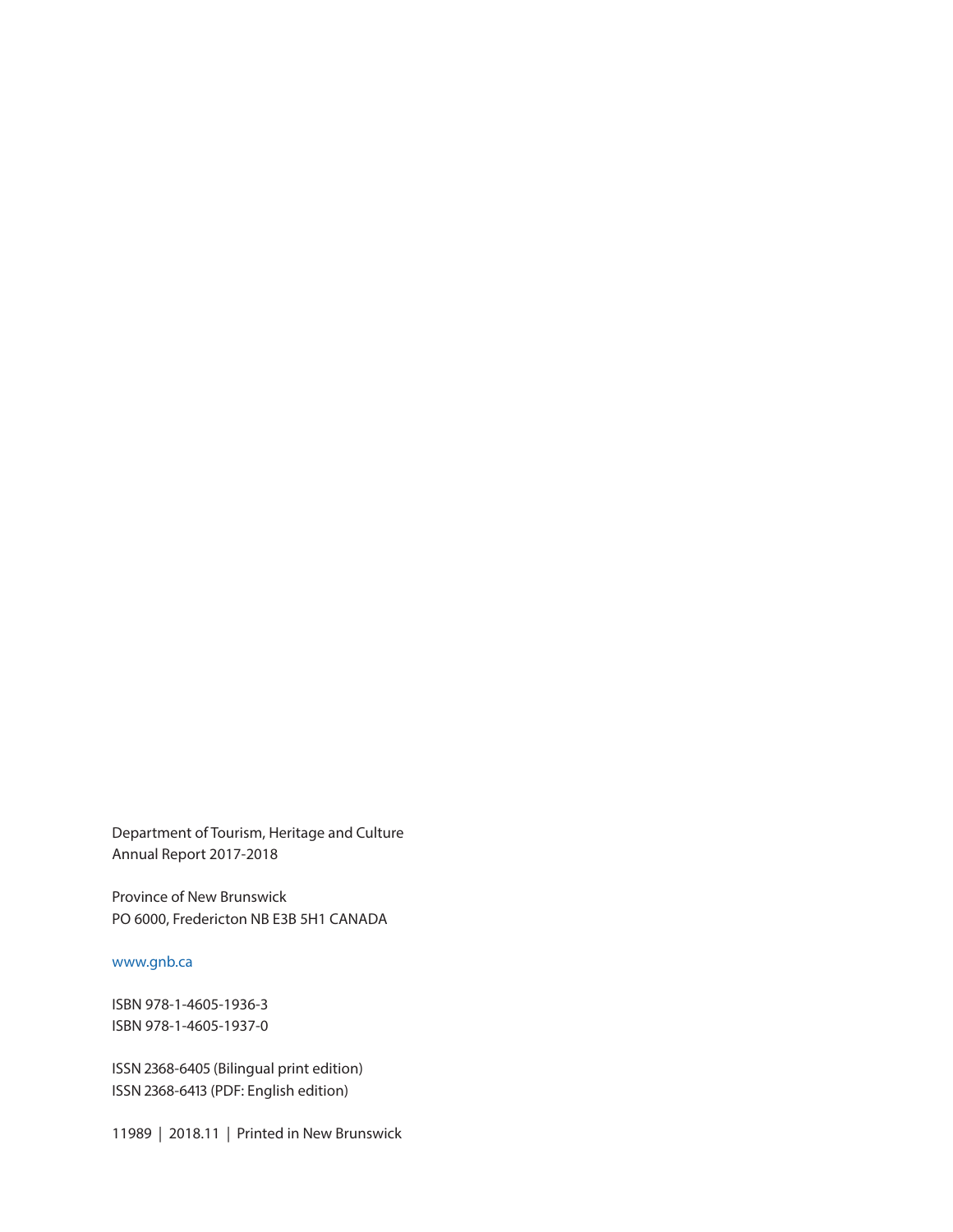# Transmittal letters

# **From the Minister to the Lieutenant-Governor**

**The Honourable Jocelyne Roy Vienneau Lieutenant-Governor of New Brunswick**

May it please your Honour:

It is my privilege to submit the annual report of the Department of Tourism, Heritage and Culture, Province of New Brunswick, for the fiscal year April 1, 2017, to March 31, 2018.

Respectfully submitted,

White will

Honourable Robert Gauvin Minister

# **From the Deputy Minister to the Minister**

**Honourable John B. Ames Minister of Tourism, Heritage and Culture**

Sir:

I am pleased to be able to present the annual report describing operations of the Department of Tourism, Heritage and Culture for the fiscal year April 1, 2017, to March 31, 2018.

Respectfully submitted,

Françoise Roy Deputy Minister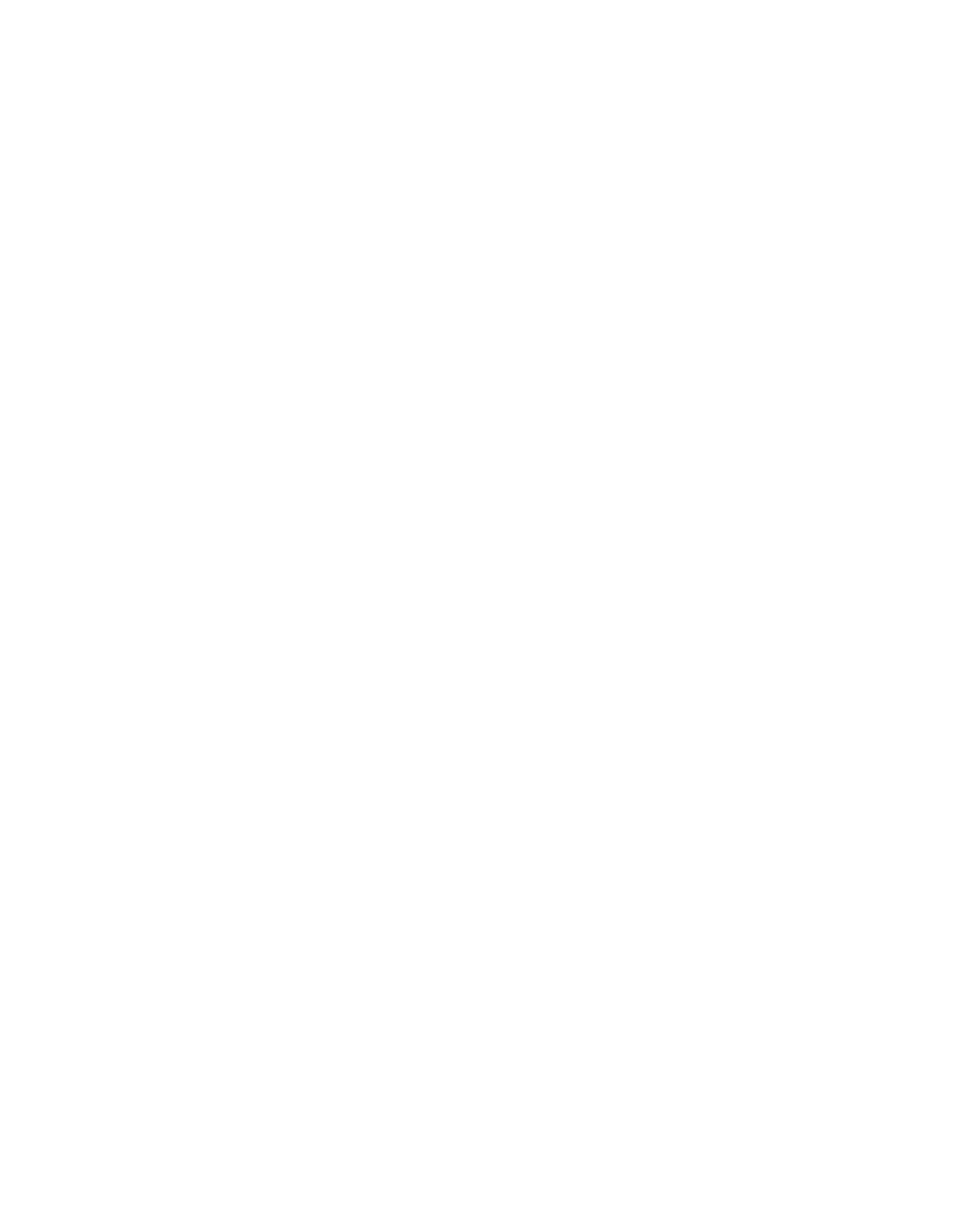# Table of contents

| Summary of recommendations from the Office of the Auditor General 41 |
|----------------------------------------------------------------------|
|                                                                      |
|                                                                      |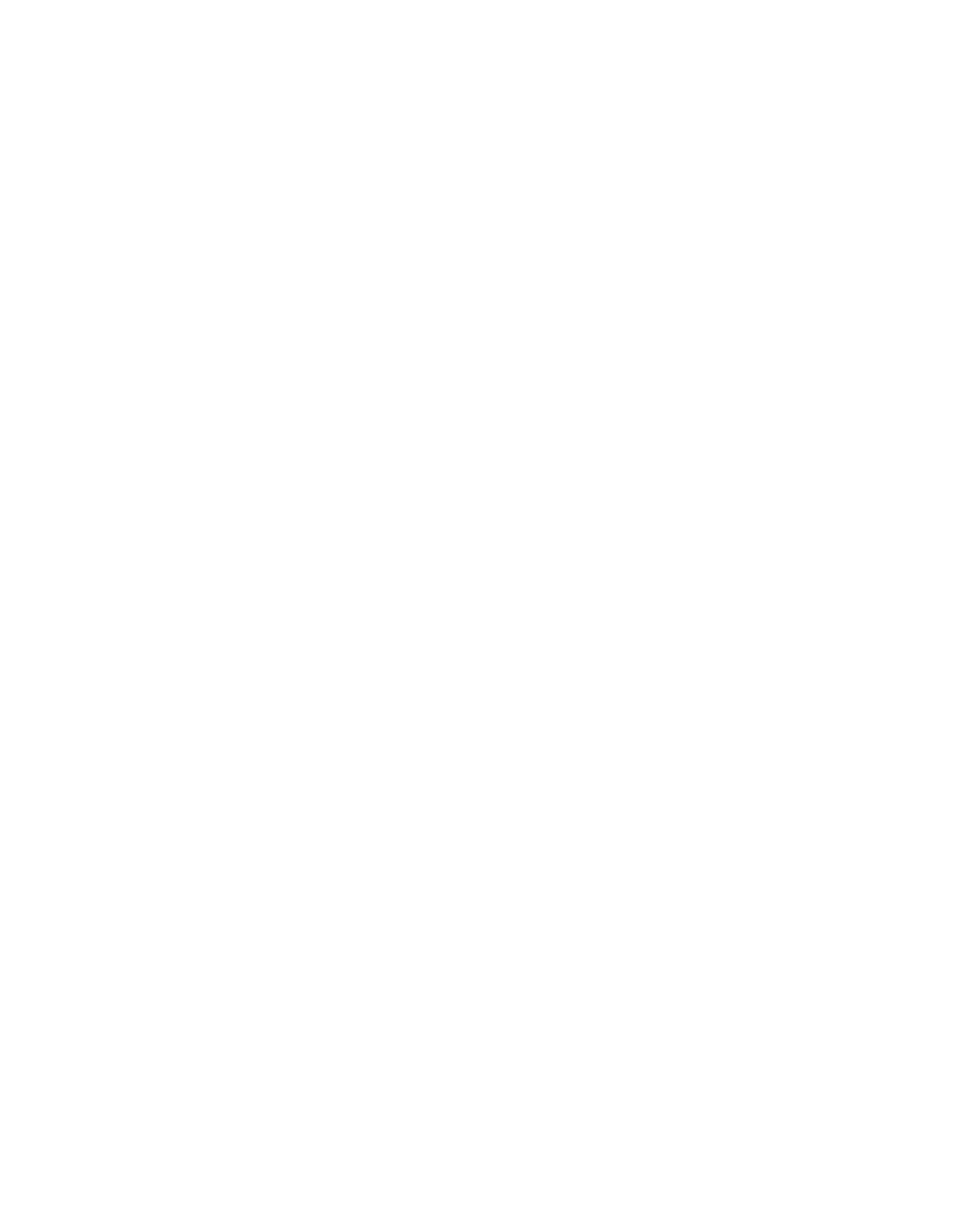# <span id="page-6-0"></span>Minister's message

As Minister of the Department of Tourism, Heritage and Culture, I have the privilege to visit all parts of the province to experience a variety of cultural, heritage and sporting events, and to see the diversity and beauty of our provincial landscape. I also have a wonderful opportunity to witness firsthand, the passion and dedication of our staff, in ensuring our department continues to play a major role in New Brunswick's economic growth, job creation and quality of life.

Each division of Tourism, Heritage and Culture has the potential to generate economic prosperity for New Brunswick through responsible promotion and development of year-round tourism activities, while contributing to the well-being and the cultural integrity of the province.

In 2017, GNB has set the groundwork for a thriving tourism industry in New Brunswick by revealing the New Brunswick *Tourism Growth Strategy*. With an emphasis on innovation and partnership, this new comprehensive strategy sets the groundwork for a thriving tourism industry in New Brunswick and making it the destination of choice in Eastern Canada.

The *Getting away is closer than you think*, a new provincial tourism "staycation" campaign, was also launched in 2017. This campaign encourages New Brunswickers to discover the many experiences our province has to offer, from day trips to longer getaways, and for all ages and interests.

We have also recognized our parks and attractions as important contributors to the tourism economy and the well-being of New Brunswickers throughout the year. By extending the tourism shoulder season into October and keeping Mount Carleton Provincial Park open during winter months, we are positioning ourselves as a four-season tourist destination.

I would also like to thank our Sport and Recreation Branch for their role in the development of the New Brunswick Recreation and Sport Policy Framework. Going forward, this framework will be instrumental in ensuring New Brunswick continues to provide a significant contribution to the quality of life of New Brunswickers.

We understand the importance of personal well-being and are fortunate to have local artists creating unique artwork, stories and other cultural experiences for residents and visitors alike. GNB believes in the importance of art and culture, and has contributed more than nine million dollars in grants towards Art and Culture industries.

We have also taken great strides in the preservation and awareness of our heritage and our history. As part of the Canada 150 celebrations, our department funded regional celebrations which took place throughout the summer months. These celebrations were a huge success due to the dedication and hard work of our Heritage Branch, I would also like to recognize the important work of our Archaeology Branch, which continues to preserve and manage significant historical findings, which build the character and visitor experience of our province.

As Minister of Tourism, Heritage and Culture, I am proud of the strong partnerships, the creative approaches and the dedication of each of our branches. I commend their professionalism and passion to promote New Brunswick as a world-class travel destination, showcasing its unique tourism experiences, beautiful landscapes and rich heritage.

Shell in

Honourable Robert Gauvin Minister of Tourism, Heritage and Culture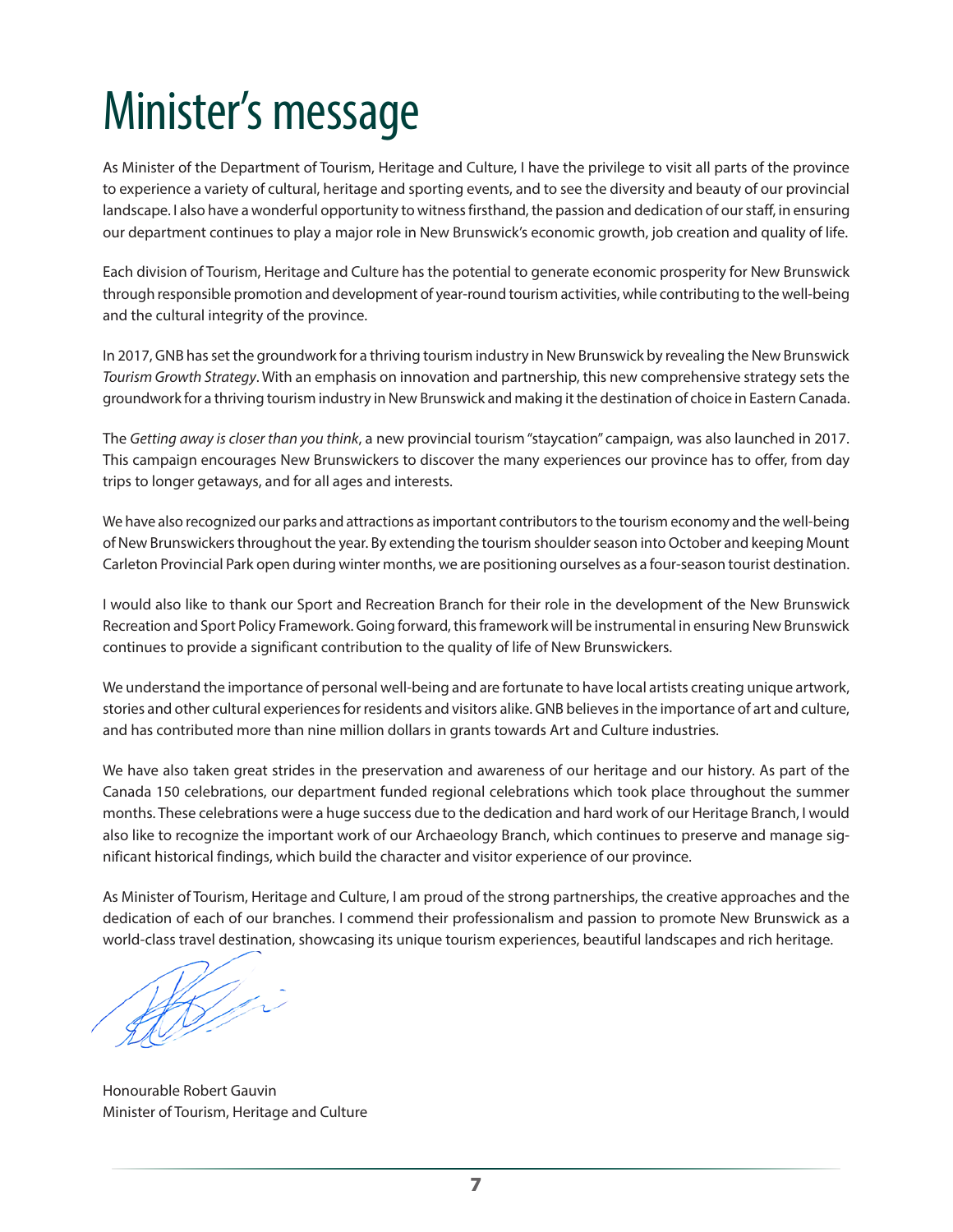# <span id="page-7-0"></span>Deputy Minister's message

The 2017-2018 fiscal year has been one of exciting growth for the Department of Tourism Heritage and Culture and I am pleased to report that tourism visitation to New Brunswick during the summer season increased by 7.2 per cent.

The Department of Tourism Heritage and Culture has implemented several strategic initiatives to drive this growth. The department has worked hard to improve and promote our parks and attractions, to support wellness through sports and recreation; to enrich the lives of our communities through arts and culture; and to conserve New Brunswick's cultural heritage, archaeological resources and landscapes for present and future generations.

In the fall of 2017, the Tourism Growth Strategy was released. This multi-year plan redefines our province's approach to tourism and ensures that proper supports are in place to leverage our successes. It is our goal to see visitor spending reach \$2 billion by 2025.

Part of the department's focus was to invest strategically in product development, infrastructure and marketing. Investments were made to improve the New Brunswick Scenic Drive Network, the Fundy Coast and provincial parks. In December of 2017, the department completed the Food Tourism Strategy which was presented to one hundred and twenty-four industry stakeholders. We have also been working collaboratively with other departments and stakeholders to increase skills development for underemployed and unemployed New Brunswickers. It is our goal to increase the number of entrepreneurs and new businesses in the province, as well as, the number of older workers and students working in the industry.

Last year, our parks and attractions continued to be a major contributor to the department's growth, with over one million visitors entering our provincial parks. Contributing factors to this success included new initiatives focused on promoting New Brunswick as a four-season tourism destination; such as extending the 2017 tourism season to Thanksgiving weekend, and keeping Mount Carleton Provincial Park open throughout the winter. Other successful initiatives supporting this growth included a free entry day to provincial parks on Canada Day and New Brunswick Day.

Our parks not only have a positive impact on our province's economy, but also on the well-being of our residents. This is also true of the sport and recreation system and the contributions by the Sport and Recreation Branch have significantly supported a better quality of programming leading to improved physical literacy, increased participation of under-represented groups, and better support for the development of high-performing athletes.

Personal well-being encompasses much more than just physical health. Last year the department renewed our commitment to arts and culture with more than \$9 million dollars in grants being awarded to the Arts and Cultural Industries. We proudly supported numerous regional and provincial events, such as Canada 150 Celebrations, the multimedia show *Mala*, the Salmon Run Project in Saint John and the Tall Ships Celebration in Miramichi, Caraquet and Saint John.

The department continued to work collaboratively with First Nations communities to ensure that the Government of New Brunswick's Duty to Consult and Accommodations legal obligations are met. The department has also worked closely with Aboriginal Affairs Secretariat (AAS) to build a clear process that ensures appropriate levels of First Nations engagement and consultation are implemented for all projects, policies and decisions.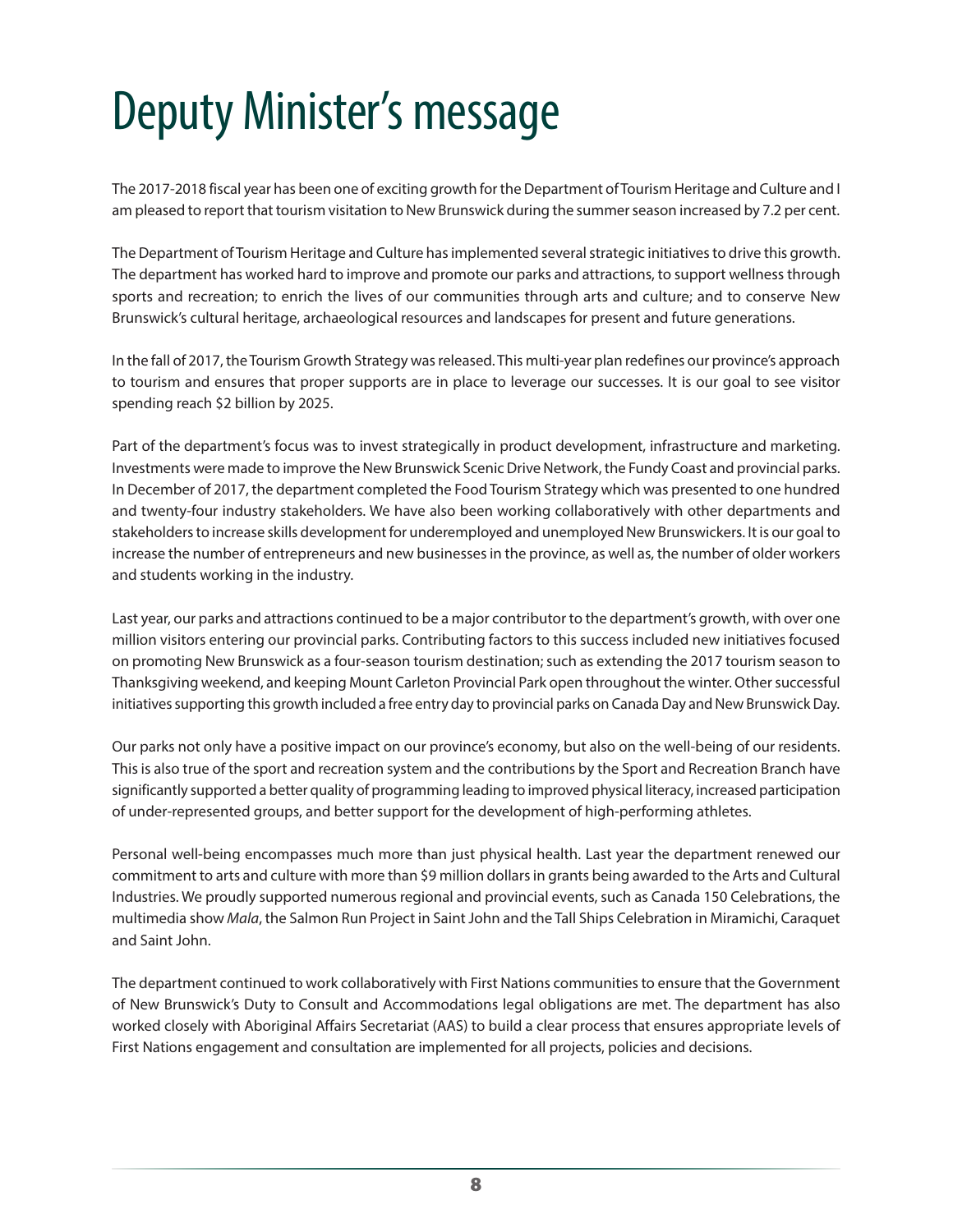Preserving and celebrating New Brunswick's rich heritage and culture is also a priority to the department. The Heritage Branch was instrumental in bringing history to life during Heritage Awareness Week with many local communities participating in activities and Regional School Heritage Fairs. Additional celebrations included the Battle of Vimy Ridge Centennial Commemoration Ceremony and Canada 150 Regional Celebrations, held in every corner of the province.

New Brunswick is a province that is proud of its cultural history. Last year the Archeology Branch continued its essential work in the preservation and management of artifacts and heritage sites through archeological field research and projects.

As the Deputy Minister of Tourism, Heritage and Culture, I am proud of the accomplishments and contributions the department has made in making New Brunswick a choice place to visit and to live, and thank you all for your valuable contribution to a successful year.

 $X$ 

Françoise Roy Deputy Minister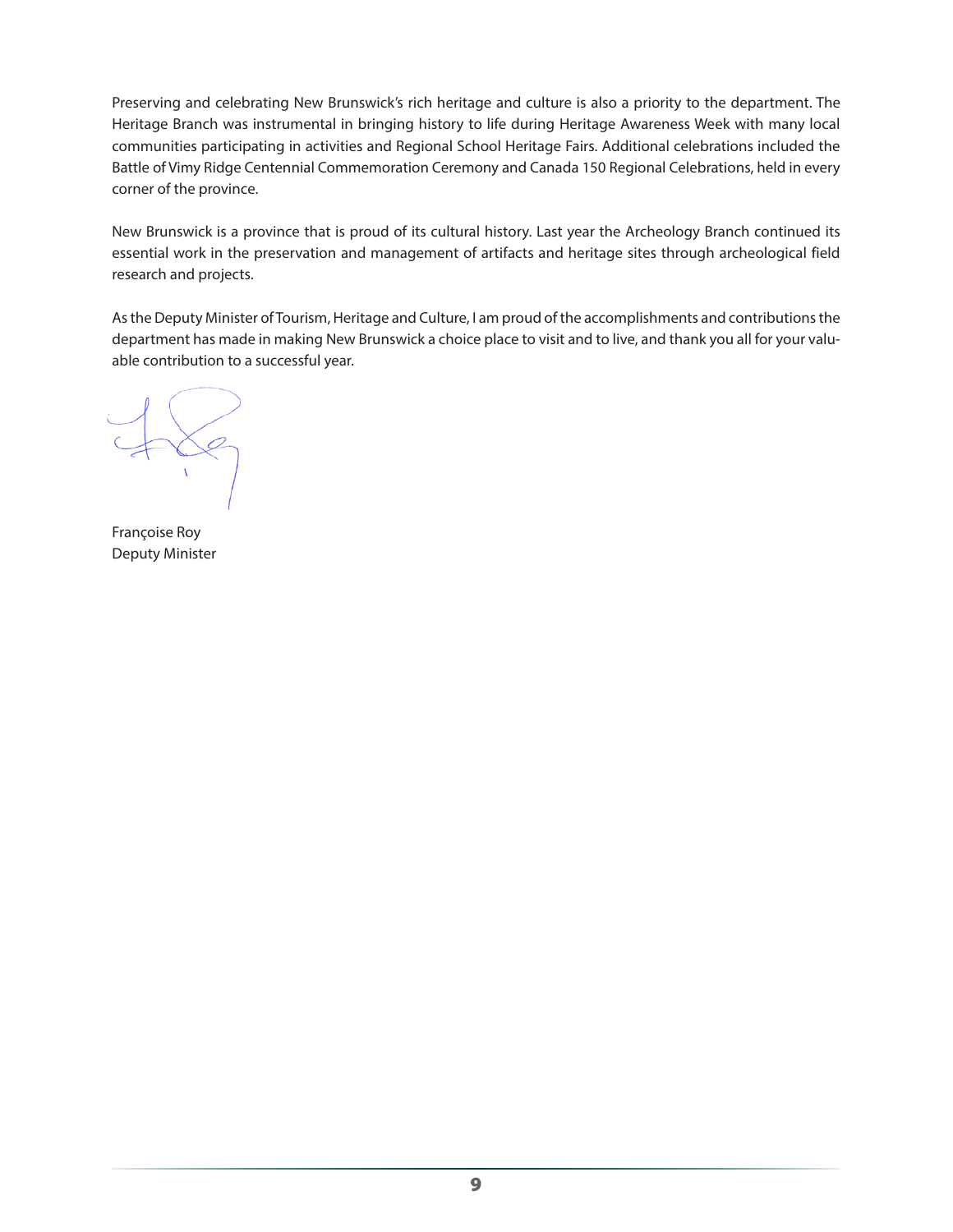# <span id="page-9-0"></span>Strategic priorities

# Strategy management

The Government of New Brunswick (GNB) uses a Formal Management system built on leading business practices to develop, communicate and review strategy. This process provides the Public Service with a proven methodology to execute strategy, increase accountability and continuously drive improvement.

The development of the strategy, using the Formal Management system, starts with a strategic vision to move New Brunswick forward. This vision is anchored in five priority areas:

- *Jobs* Creating the best environment for jobs to be generated by New Brunswickers, by businesses, by their ideas, by their entrepreneurial spirit, and by their hard work. Growth efforts will be guided by the *New Brunswick Economic Growth Plan*, which focuses on strengthening the workforce; expanding innovation capacity; increasing the agility of government; fostering public and private investment in strategic infrastructure; and growing capital investment from the private sector.
- *Education* Improving education as guided by two 10-year plans, *Everyone at Their Best* for the anglophone sector and *Donnons à nos enfants une longueur d'avance* for the francophone sector, that identify objectives for the early learning and education system and establish clear expectations for standards and performance. The areas of focus are: ensuring children and other learners develop the competencies they need to be successful in school and life; improving both literacy and numeracy skills for all learners; and working to make post-secondary education more accessible and affordable.
- *Families* Creating a healthier and stronger New Brunswick by focusing on seven key areas: improving access to primary and acute care; promoting wellness; supporting those with mental health challenges; fostering healthy aging and support for seniors; advancing women's equality; reducing poverty; and providing support for persons living with a disability.
- *Federal and Aboriginal Relations* Building stronger relationships with First Nations; strengthening action on climate change; and working with the federal government to maximize federal funding, including optimizing infrastructure funding and growing the workforce through immigration.
- *Smart Province* Providing taxpayers with better value for their money by transforming the culture of government by eliminating duplication; adopting new innovations in technology to improve services and savings; and ensuring GNB has a ready workforce that has the skills, training, support, leadership and working environments it needs to thrive.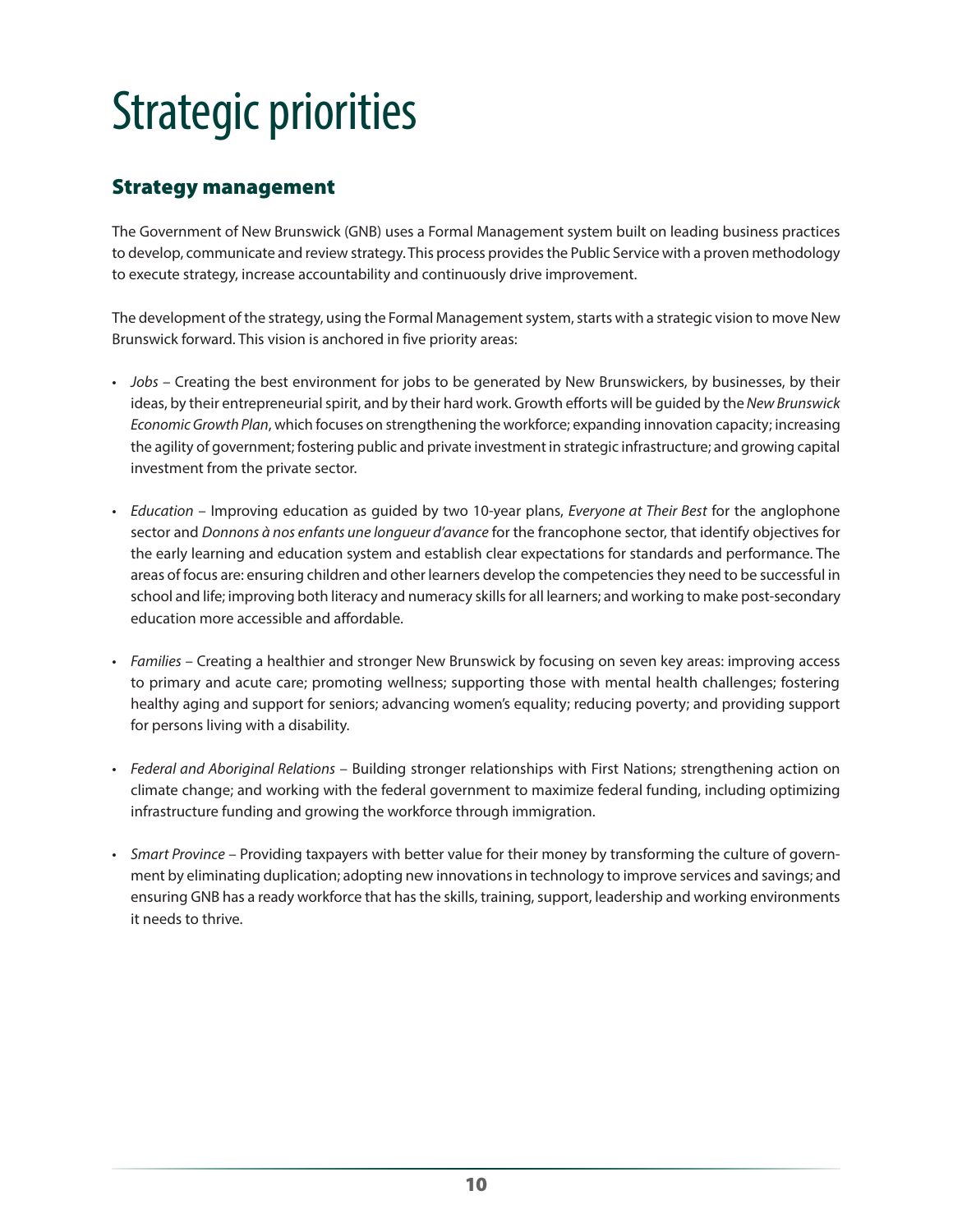# <span id="page-10-0"></span>**Highlights**

**During the 2017-2018 fiscal year, the Department of Tourism, Heritage and Culture focused on these strategic priorities**:

- In the fall of 2017, the Tourism Growth Strategy was released with a goal to see visitor spending reach \$2 billion by 2025. Key initiatives and outcomes are as follows:
	- The development of a Product Innovation Strategy that will support the creation and development of an outstanding range of tourism products and experiences that will meet or surpass anything the Maritimes currently offers;
	- The completion of a scenic drive infrastructure and spatial plan, and the development of an implementation plan to rejuvenate the five provincial scenic drives;
	- The creation of a Food Tourism Strategy along with the delivery of four food industry workshops;
	- More than \$6.4 million additional marketing and sales activities was leveraged by partnering with key travel companies, tourism related organizations and neighbouring jurisdictions in North America and overseas markets;
	- Extended parks and attractions operating season to Thanksgiving;
	- Opened Mount Carleton Provincial Park for winter operations;
	- Free provincial park entry days on Canada Day and New Brunswick Day;
	- Completion of seven capital initiatives as part of major park modernization;
	- The Provincial Visitor Information Centres counselled over 70,000 visitors during the 2017 season, which is an increase of 5 per cent over 2016;
	- A total of 1,829,146 referrals and bookings were delivered to the websites of the tourism industry from www.tourismnewbrunswick.ca;
	- Parks and attractions continued to be a major contributor to the departments growth with over one million visitors entering our provincial parks.
- *New Brunswick's Recreation and Sport Policy Framework* was released on Nov. 22, 2017, and supersedes the *Sport and Recreation Policy for New Brunswick (1994*).
- The Arts and Cultural Industries Branch provided a total of \$9,891,936.62 in grants and the recipients can be viewed at www.gnb.ca/culture.
- Through the Commemoration and Celebrations program, the Heritage Branch participated in forty-six community-based commemorative or celebratory heritage events. This program was bonified by \$140,000, to assist with the celebration of Canada 150.
- In August 2017, the Archaeological Services Branch participated in a Repatriation Ceremony at Metepenagiag Heritage Park that initiated the transfer of artifacts excavated from Metepenagiag Mi'kmaq Nation to Metepenagiag Heritage Park's collection facility.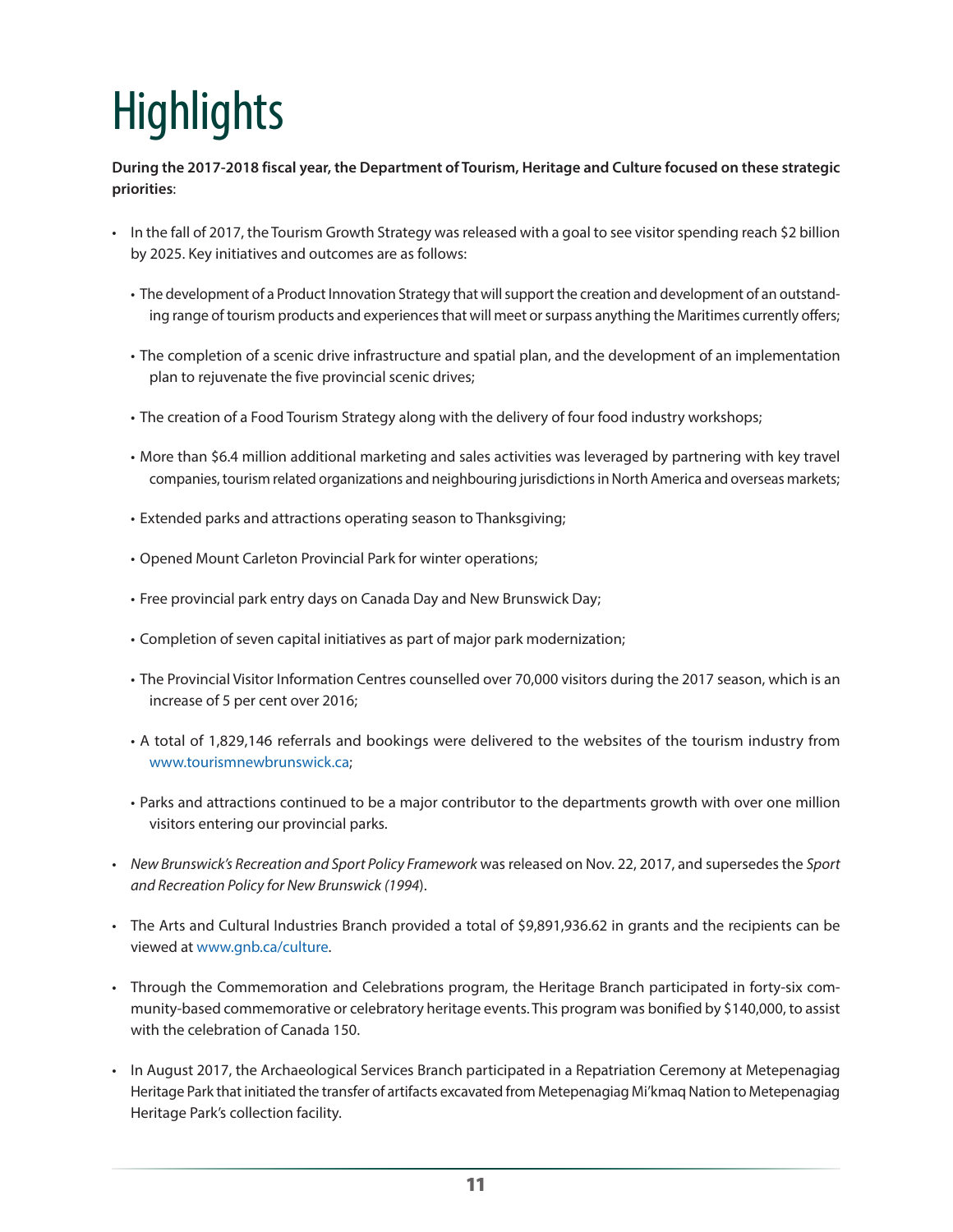# <span id="page-11-0"></span>Performance measures

| <b>Jobs</b>                                                      | <b>Measures</b>                                                                      |
|------------------------------------------------------------------|--------------------------------------------------------------------------------------|
| Tourism jobs and economic growth.                                | Percent growth in New Brunswick tourism visitor spending;<br>Number of tourism jobs. |
| Grow brand and market ownership.                                 | Attributable visitor spending.                                                       |
| Lead the country in product and experience innovation.           | Number of new products and experiences piloted or delivered.                         |
| Revitalize and build parks and strategic tourism infrastructure. | Number of park visitors.                                                             |
| Advance partnership investment and alignment.                    | Number of room nights or visitor spend produced through trade partnerships.          |
| Celebrate Canada 150.                                            | Percent of events delivered on schedule.                                             |
| Expand the archaeological sector workforce.                      | Number of new archeological workers trained to enter the archaeological sector.      |
| <b>Families</b>                                                  | <b>Measures</b>                                                                      |
| Strengthen sports and recreation system.                         | Number of participants resulting from Go NB grants.                                  |
| Drive implementation on Culture Policy.                          | Percentage of Culture Policy actions implemented.                                    |
| <b>Federal and Aboriginal Relations</b>                          | <b>Measures</b>                                                                      |
| Build stronger relationships with First Nations.                 | Number of funding applications approved for First Nations.                           |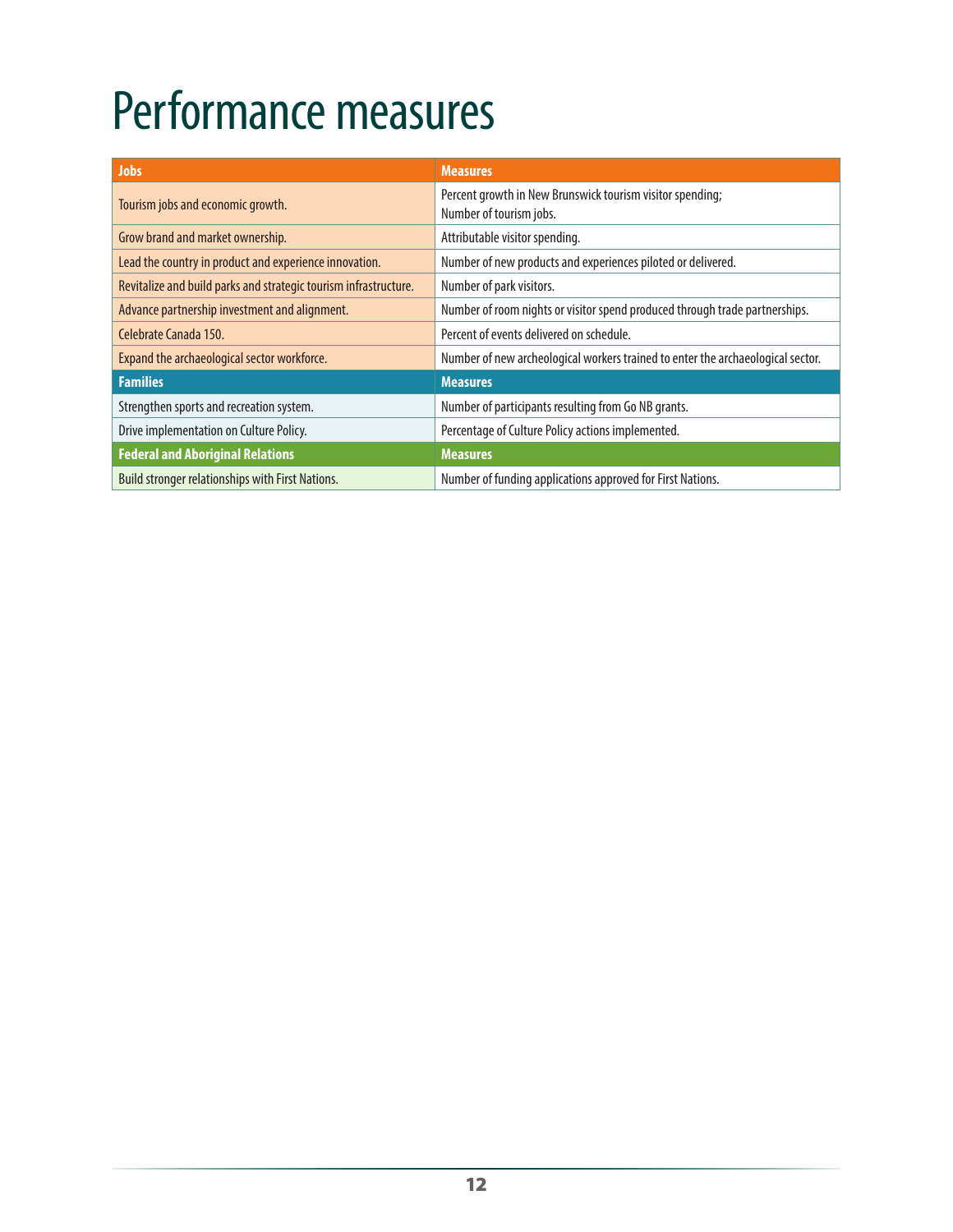# **Objective of the measure**

Tourism jobs and economic growth.

### **Measures**

Percent growth in New Brunswick tourism visitor spending.

# **Description of measures**

Visitor spending is the universal indicator of activity that is used by nearly all tourism stakeholders. Tourists, which include residents, purchase fuel, food, accommodations and a variety of other goods and services while travelling. The visitor spending measure is an indicator of the volume of purchases and the related prices.

| $\boldsymbol{\delta}$   |     |  |
|-------------------------|-----|--|
| $\overline{7}$          |     |  |
| $\pmb{6}$               | 7.2 |  |
| 5                       |     |  |
| $\overline{4}$          |     |  |
| $\overline{\mathbf{3}}$ |     |  |
| $\overline{2}$          |     |  |
| 1                       |     |  |
| 0                       |     |  |

# **Overall performance**

Visitor spending was 7.2 per cent, exceeding our stretch goal of 5.2 per cent.

| Baseline: visitor spending:                                                           |
|---------------------------------------------------------------------------------------|
| \$1.23 billion / 2.3%                                                                 |
| $\blacksquare$ $\blacksquare$ $\blacksquare$ $\blacksquare$ Target: visitor spending: |

\$1.29 billion / 2.3% growth Actual: visitor spending: \$1.32 billion / 7.2% growth

# **Why do we measure this?**

The goal of tourism strategies and action plans is to encourage visitors to travel while at the same time, enabling an environment where businesses can benefit. The spend measures are the long-term outcomes that provide an indication of how effective the plans were.

# **What initiatives or projects were undertaken in the reporting year to achieve the outcome?**

- The *Tourism Growth Strategy* was completed and detailed, multi-year action plans were developed;
- The season was extended for provincial parks, encouraging visitors to stay longer;
- Canada 150 celebrations were held to encourage visitors and residents to participate;
- Marketing investment in core markets was increased; and
- A new campaign to encourage residents to travel and enjoy the province was developed.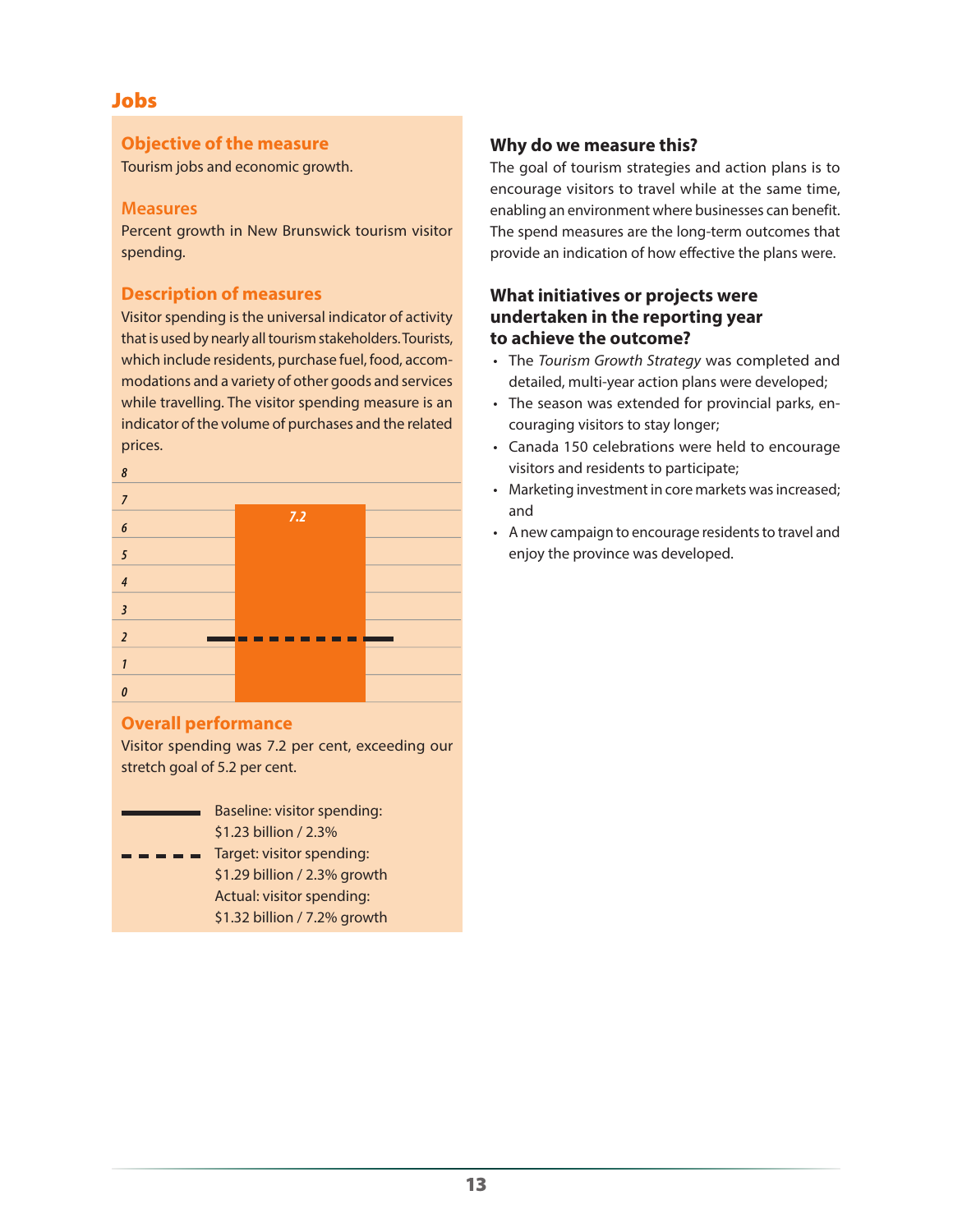### **Objective of the measure**

Tourism jobs and economic growth.

#### **Measures**

Number of tourism jobs.

# **Description of measures**

The largest sectors for employment in the tourism industry are accommodations, food and beverage, recreation and transportation. Many of the jobs in these sectors are supported by the spending made by travellers and tourists. As visitors spend more, employers may need more staff to keep up with the demand and the result is job growth.



# **Overall performance**

The number of jobs increased 900, meeting target of 28,600.

- Baseline: number of tourism jobs: 27,600 jobs.
- Target: number of tourism jobs: 28,600 jobs. Actual: number of tourism jobs: 28,600 jobs.

# **Why do we measure this?**

The goal of tourism strategies and action plans is to encourage visitors to travel while at the same time, enabling an environment where businesses can benefit. The jobs measures are the long-term outcomes that provide an indication of how effective the plans were.

# **What initiatives or projects were undertaken in the reporting year to achieve the outcome?**

- The *Tourism Growth Strategy* was completed and detailed, multi-year action plans were developed;
- The season was extended for provincial parks, encouraging visitors to stay longer;
- Canada 150 celebrations were held to encourage visitors and residents to participate;
- Marketing investment in core markets was increased; and
- A new campaign to encourage residents to travel and enjoy the province was developed.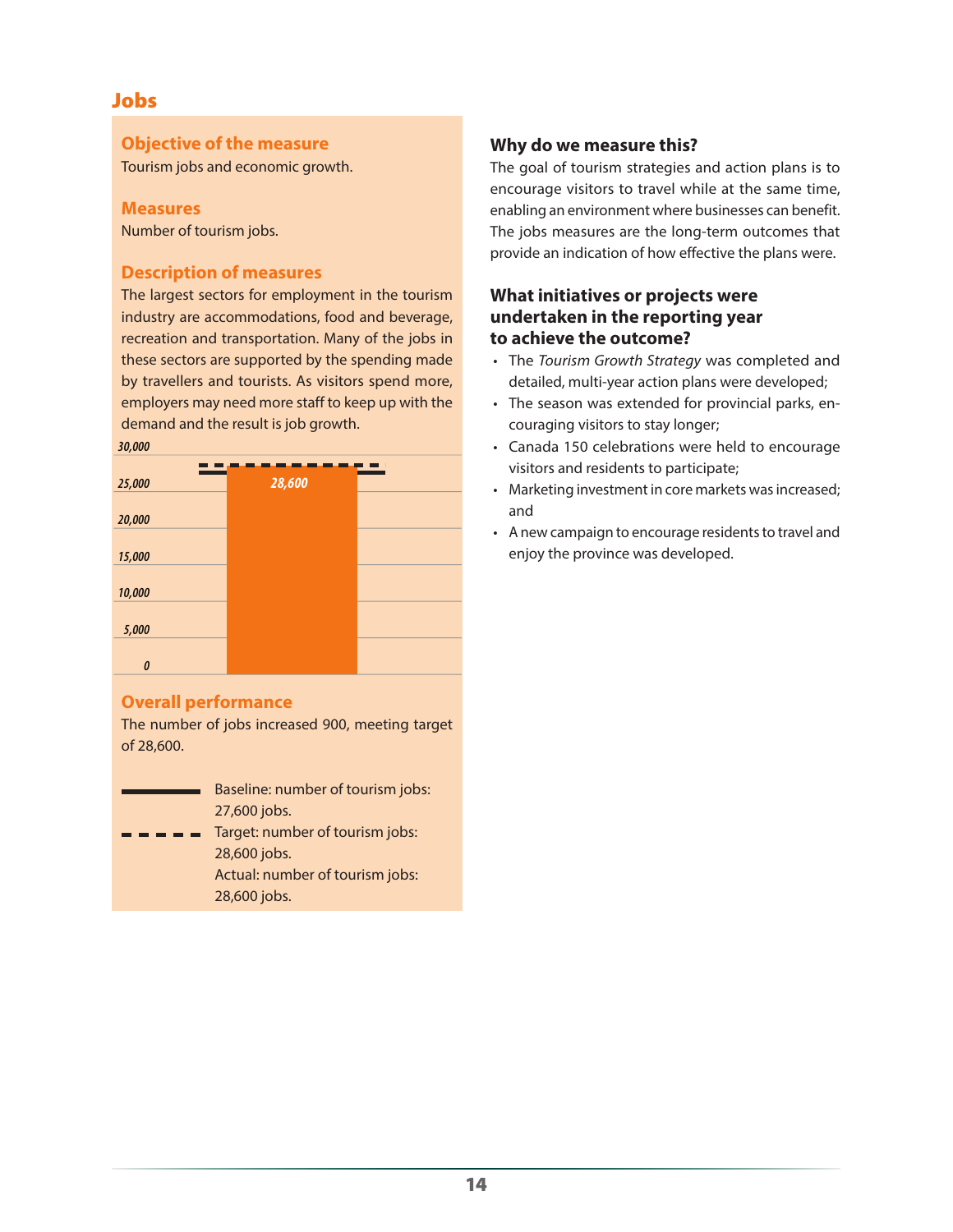### **Objective of the measure**

Grow brand and market ownership.

#### **Measure**

Attributable visitor spending.

# **Description of measure**

The amount of tourism visitor spending on New Brunswick tourism goods and services that is attributable to the department's leisure travel marketing activities.

*250*



# **Overall performance**

Exceeds stretch target, almost doubling the attributable spend from 2016-2017.

Baseline: \$126.1 million  $\blacksquare$   $\blacksquare$  Target: \$142.7 million

Actual: \$225.9 million

# **Why do we measure this?**

This is the leading indicator of tourisms market efforts in the key markets of Québec, Ontario, the United States and New Brunswick. Additional marketing dollars as part of Canada 150 were invested in 2017.

# **What initiatives or projects were undertaken in the reporting year to achieve the outcome?**

The development and implementation of summer and winter marketing campaigns, such as, "Getting Away is closer than you think" and "#Explore NB" that included: advertising, digital ads, website, social media, influencer marketing, ambient events, billboards, television, radio, digital video and media.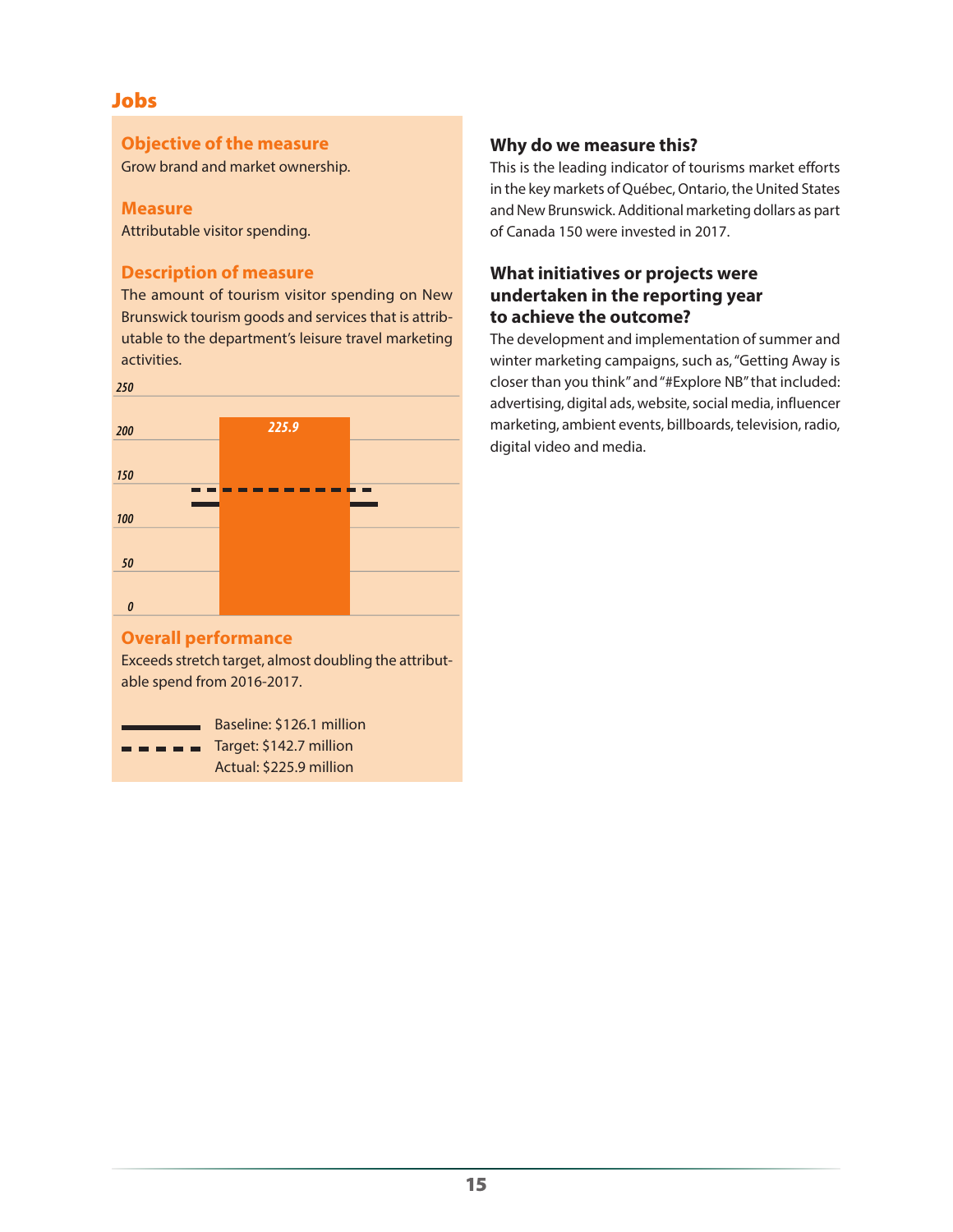# **Objective of the measure**

Lead the country in product and experience innovation.

# **Measure**

Number of new products and experiences piloted or delivered.

# **Description of measure**

This measure is the number of new tourism products or experiences piloted or delivered in 2017-2018 by the department. This measure does not include the experiences and products that were piloted or delivered by the tourism industry operators.



# **Overall performance**

This was a new measure for 2017-2018, therefore there is no baseline. The target was met.

|                                                                                                                                                                                                                                                                                                                                                                                                                                                                                            | Baseline: N/A |  |
|--------------------------------------------------------------------------------------------------------------------------------------------------------------------------------------------------------------------------------------------------------------------------------------------------------------------------------------------------------------------------------------------------------------------------------------------------------------------------------------------|---------------|--|
| $\blacksquare$ $\blacksquare$ $\blacksquare$ $\blacksquare$ $\blacksquare$ $\blacksquare$ $\blacksquare$ $\blacksquare$ $\blacksquare$ $\blacksquare$ $\blacksquare$ $\blacksquare$ $\blacksquare$ $\blacksquare$ $\blacksquare$ $\blacksquare$ $\blacksquare$ $\blacksquare$ $\blacksquare$ $\blacksquare$ $\blacksquare$ $\blacksquare$ $\blacksquare$ $\blacksquare$ $\blacksquare$ $\blacksquare$ $\blacksquare$ $\blacksquare$ $\blacksquare$ $\blacksquare$ $\blacksquare$ $\blacks$ |               |  |
|                                                                                                                                                                                                                                                                                                                                                                                                                                                                                            | Actual:       |  |

# **Why do we measure this?**

Product Innovation is the foundation of the *Tourism Growth Strategy*. There is a need to enhance and to develop new product and experiences to increase the visitor length of stay and increase visitor spending.

# **What initiatives or projects were undertaken in the reporting year to achieve the outcome?**

The Product Innovation Branch partnered with the Parks and Attractions Branch to deliver many new product and experiences, such as:

- extending the tourism season in our provincial parks and attractions;
- the trial of a new alternative accommodation at Mactaquac Provincial Park and at Sugarloaf Provincial Park;
- a partnership with NB Power to install twelve electric vehicle charging stations in six provincial parks and attractions;
- opening Mount Carleton Provincial Park for the winter, including partnerships with tourism operators to provide dog sledding, ice fishing and winter camping; and
- the creation of a partnership with New Brunswick Maple Syrup Producers and New Brunswick Craft Breweries to develop the TAP in to New Brunswick Program.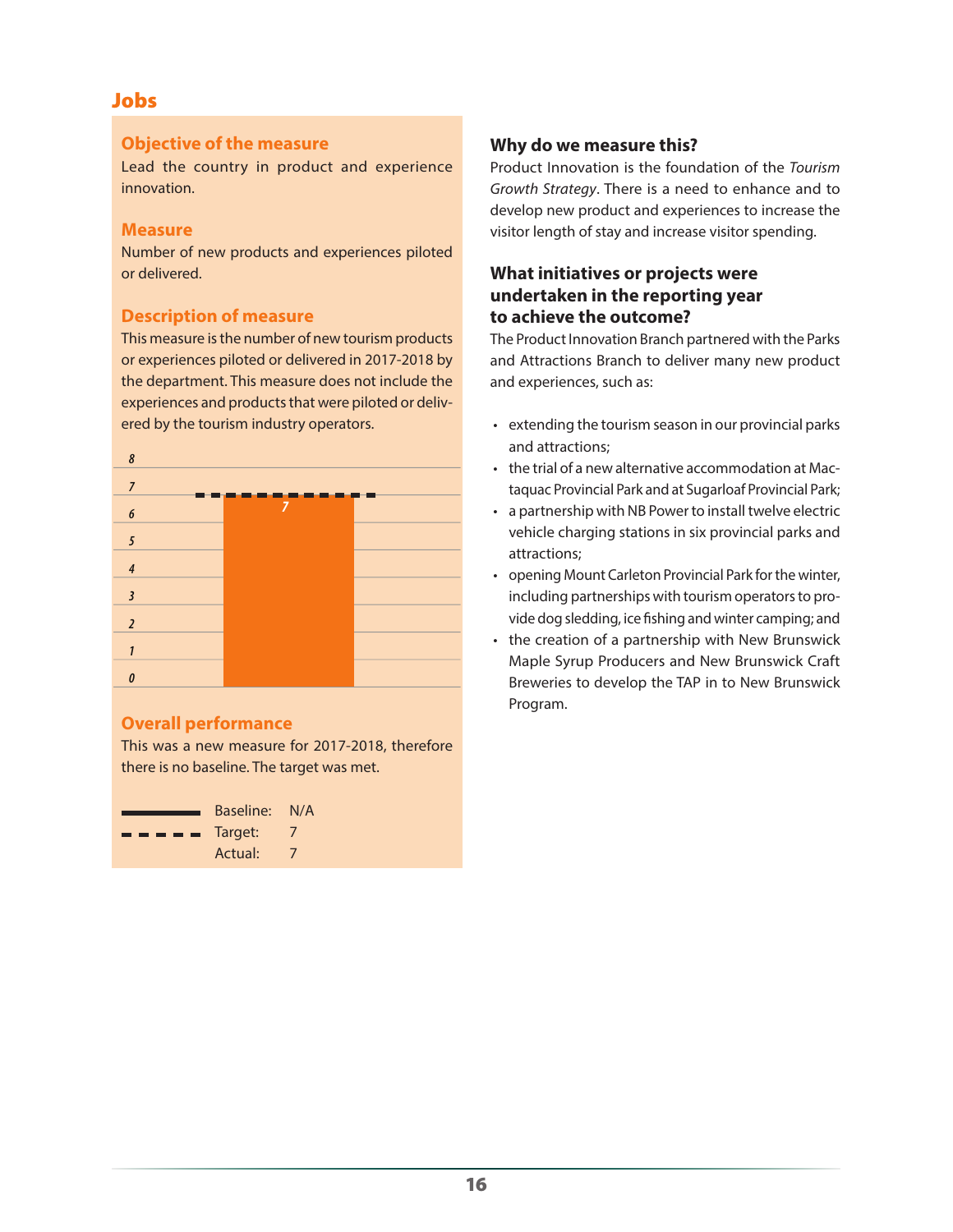# **Objective of the measure**

Revitalize and build parks and strategic tourism infrastructure.

# **Measure**

Number of park visitors.

# **Description of measure**

Number of visitors at provincial parks collected through camping permits and admission to attractions.



# **Why do we measure this?**

This is a measure of the effectiveness and efficiency of provincial parks and attractions programs in drawing visitors to the province's natural and heritage resources.

# **What initiatives or projects were undertaken in the reporting year to achieve the outcome?**

The department undertook partnership and program management initiatives to increase participation in programs at provincial parks and attractions.

The department followed a combined internet and social-media marketing strategy encouraging New Brunswickers to "unplug," get outside and get healthy at New Brunswick parks and attractions. In addition, the youth-led Get Outside! NB Program delivered regular, signature events and activities in parks for its third year.

Provincial parks and attractions received additional funding to extend the season, allowing provincial parks and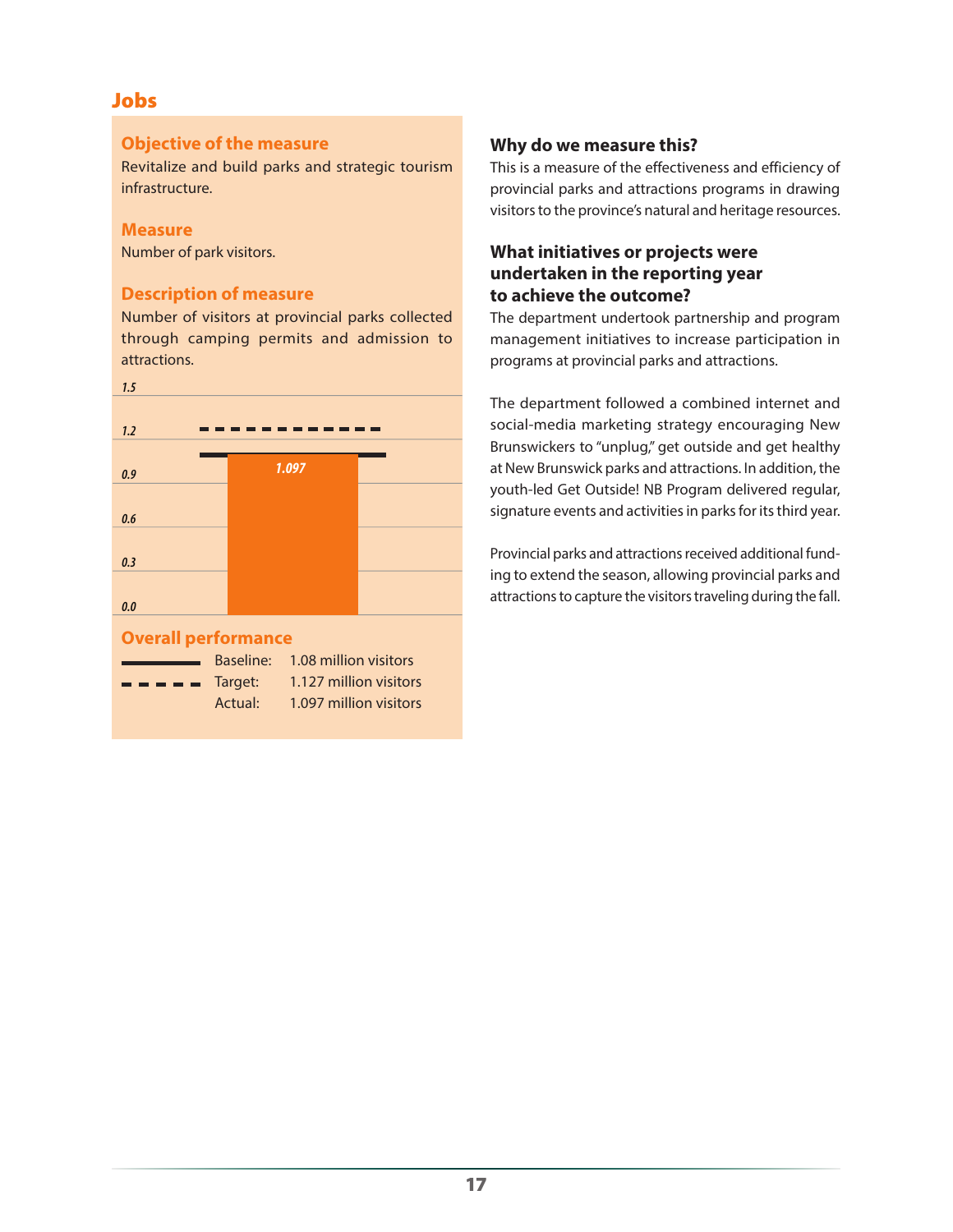# **Objective of the measure**

Advance partnership investment and alignment.

# **Measure**

Number of room nights sold through tourism trade partnerships.

# **Description of measure**

Number of room nights sold that are directly associated with tour operator partnerships.

#### *25,000*



# **Overall performance**

Exceeds stretch target.



# **Why do we measure this?**

This is an indicator of the success of trade partnerships. The goal of Travel Trade partnerships is to increase visitation from our trade markets. The number of room nights sold that are directly associated with tour operator partnerships is an indicator of the success of the partnership.

# **What initiatives or projects were undertaken in the reporting year to achieve the outcome?**

- Educational training to key travel corporations/companies promoting New Brunswick as a destination of choice;
- NB Industry training and mentoring; development of a Pan-Atlantic Travel Trade Readiness Program for the tourism industry;
- Hosting travel influencers on familiarization tours in parts of the province to influence the inclusion or expansion of New Brunswick programming;
- Participation in business-to-business marketplaces and special events to pitch unique aspects of New Brunswick;
- Developing and executing various marketing elements of targeted Trade partnerships, featuring New Brunswick;
- Sales missions to key travel corporations/companies;
- Provincial China Mission (January 2018);
- Atlantic Canada Agreement on Tourism (ACAT) for United States and United Kingdom Markets/Tourism International Markets Expansion (TIME) project for China and Germany Markets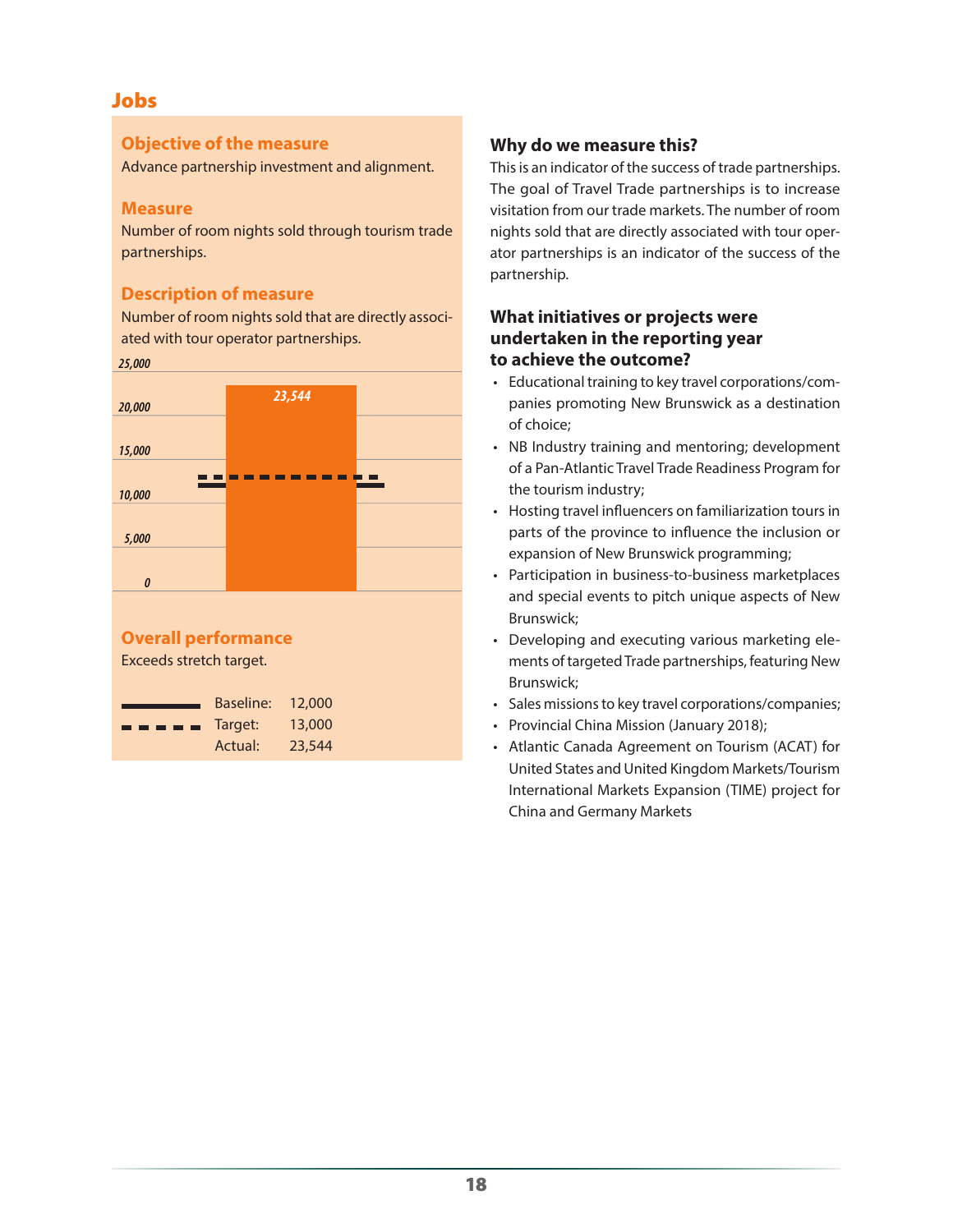### **Objective of the measure**

Celebrate Canada 150.

### **Measure**

Percent of events delivered on schedule.

# **Description of measure**

Percent of events delivered on schedule and on budget.



# **Overall performance**

Achieved stretch target, 100 per cent delivered on schedule.



# **Why do we measure this?**

It allows the department to understand its ability to deliver events on time and within budget allocated.

# **What initiatives or projects were undertaken in the reporting year to achieve the outcome?**

As a founding province, New Brunswick celebrated the 150th anniversary of the Canadian Confederation with a wide array of activities which included provincial events which were undertaken and completed. Many activities commemorated or celebrated our rich Heritage and Culture including: the Vimy Commemoration events, the Repatriation of Indigenous artefacts to the Metepenagiag Heritage Park, and both Heritage Week and Fairs. As well, the Artist in School and Artworks in School Programs for the three-hundred and twelve schools in the seven districts and the eight band-operated schools throughout the province were completed.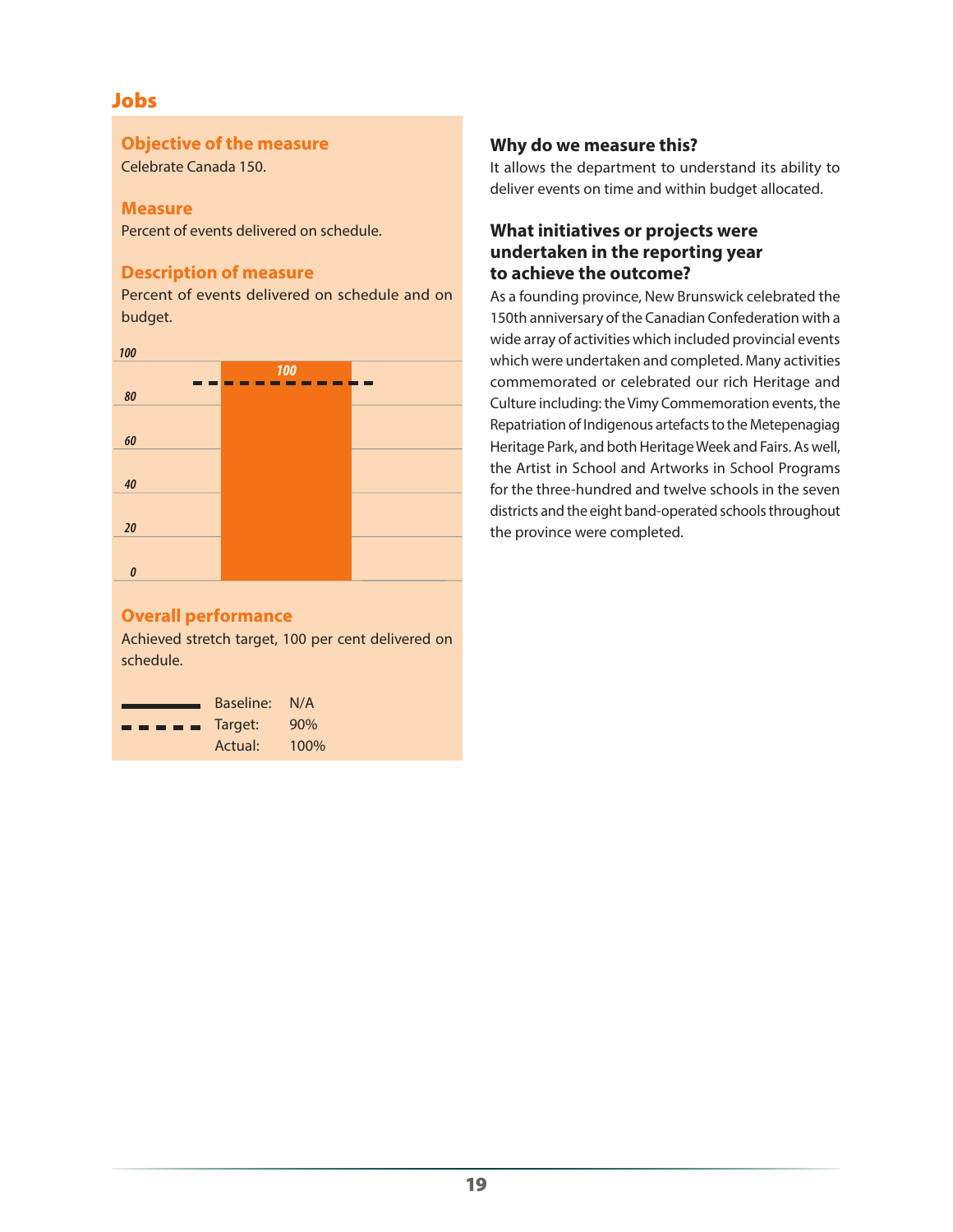### **Objective of the measure**

Expand the archaeological sector workforce.

### **Measure**

Number of new archeological workers trained to enter the archaeological sector.

# **Description of measure**

This measure was to address Indigenous concerns regarding archeological work undertaken on First Nations occupation sites.



# **Overall performance**

Thirteen new archeological workers were trained into the Level One Archaeological Field Technician Program.

|                                                                                                                                                                                                                                                                                                                                                                                                                                                                                            | Baseline: N/A |    |
|--------------------------------------------------------------------------------------------------------------------------------------------------------------------------------------------------------------------------------------------------------------------------------------------------------------------------------------------------------------------------------------------------------------------------------------------------------------------------------------------|---------------|----|
| $\blacksquare$ $\blacksquare$ $\blacksquare$ $\blacksquare$ $\blacksquare$ $\blacksquare$ $\blacksquare$ $\blacksquare$ $\blacksquare$ $\blacksquare$ $\blacksquare$ $\blacksquare$ $\blacksquare$ $\blacksquare$ $\blacksquare$ $\blacksquare$ $\blacksquare$ $\blacksquare$ $\blacksquare$ $\blacksquare$ $\blacksquare$ $\blacksquare$ $\blacksquare$ $\blacksquare$ $\blacksquare$ $\blacksquare$ $\blacksquare$ $\blacksquare$ $\blacksquare$ $\blacksquare$ $\blacksquare$ $\blacks$ |               | 12 |
|                                                                                                                                                                                                                                                                                                                                                                                                                                                                                            | Actual:       | 13 |

# **Why do we measure this?**

It allows the department to continue building relationships with First Nations and to build capacity in the archaeological sector to address First Nations matters.

# **What initiatives or projects were undertaken in the reporting year to achieve the outcome?**

A total of 94 per cent of the workers were also employed following the Level One Archaeological Field Technician training.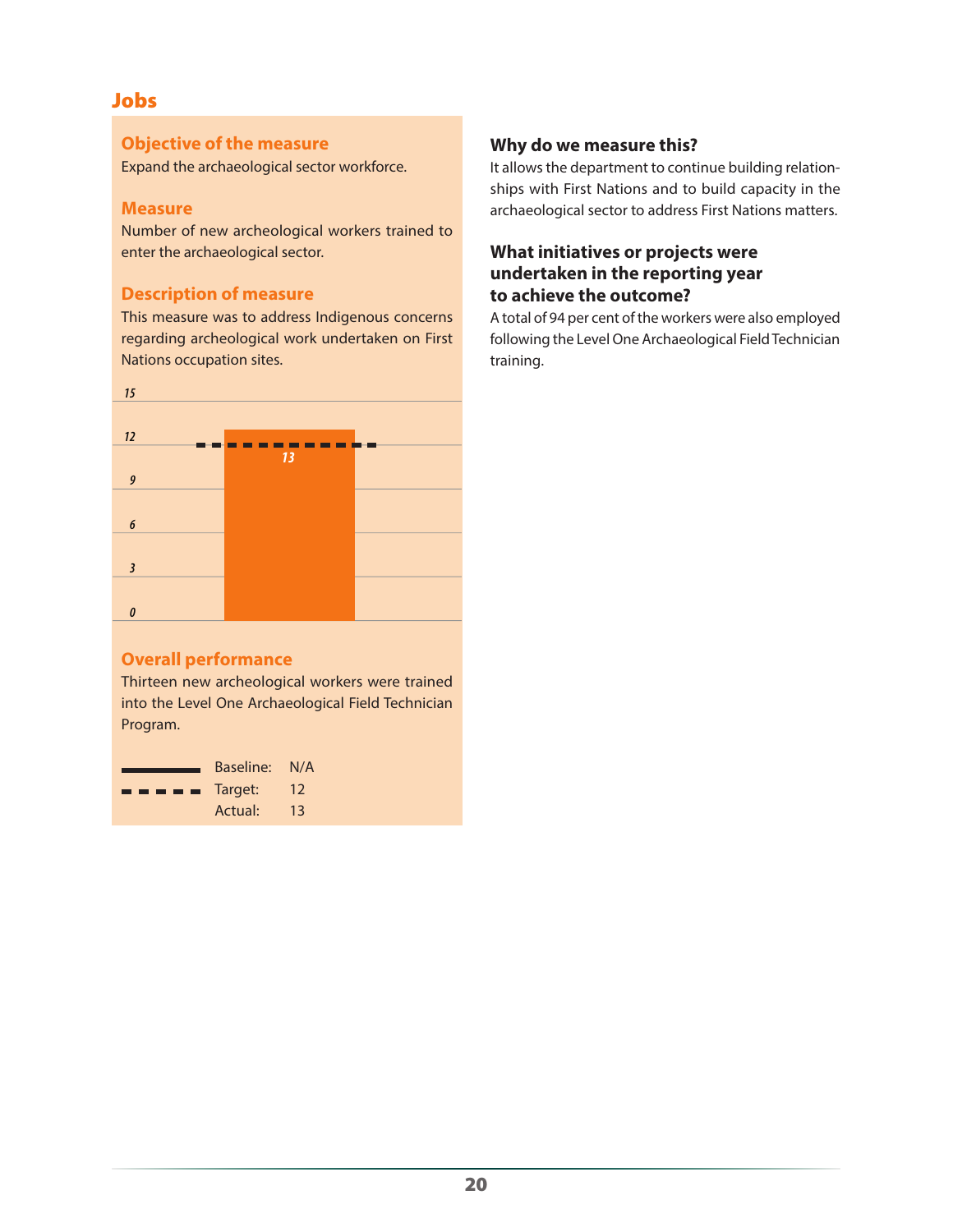# Families

# **Objective of the measure**

Strengthen sports and recreation system.

# **Measure**

Number of participants resulting from Go NB grants.

# **Description of measure**

The number of participants attending Go NB initiatives.

*12,000*

| 10,000 |  |
|--------|--|
| 11,487 |  |
| 8,000  |  |
|        |  |
| 6,000  |  |
|        |  |
| 4,000  |  |
|        |  |
| 2,000  |  |
|        |  |
| 0      |  |

# **Overall performance**

The number of participants for Go NB initiatives exceed the stretch target of 11,000 participants.

|                                                                                                                                                                                                                                                                                                                                                                                                                                                                                            | Baseline: | 10,000 |
|--------------------------------------------------------------------------------------------------------------------------------------------------------------------------------------------------------------------------------------------------------------------------------------------------------------------------------------------------------------------------------------------------------------------------------------------------------------------------------------------|-----------|--------|
| $\blacksquare$ $\blacksquare$ $\blacksquare$ $\blacksquare$ $\blacksquare$ $\blacksquare$ $\blacksquare$ $\blacksquare$ $\blacksquare$ $\blacksquare$ $\blacksquare$ $\blacksquare$ $\blacksquare$ $\blacksquare$ $\blacksquare$ $\blacksquare$ $\blacksquare$ $\blacksquare$ $\blacksquare$ $\blacksquare$ $\blacksquare$ $\blacksquare$ $\blacksquare$ $\blacksquare$ $\blacksquare$ $\blacksquare$ $\blacksquare$ $\blacksquare$ $\blacksquare$ $\blacksquare$ $\blacksquare$ $\blacks$ |           | 10,500 |
|                                                                                                                                                                                                                                                                                                                                                                                                                                                                                            | Stretch:  | 11,000 |
|                                                                                                                                                                                                                                                                                                                                                                                                                                                                                            | Actual:   | 11,487 |

# **Why do we measure this?**

The Go NB Grant Program is designed to strengthen physical literacy and reduce barriers to sport participation for children and youth, with a focus on under-represented populations. In part, the branch measures the number of participants as a requirement of the *Bilateral Agreement with Sport Canada*, however it is also to gauge the impact and reach the program is having on increasing sport participation.

# **What initiatives or projects were undertaken in the reporting year to achieve the outcome?**

Support was made available to clubs, community groups and associations, to provide new opportunities for children and youth to participate in physical literacy and sport programming. Funding was provided to support the development of appropriately trained leaders and the start-up costs for the project. Special efforts were made to find partners to coordinate and develop programs targeting under-represented groups.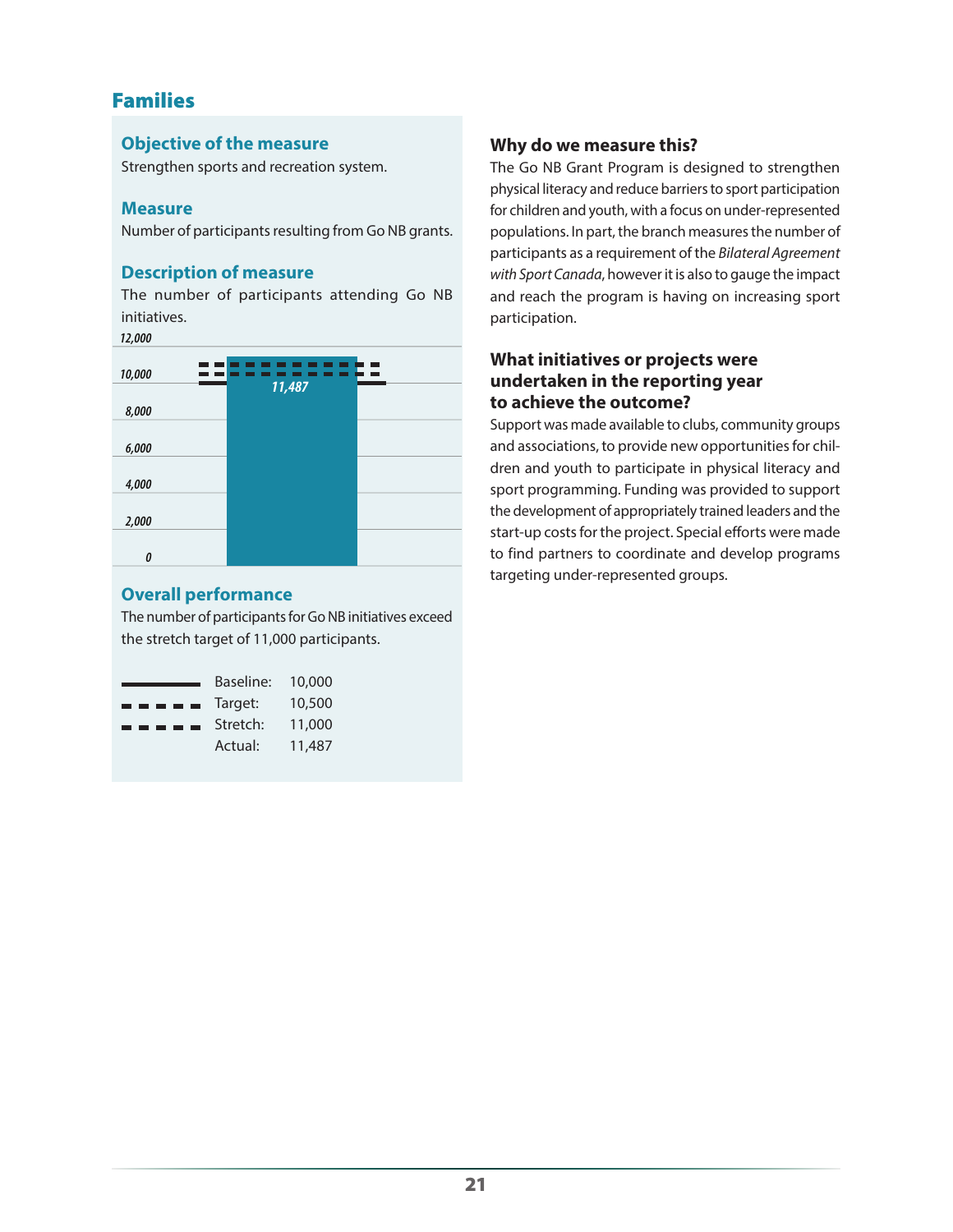# Families

# **Objective of the measure**

Drive implementation of the *Creative Futures: Renewed Culture Policy*.

# **Measure**

Percentage of *Culture Policy* actions implemented.

# **Description of measure**

This measures whether the department has initiated or achieved the target of 75 per cent actions implemented from the policy.





# **Overall performance**

Exceeded stretch target, 84 per cent actions were implemented.

|                                                                                                                                                                                                                                                                                                                                                                                                                                                                                            | Baseline: | N/A |
|--------------------------------------------------------------------------------------------------------------------------------------------------------------------------------------------------------------------------------------------------------------------------------------------------------------------------------------------------------------------------------------------------------------------------------------------------------------------------------------------|-----------|-----|
| $\blacksquare$ $\blacksquare$ $\blacksquare$ $\blacksquare$ $\blacksquare$ $\blacksquare$ $\blacksquare$ $\blacksquare$ $\blacksquare$ $\blacksquare$ $\blacksquare$ $\blacksquare$ $\blacksquare$ $\blacksquare$ $\blacksquare$ $\blacksquare$ $\blacksquare$ $\blacksquare$ $\blacksquare$ $\blacksquare$ $\blacksquare$ $\blacksquare$ $\blacksquare$ $\blacksquare$ $\blacksquare$ $\blacksquare$ $\blacksquare$ $\blacksquare$ $\blacksquare$ $\blacksquare$ $\blacksquare$ $\blacks$ |           | 75% |
| ------                                                                                                                                                                                                                                                                                                                                                                                                                                                                                     | Stretch:  | 80% |
|                                                                                                                                                                                                                                                                                                                                                                                                                                                                                            | Actual:   | 84% |

# **Why do we measure this?**

This measure demonstrates the department's ability to use the additional funding in ensuring the success of the *Culture Policy*.

# **What initiatives or projects were undertaken in the reporting year to achieve the outcome?**

To pursue the implementation of the *Culture Policy*, the following major actions were identified to be started or completed in 2017-2018:

- Increase awareness of New Brunswick history and heritage, and encourage the compilation of New Brunswick oral and written historical accounts, and stories. Education/Heritage jointly achieved this.
- Develop opportunities for cultural exchange among different cultural, language and demographic groups. Achieved through the Canada 150 Initiatives.
- Establish a one-percent public art policy for provincial and provincially-invested construction and development projects. Policy drafted, presented.
- Encourage high quality contemporary design and retrofit in school and post-secondary construction projects.
- Heritage and the Department of Transportation and Infrastructure lead to ensure that this action was fulfilled in all provincially designed and constructed projects.
- Convene a provincial roundtable discussion with cultural, health, wellness and social development organizations, First Nations and community organizations and groups on the specific role of culture in promoting literacy and in addressing. Roundtable took place, success measured.
- Encourage, support and promote post-secondary education and training opportunities in the cultural sector CulturePlus is the integral partner along with other stakeholder groups as advocates.
- Better understand demographic trends in the cultural sector to address growth areas and plan succession in the sector. On-going and work is done in conjunction with partners including CulturePlus
- Identify specific education, training and professional development needs among artists and cultural professionals. Progress: On-going and work is being done in conjunction with partners including CulturePlus, public and private colleges and universities.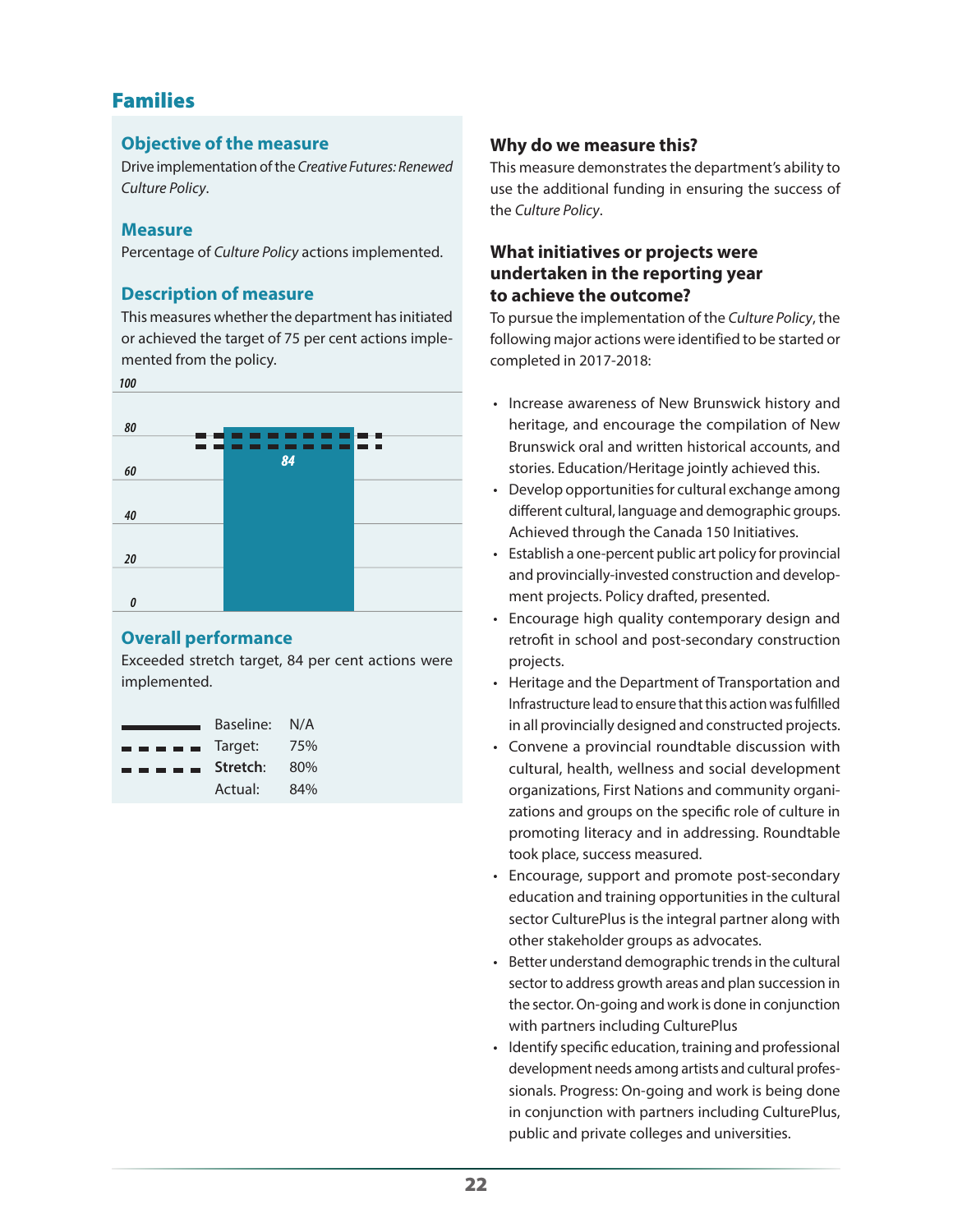# Federal and Aboriginal Relations

### **Objective of the measure**

Build stronger relationships with First Nations.

#### **Measure**

Number of funding applications approved for First Nations.

# **Description of measure**

The measure was focused on grant applications submitted through the regional offices of the Sport and Recreation Branch. Grants were disbursed under three different programs; the Regional Grant Program, the Active Communities Grant Program and the Go NB Grant Program.



# **Overall performance**

The branch worked closely with First Nation communities and with Aboriginal Sport and Recreation NB, supporting fourteen initiatives, which exceeded the stretch target of twelve.

|                                                                                                                                                                                                                                                                                                                                                                                                                                                                                            | Baseline: | q  |
|--------------------------------------------------------------------------------------------------------------------------------------------------------------------------------------------------------------------------------------------------------------------------------------------------------------------------------------------------------------------------------------------------------------------------------------------------------------------------------------------|-----------|----|
| $\blacksquare$ $\blacksquare$ $\blacksquare$ $\blacksquare$ $\blacksquare$ $\blacksquare$ $\blacksquare$ $\blacksquare$ $\blacksquare$ $\blacksquare$ $\blacksquare$ $\blacksquare$ $\blacksquare$ $\blacksquare$ $\blacksquare$ $\blacksquare$ $\blacksquare$ $\blacksquare$ $\blacksquare$ $\blacksquare$ $\blacksquare$ $\blacksquare$ $\blacksquare$ $\blacksquare$ $\blacksquare$ $\blacksquare$ $\blacksquare$ $\blacksquare$ $\blacksquare$ $\blacksquare$ $\blacksquare$ $\blacks$ |           | 10 |
| $\blacksquare$ $\blacksquare$ $\blacksquare$ $\blacksquare$ Stretch:                                                                                                                                                                                                                                                                                                                                                                                                                       |           | 12 |
|                                                                                                                                                                                                                                                                                                                                                                                                                                                                                            | Actual:   | 14 |

# **Why do we measure this?**

The number of grants provided to First Nations communities is a good indicator of their readiness and capacity to lead, develop and implement programs. One of the overall objectives is to contribute to a healthier future for Aboriginal communities, families and individuals, by making sport, recreation and physical activity a priority.

Building capacity at the community level and with Aboriginal Sport and Recreation NB (ASRNB), is critical to significantly impact sport and recreation opportunities for Aboriginal communities.

# **What initiatives or projects were undertaken in the reporting year to achieve the outcome?**

Consultants work closely with First Nations communities at the local and regional level to help build strong partnerships and capacity. This will lead to the development of new and innovative physical activity, sport and active recreation programming. Funds have been specifically earmarked to target Aboriginal initiatives, and concerted efforts have been made to work with ASRNB to develop stronger relations and a better understanding of how to effectively work with and support First Nations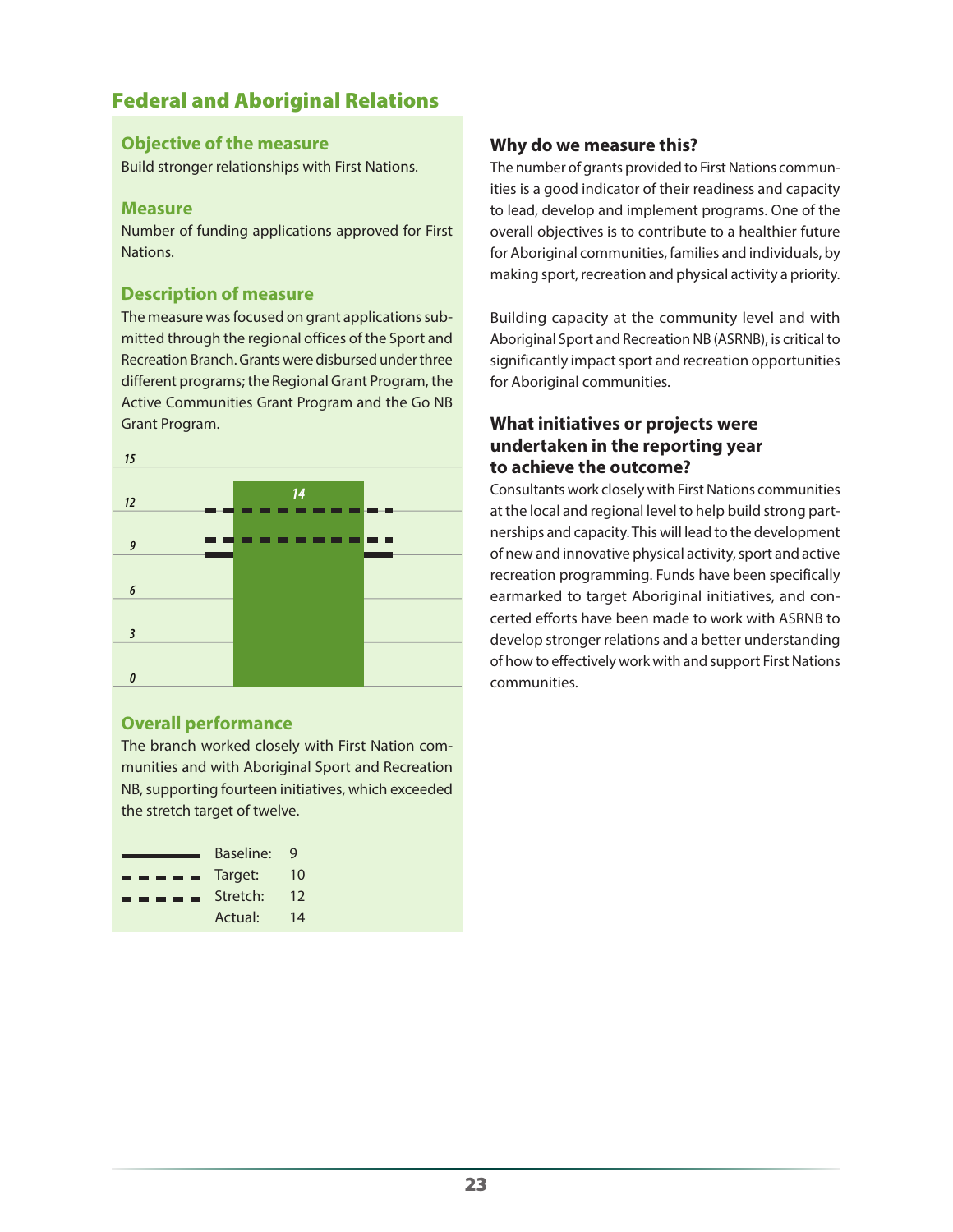# <span id="page-23-0"></span>Overview of departmental operations

The mandate of the Department of Tourism, Heritage and Culture is to foster economic growth, pride of place, and the well-being of New Brunswickers through the conservation, development and promotion of New Brunswick's natural, cultural, recreational and heritage resources

In 2017-2018, the department employed two-hundred and seventy-nine individuals on a full-time, casual or contract basis. The department employed two-hundred and fifty individuals in 2016-2017.

# Minister **Honourable John B. Ames** Deputy Minister **Françoise Roy** Assistant Deputy Minister Tourism Division **Carol Sharpe** Assistant Deputy Minister Parks, Recreation and Corporate Services Division **Alain Basque** Executive Director Culture, Heritage and Archaeology Services Division **Thierry Arseneau**

# High-level organizational chart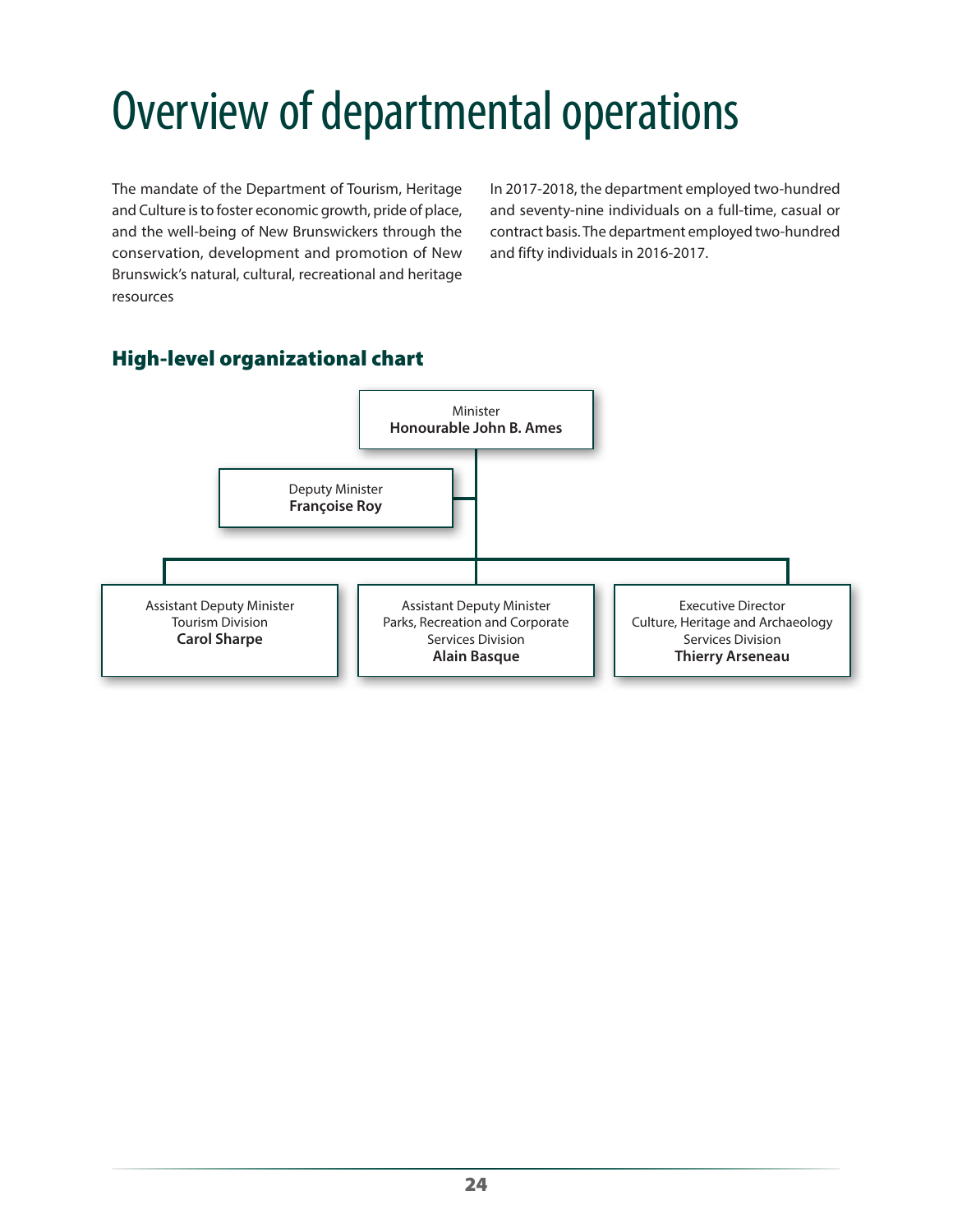# Division overview and highlights

# **Tourism Division**

The **Tourism Division** underwent an organizational change mid-year following the development of the *Tourism Growth Strategy* to align resources with the strategy's implementation. The division at the beginning of the fiscal year consisted of two branches: Sales, Media and Visitor Experience; and Marketing and Visitor Information. The division changed mid-year to consist of three branches: Trade Sales, Media and Partnerships; Product Innovation; and Marketing and Visitor Information. For financial reporting reasons, the Trade Sales, Media and Partnerships Branch and the Product Innovation Branch will continue to report as the Sales, Media and Visitor Information Branch.

The **Trade Sales, Media and Partnerships Branch** is comprised of ten full-time employees.

The branch is primarily responsible for the development and implementation of a result driven, integrated marketing and sales approach in core national and international markets.

The branch has a focus on building business-to-business relationships with travel companies, travel influencers and media outlets, to leverage marketing and sales opportunities in visitation and business for New Brunswick's tourism sector.

The **Trade Sales and Partnerships Unit** is responsible for positioning and promoting New Brunswick as a tourism destination through travel-trade channels (travel and transportation companies, airlines carriers, travel agents and online operators) in Canada, the United States, France, the United Kingdom, Germany and China. The Unit ensures that New Brunswick travel products and experiences are profiled in various travel companies' marketing campaigns.

The **Media Unit** is responsible for engaging media outlets and journalists (editors, broadcasters, free-lancers, online and print) resulting in media coverage, increasing the profile of New Brunswick and ultimately encouraging visits to New Brunswick from target markets.

# **HIGHLIGHTS**

- *The Pan-Atlantic/Atlantic Canada Opportunities Agency (ACOA) partnership agreement targeting the China market was signed, and an integrated marketing and sales program was initiated.*
- *The Pan-Atlantic/ACOA partnered to develop the Tourism Export Readiness Program for the tourism industry. The program was developed and delivered one session in the spring of 2018.*
- *More than \$6.4 million additional marketing and sales activities was leveraged by partnering with key travel companies, tourism related organizations and neighbouring jurisdictions in North American and overseas markets.*
- *Destination training was provided to 1,019 travel professionals from national and international markets.*
- *Over 180 travel influencers hosted on customized media tours within the province.*

# **Key Performance Indicators**

- \$23,544 room nights sold attributable to trade partnerships;
- \$32.2 million generated in editorial coverage (advertising value) and \$1.2 billion in media impressions featuring New Brunswick as a travel destination.

The **Product Innovation Branch** is comprised of eight full-time employees that are responsible for providing vision and leadership around product innovation to the New Brunswick tourism industry. The branch is focused on researching, analyzing and testing innovative product concepts, as well as creating an environment for the private sector and other tourism partners to expand their operations.

# **HIGHLIGHTS**

 *The development of a Product Innovation Strategy that will support the creation and development of an outstanding range of tourism products and experiences that will meet or surpass anything the Maritimes currently offers.*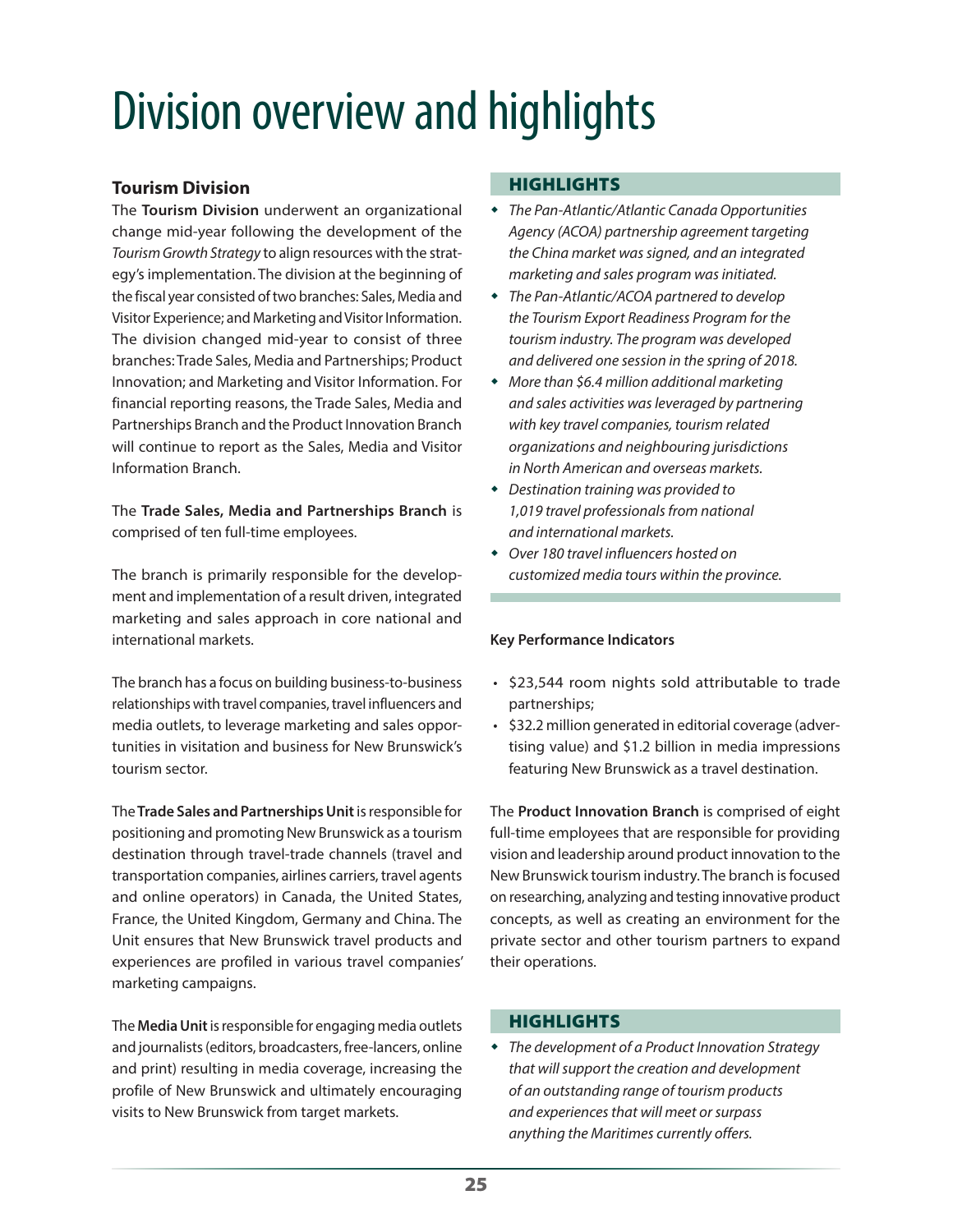- *The completion of a scenic drive infrastructure and spatial plan, and the development of an implementation plan to rejuvenate the five scenic drives.*
- *The creation of a Food Tourism Strategy along with the delivery of four food industry workshops.*
- *Delivered Accelerated Market Readiness (AMR) Program to 13 tourism operators in the Bay of Fundy as a pilot project.*
- *Facilitated the partnership between the New Brunswick Maple Syrup producers and New Brunswick Craft Alcohol producers that allowed for the creation of the TAP in to New Brunswick Program.*

#### **Key Performance Indicators**

The number of new products and experiences piloted or delivered.

Target: 7 Stretch target: 9 Actual: 7

#### **Financial Information**

Trade Sales, Media and Partnerships and Product Innovations branches continuing to financially report this fiscal as Sales, Media and Visitor Experience branch.

Budget: \$4,646.7 Actual result: \$4,311.2

The **Marketing and Visitor Information Branch** is comprised of 13 staff members. During the summer season, the branch also includes the supervisors and staff at the five Provincial Visitor Information Centres (PVIC). The branch is responsible for the development, implementation and evaluation of various marketing programs, which includes social media. The branch creates and distributes 340,000 travel guides and creates and maintains the tourism consumer website to build a reputation for the province as a year-round tourism destination.

#### **Financial Information**

Budget: \$10,196.9 Actual result: \$10,376.9

### **HIGHLIGHTS**

- *Created and delivered six marketing programs, improved all online channels and grew New Brunswick's followers, fans and advocates.*
- *Executed a public relations initiative in Toronto and Montreal, captured the event on video, which was pushed out through social channels.*
- *Meaningful marketing partnerships were created with destination marketing organizations throughout the province, including Edmundston, Saint John and Fredericton, as well as the ongoing partnership with the Northern Odyssey (Bathurst, Edmundston, Campbellton, Acadian Peninsula and Miramichi).*
- *The Provincial Visitor Information Centres counselled over 70,000 visitors during the 2017 season, which was an increase of 5 per cent over 2016.*
- *The branch managers conducted 14 information sessions throughout the province, educating the tourism industry on branch efforts. These sessions had more than 400 registrants in total.*
- *Developed and implemented the first marketing partnership with Destination Canada to target millennials within Canada as part of Canada150 initiatives.*

#### **Key Performance Indicators**

- Visitor spending attributed to an increase in departmental campaigns by \$99.8 million last year, (up from \$126,080,986 in 2016) for a total of \$225,922,801 in 2017; and
- A total of 1,829,146 referrals and bookings were delivered to the websites of the tourism industry from [www.tourismnewbrunswick.ca](http://www.tourismnewbrunswick.ca) .

# **Parks, Recreation and Corporate Services Division**

The **Parks, Recreation and Corporate Services Division** consists of the Parks and Attractions Branch, the Sport and Recreation Branch, the Policy, Planning and Performance Excellence Branch, the Finance and Administration Branch, the Information Management and Technology Unit and the Human Resources Branch.

The **Parks and Attractions Branch** acts as a steward for 24 provincial parks and attractions and plays a significant role in supporting other tourism facilities that represent strategic economic value for GNB.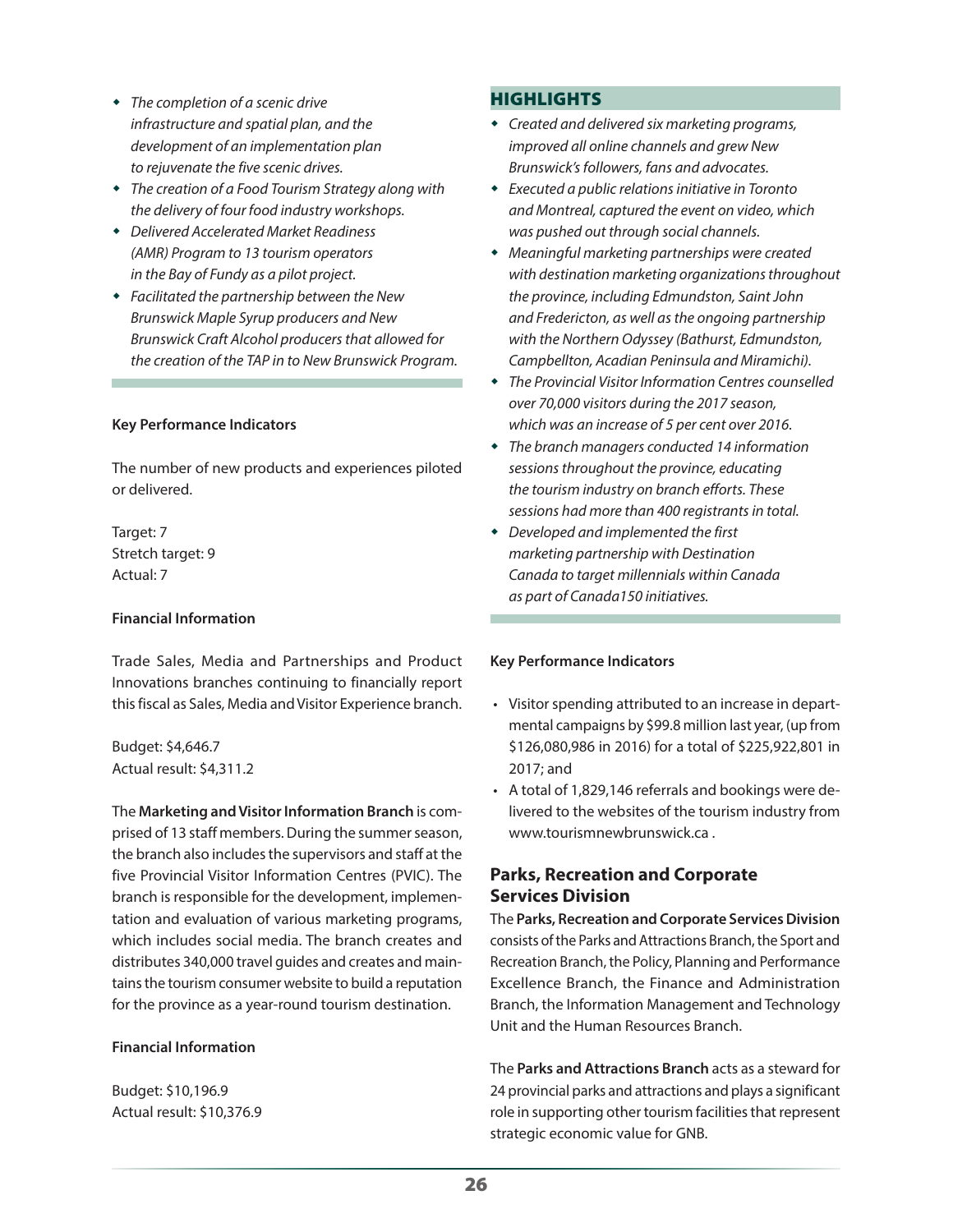The branch is comprised of over 500 full-time and seasonal park and attraction employees. The Central Office Branch is comprised of eight full-time employees which includes one director and one manager of parks operations.

All provincial parks are dedicated to residents of the province, visitors and future generations to:

- permanently protect ecosystems, biodiversity and the elements of natural and cultural heritage;
- provide opportunities for recreational and outdoor educational activities to promote a healthy lifestyle;
- provide opportunities to increase knowledge and appreciation of the natural and cultural heritage of the province; and
- offer a tourism product that enhances the province's image as a quality vacation destination.

#### **Financial Information**

Budget: \$15,134.9 Actual result: \$15,219.0

#### **HIGHLIGHTS**

- *Total park visitation 1.097 million.*
- *Total Hopewell Rocks visitation 305,200 (Historical record and 17 per cent increase year-over-year).*
- *Total Acadian Village visitation 62,400 (6 per cent increase year-over-year).*
- *Total site nights 77,000 (104,000 including concessioned parks).*
- *Extended parks and attractions operating season to Thanksgiving.*
- *Opened Mount Carleton Provincial Park for winter operations.*
- *Sugarloaf Bike Park awarded title for fourth consecutive year, of "Best Bike Park-In Eastern Canada" by https://mtbparks.com.*
- *Introduction of water quality monitoring protocols for provincial park beaches.*
- *Calithumpians Theatre Troupe created and delivered Canada 150 and parks themed shows in all but one provincial park.*
- *Free entry days on Canada Day and New Brunswick Day.*
- *Accepted the Canadian Parks Council (CPC) Overachiever Award on behalf of New Brunswick Provincial Parks for their grassroots implementation of multiple CPC strategic directions; most notably, for the Get Outside! NB program which has been connecting youth and families to nature through parks for the last five years. This program is offered in partnership with Wellness New Brunswick and a multitude of other community focused organizations.*
- *Completion of seven capital initiatives as part of major park modernizations, such as, Doak Barn rebuild, Miscou Lighthouse exterior renewal, Sugarloaf snowmaking, Perma-tents, Gateway signage, Canada 150 parks projects and Minister's Island stabilization initiatives.*

#### **Key Performance Indicators**

Number of park visitors.

Baseline: 1.084 million visitors Target: 4% increase (43K) Stretch target: 5% increase (53K) Actual result: 1.097 million which was an increase of 1.2% (13K)

Number of planned capital projects completed.

Baseline: 11 projects Target: 10 projects Stretch: 11 projects Actual result: 11 projects

Number of resource management plans completed.

Baseline: 1 Target: 1 Stretch target: 2 Actual result: 1

The **Sport and Recreation Branch** provides strategic leadership and support to strengthen the sport and recreation system, which results in increased opportunities for active living improving the well-being of New Brunswickers. The branch's vision is a strong and robust delivery system providing meaningful, accessible and highly valued opportunities that contribute to the well-being of New Brunswickers.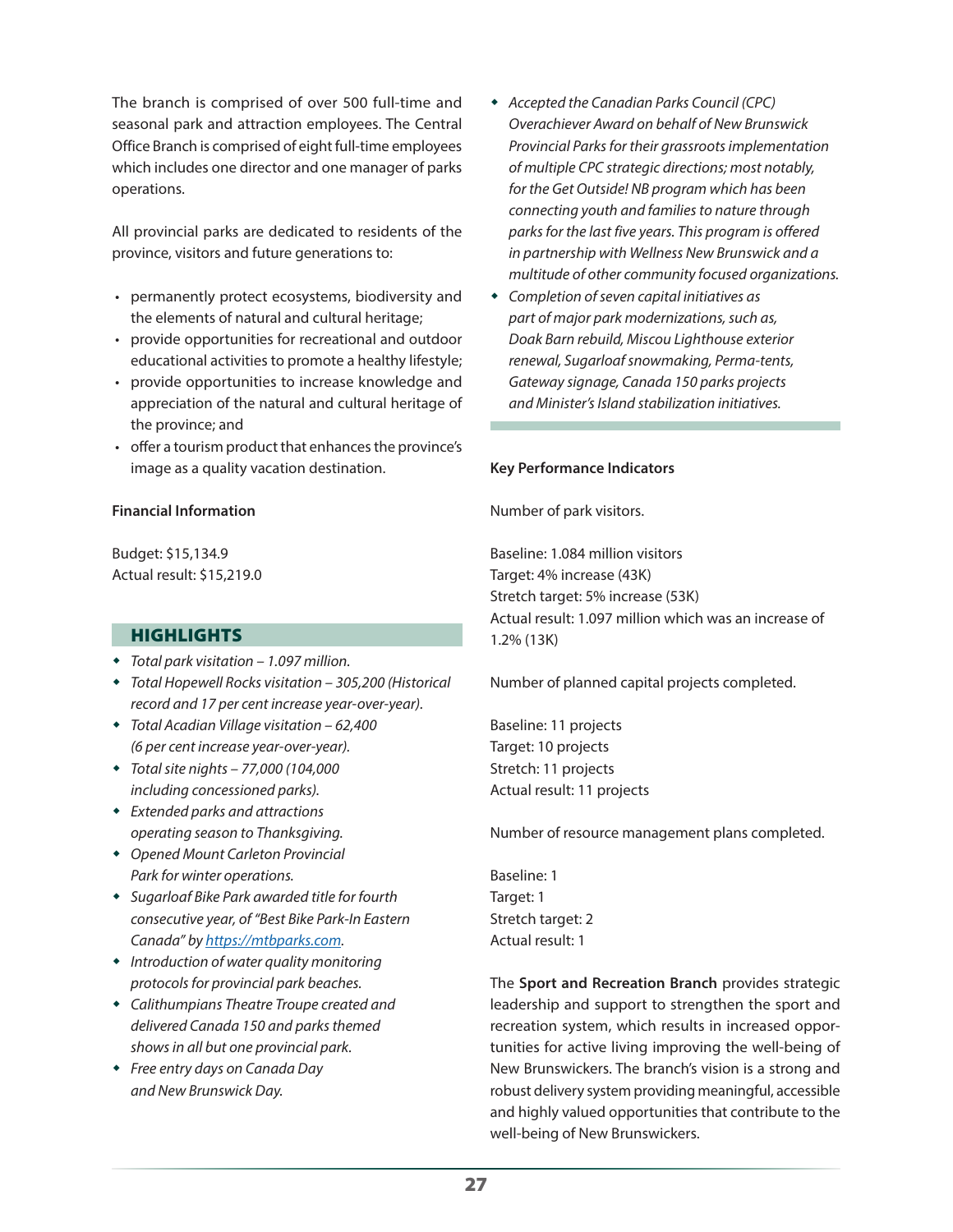The branch is comprised of twenty-four employees which includes the director; the assistant director; an office manager; seven provincial consultants; eight regional consultants; five administration support staff, one at central office and four regionally; and one provincial Go NB Coordinator.

The branch provides core support to provincial sport and recreation organizations and through a network of eight regional offices, provides consultation and financial support to local and regional community based organizations, municipalities and First Nations communities.

The ranch's key strategic goals are aligned with the *Canadian Sport Policy 2012* and the *Framework for Recreation in Canada 2015 - Pathways to Well-Being*, while contributing to the shared priorities endorsed by Federal Provincial and Territorial (FPT) Ministers responsible for sport, physical activity and recreation.

Active living-sport and recreation for life: to enhance active living through participation in sport and recreation throughout the life cycle.

Inclusion and access: to improve inclusion and access to sport and recreation for populations that face participation constraints.

Supportive environments: to assist with the development of supportive physical and social environments that encourage participation and help build strong and caring communities.

Strengthening partnerships: to ensure the continuous growth and sustainability of the sector by supporting the development of organizations, resources and leaders.

#### **Financial Information**

Budget: \$6,739.8 Actual result: \$6,695.5

### **HIGHLIGHTS**

 *New Brunswick's Recreation and Sport Policy Framework*

New Brunswick's Recreation and Sport Policy Framework was released on Nov. 22, 2017, and supersedes the Sport and Recreation Policy for New Brunswick (1994).

The new Policy Framework continues to provide the foundation upon which New Brunswick's recreation and sport delivery system is based, and positions sport and recreation as powerful and flexible tools for achieving social goals, such as well-being, crime prevention, health promotion and social inclusion.

As a major partner within the system, and contributor to the renewal process, GNB was one of the key, early endorsers of the Policy Framework. As such, departments will now view related decision-making through a recreation and sport lens and consider: how decisions impact recreation and sport; whether recreation and sport can be a tool to help achieve departmental goals; and the need to consult with recreation and sport partners on related decision-making.

• Parasport Development

The branch entered into a Memorandum of Agreement with Parasport New Brunswick and provided funding to support its proposal entitled "Parasport – A Unified Vision to Building Capacity". The key areas of focus were: to evolve the organization with the overall mandate; to support the further development of official parasports in the province provide support for the systematic development of official Paralympic sports throughout the province; by working closely with provincial sport organizations; hire a full-time staff to support the organization's transformation and expanded mandate; and develop close collaboration and partnerships with provincial sport organizations, multi-sport and recreation organizations and other key stakeholders.

• Aboriginal Sport and Recreation Development

The branch provided core funding support and continued to work closely with Aboriginal Sport and Recreation New Brunswick (ASRNB). As part of the "Call to Action" in response to the Truth and Reconciliation Commission's recommendations, the department identified key actions related to sport and recreation. Much of the focus was to continue to support the core operations of ASRNB to help build its capacity as an organization, as well as to continue to work with other provincial partners ensuring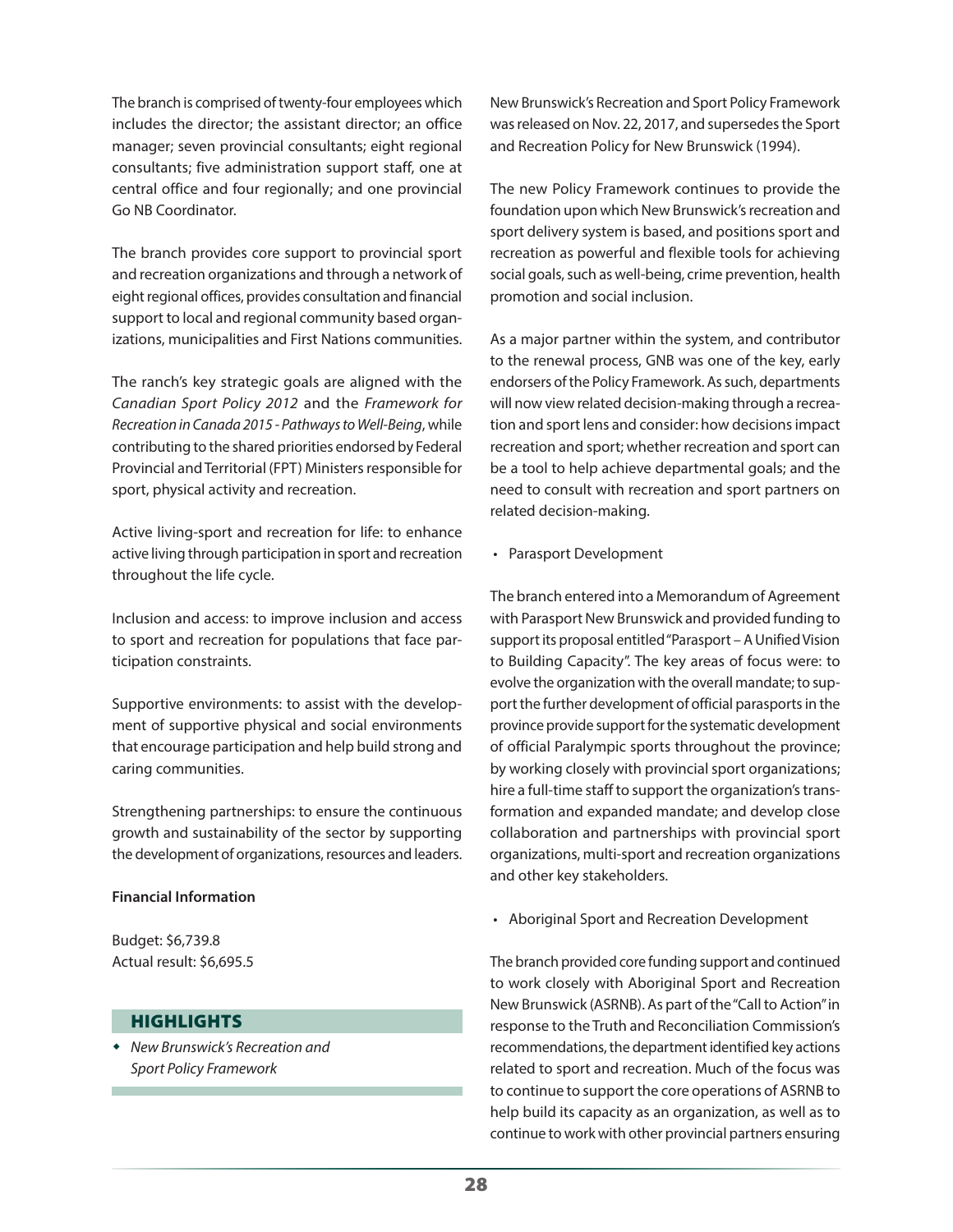long-term Aboriginal athlete development and growth. The overall objective is to contribute to a healthier future for Aboriginal communities, families and individuals by making sport, recreation and physical activity a priority.

• The Network for Safe Sport and Recreation in New Brunswick

Established in 2016, through a partnership between the Sport and Recreation Branch and Coach NB the network continued to facilitate knowledge exchange, create alignment and foster collaboration on topics related to safe sport and recreation. The network serves to address several strategic actions that relate to safety in sport and recreation, as part of the Keeping Children and Youth Safe from Harm in New Brunswick Strategy. It also serves as a mechanism to support FPT government priorities.

• Active Communities Grant Program

The Active Communities Grant Program provided support for activities and projects that raise awareness of the importance and enjoyment of physical activity. Support was provided for new or expanded opportunities for New Brunswickers to be active. One-hundred thirty-five regional programs and initiatives received funding and a total of \$279,902 was invested in grants which is an average of \$2,073 per grant.

• Bilateral Agreement on Sport Participation (Go NB Grant Program)

Initially, a four year Bilateral Agreement was signed between the Federal Government and GNB in 2015. Branded as "Go NB", this grant program is designed to strengthen physical literacy and reduce barriers to sport participation for children and youth, focusing on under-represented populations. However, in March 2018, the agreement was amended to extend funding for an additional three years and included supplemental funds for Indigenous youth and sport.

The two new objectives added were to strengthen Indigenous capacity and leadership for the provincial Aboriginal sport body; and to increase culturally relevant sport programming for Indigenous children and youth at the community level.

#### **Key Performance Indicators**

The branch established key performance indicators for five key areas on the departments Balanced Score Card. Of the five, the branch exceeded the target for one and exceeded the stretch target for the other four. Although the branch met its targets and the following achievements were realized, these will continue to be important areas of focus.

Three areas of focus included: support Provincial Sport Organizations (PSO) in implementing concussion policies and protocols; support FPT efforts on surveillance/ monitoring of concussions in sport; and better understand PSO needs pertaining to the five components of the Harmonized Approach on Concussions (Awareness, Prevention, Detection, Management, Surveillance).

*The Canadian Guideline for Concussions in Sport* released in July 2017, will be used to assist with the harmonization of concussion management protocols across sport, health and education sectors.

Percentage of organizations with a concussion policy and protocols:

Target: 47% Stretch target: 51% Result: 62%

*New Brunswick's Recreation and Sport Policy Framework* was vetted by key system partners, stakeholders and GNB. A public launch of the policy framework, with 16 early endorsers, took place on Nov. 22, 2017, to raise awareness, seek broad endorsement and serve as a "*Call to Action*". The department will look to spearhead an inter-departmental committee focused on uptake, progress and best practices.

Number of partners supporting the *Sports and Recreation Policy Framework*:

Target: 15 Stretch target: 18 Result: 16

Provincial and regional funding through the *Go NB Sport Participation Bilateral Agreement* helped support programming that reached over 11,000 participants. In addition to developing physical literacy and /or reducing barriers to sport participation, a emphasis is placed on partici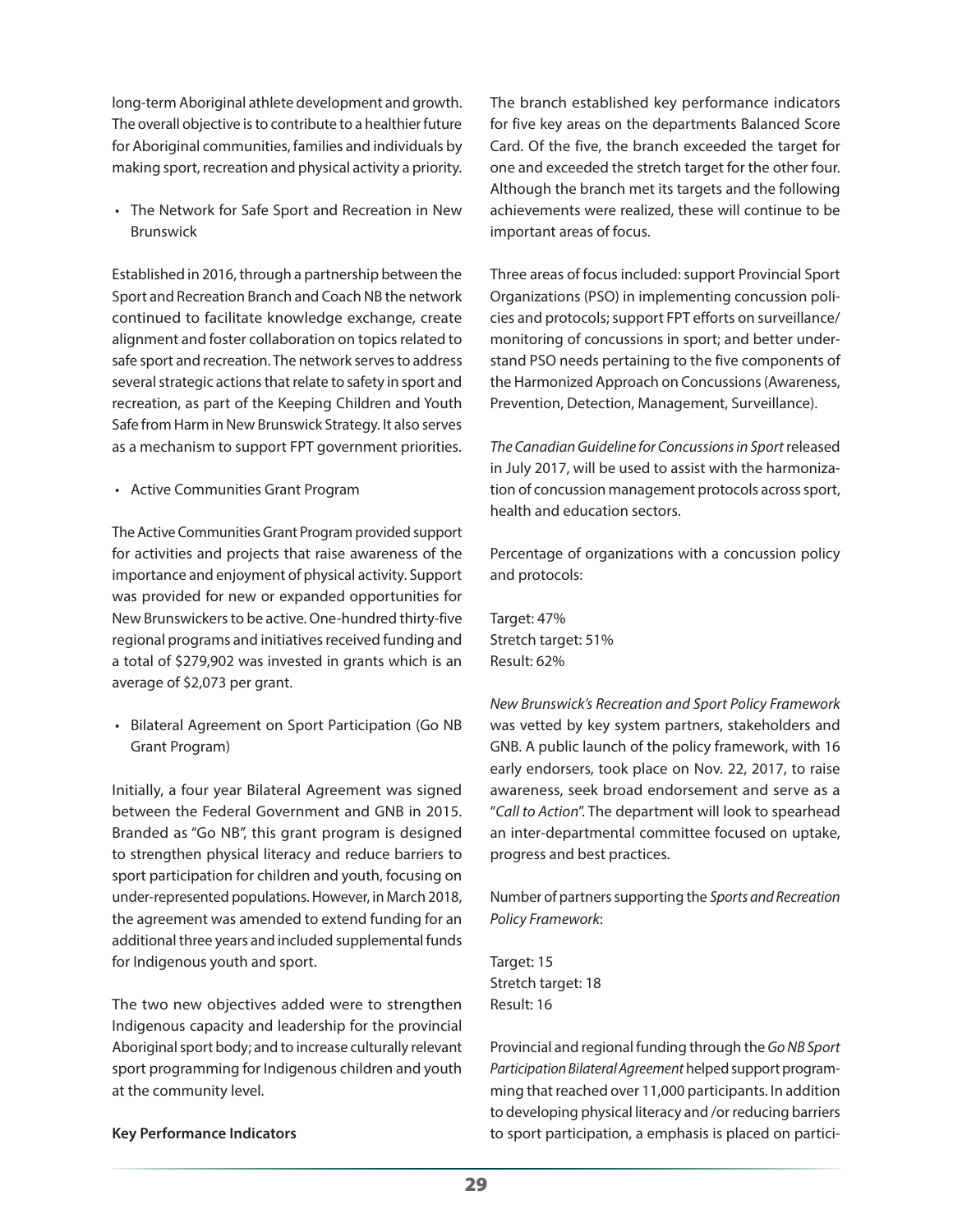pation by under represented groups (Aboriginal youth, persons with a disability, economically disadvantaged, and girls), as well as addressing leadership development and capacity issues.

Number of participants resulting from Go NB grants:

Target: 10,500 Stretch target: 11,000 Result: 11,412

The department recognizes the importance of the "*Call to Action*" and will continue to align with the recommendations of the Final Report of the *Truth and Reconciliation Commission of Canada*, particularly as it relates to sport and recreation and actions 87, 88 and 90.

The branch provided core funding to Aboriginal Sport and Recreation NB (ASRNB) and provided consultative support to help them in achieving their mission, which is to guide, mobilize and promote a healthy, active lifestyle through developing sport and recreation opportunities for Aboriginal people in New Brunswick, with a focus on youth.

Number of *Truth and Reconciliation Calls to Action* on schedule:

Target: 2 Stretch target: 3 Result: 3

Working closely with ASRNB, the branch provided ongoing consultative support to help build capacity within the Aboriginal community and increase Aboriginal participation at all levels of the sport system. This included working closely with First Nations communities at the local and regional levels to help build strong partnerships, with the aim of having more effective mobilization at the community level with increased capacity to implement programs.

Number of funding applications approved for First Nations:

Target: 10 Stretch target: 12 Total: 14

The **Policy, Planning and Performance Excellence Branch** is comprised of a branch director (alignment champion); a manager of planning; two senior policy analysts; five project officers; and one Lean Six Sigma Process Improvement Facilitator. The branch delivers a range of corporate services to enable departmental program delivery and the mandates are as follows:

Policy: to provide expertise, analysis and advice to the department's decision-makers in the areas of policy development, legislature coordination, right - to - information requests and administration of the department's agencies, boards and commissions (ABC's).

Planning: to conduct research, analysis and interpretation of departmental program delivery (e.g., tourism marketing), manage departmental and sector performance metrics and information, and corporate website administration.

Performance Excellence: to improve the performance and capability of the department through implementation of GNB's Formal Management System. This includes Strategy Management (via Balanced Scorecard, Initiative Management and Process Improvement), Operational Improvement (via Process Management and Daily Management) and Performance Management (connecting corporate, program and individual performance, and the Annual Report).

#### **Financial Information**

Budget: \$876.6 Actual result: \$888.0

#### **HIGHLIGHTS**

- *As part of GNb's objective of "Women's Equality", the department worked with several agencies, boards and commission's to increase female representation on boards from 39 per cent to 55 per cent.*
- *The branch facilitated the development of the multiyear Tourism Growth Strategy, more specifically, the tourism growth analysis and forecasting.*
- *The branch coordinated, reviewed documents and prepared responses for 24 requests under the Right to Information and Protection of Privacy Act, down from 79 the previous year.*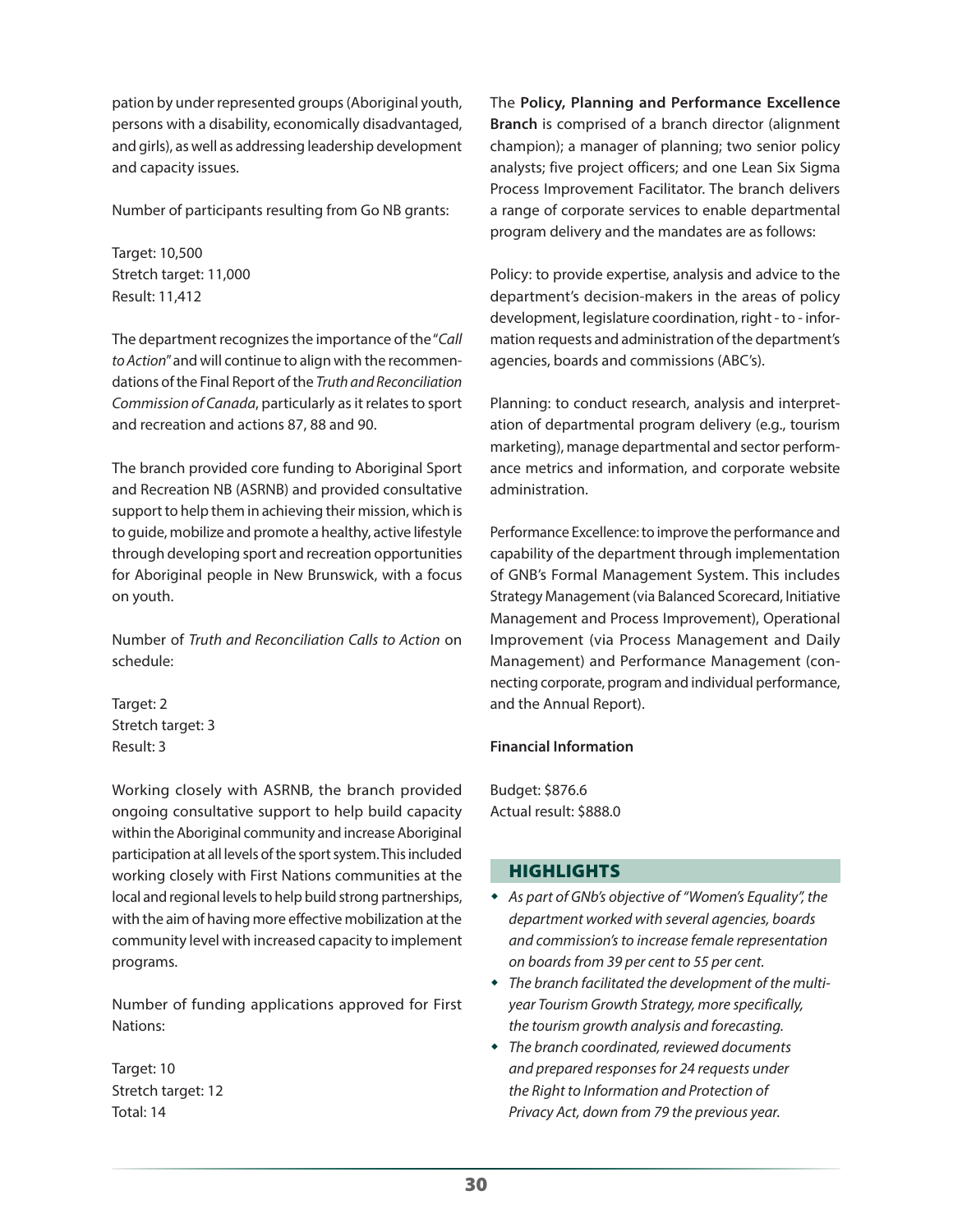- *The branch analysed and published the monthly New Brunswick tourism-sector indicators posted at https://www2.gnb.ca/content/gnb/ en/departments/thc/publications.html .*
- *One staff is in the final stages of achieving Lean Six Sigma Black Belt Certification.*
- *The following Process Improvement projects were facilitated with project teams to improve service delivery and foster a culture of continuous improvement:*
- *Visual management boards were installed in one branch to enhance performance improvement;*
- *Staff effort for grant giving was reduced in three branches (Arts and Cultural Industries; Heritage; and Sport and Recreation);*
- *A process was designed for Tourism Product Innovation;*
- *A Process Classification System was developed for Policy, Planning and Performance Excellence Branch; and*
- *Improvements were made to the minister's scheduling process.*

#### **Key Performance Indicators**

Percent of Calendar of Commitments on schedule. The calendar of commitments consists of 20 actions and best practices with due dates that drive strategic implementation:

Base: 70% Target: 90% Actual result: 45%

Increase of employees working full-time in continuous improvement. This measures the commitment to staff development and training to drive a culture of continuous improvement:

Base: 3 Target: 1 Actual result: 1

Improvement in Formal Management System maturity index. This index measures the department's change in organizational capacity to achieve "performance excellence":

Base: 58% Target: N/A Actual result: 52%

The **Finance and Administration Branch** delivers the department's budgetary, accounting and internal audit functions. Its mandate is to ensure departmental financial compliance of various acts, regulations and other established financial guidelines; to coordinate and administer the financial operations of the department and to provide timely and accurate financial reports and projections; to coordinate the annual budget process; to liaise with central agencies in all financial matters and to provide the deputy minister and senior staff with support services in the areas of financial analysis and advice. The branch also provides departmental support services in the areas of procurement, administration and facilities management.

The **Information Management and Technology Unit** provides corporate support and consulting services in technology solutions delivery, and records and information management. The unit is also responsible for *Information Assurance and Risk Management*, ensuring compliance with the *Government Information Systems Security Policy*.

The **Human Resources Branch** consists of a Strategist, a Client Services Manager, two consultants, and an employment coordinator. The branch provides planning, leadership, direction and support in Human Resources Management to the department.

The branch is responsible for delivering support to managers and employees in the following areas: workforce planning; workplace health; safety and wellness; human resources policy development and implementation; program development and management; human resources best practices; employee learning and development; conflict resolution; staffing and recruitment; job evaluation and classification; and employee and labour relations.

**As of Oct. 1, 2016, Service New Brunswick assumed the delivery of operational and transactional Human Resource services for all Part 1 departments and agencies**.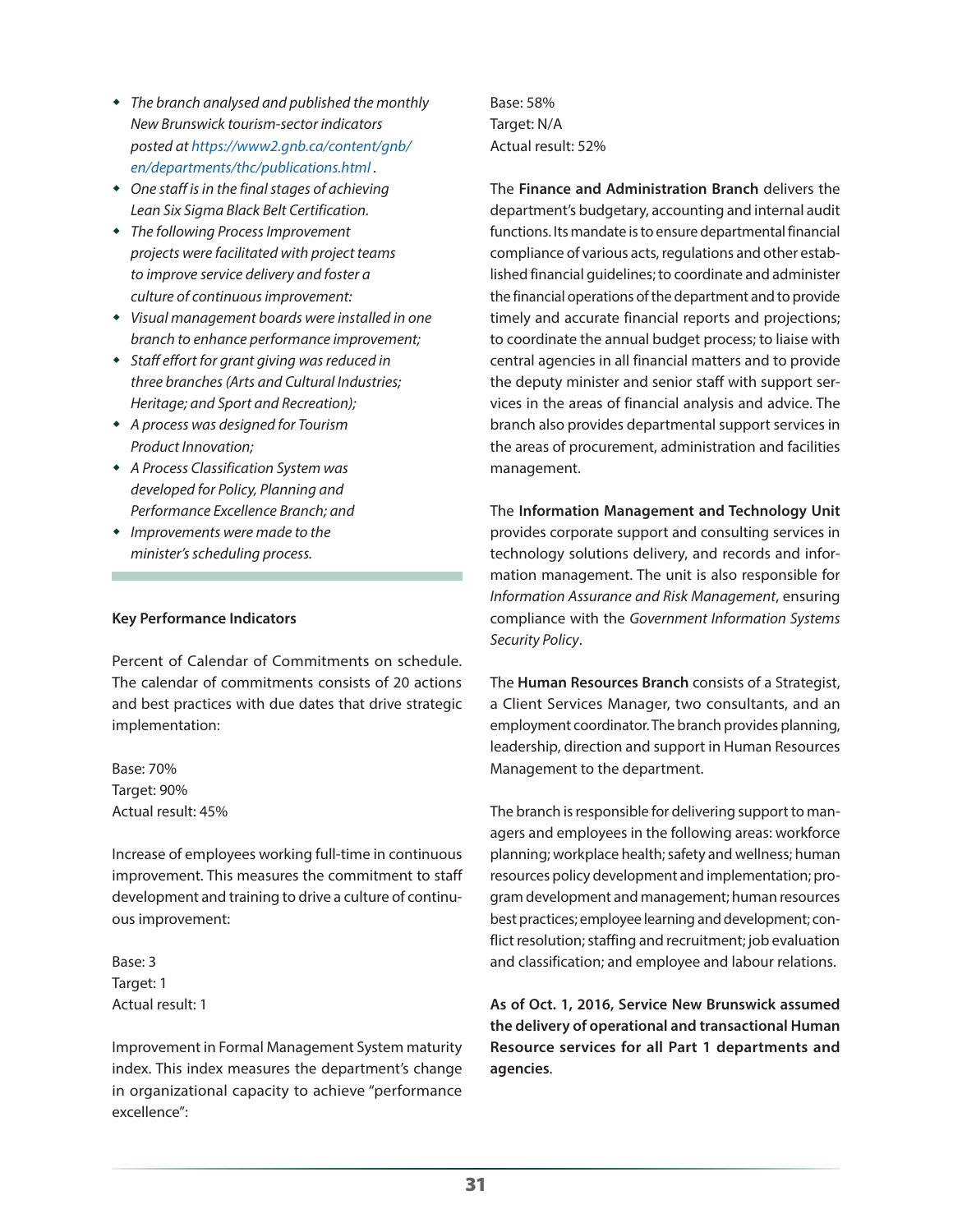# **Culture, Heritage and Archaeology Division**

The **Culture, Heritage and Archaeology Division** supports economic growth and fosters pride of place through the conservation, development, promotion and nurturing of our heritage, the arts and our cultural industries.

The division consists of the Arts and Cultural Industries Branch, the Heritage Branch and the Archeological Services Branch.

The **Arts and Cultural Industries Branch** is comprised of the executive director responsible for the Culture, Heritage and Archaeology Division; two managers, four program consultants, one administrative assistant, one administrative officer and one art bank technician.

The Arts and Cultural Industries Branch provides leadership for the development, implementation and monitoring of government programs, policies and strategies supporting the arts and cultural industries in the province. The branch also facilitates community cultural development and the economic development of New Brunswick's cultural industries; provides advisory services; financial assistance and technical services for arts organizations; associations, community groups and cultural industries (film, television and new media, music and sound recording, book and periodical publishing, visual arts and fine craft); manages the New Brunswick Art Bank; and works collaboratively with the New Brunswick Arts Board ensuring the programs of both organizations are conducive to the advancement of the arts in New Brunswick.

#### **Financial Information**

Budget: \$8,962.9 Actual result: \$9,236.4

# HIGHLIGHTS

 *By the end of 2017-2018, 84 per cent of action items of the Creative Futures: A Renewed Cultural Policy for New Brunswick have been identified as completed or underway. The original goal was 75 per cent.*

- *As part of Canada 150 Celebrations, the Arts Branch and the Department of Education and Early Childhood Development jointly administered several programs in all New Brunswick schools. A total of 88 schools participated in the Performance in Schools Program; approximatively 160 schools purchased art works from New Brunswick artists, for the school through the Art Acquisition Program; and 22 projects were organized under the Arts in Residency Program.*
- *As part of the Canada 150 Celebrations, Discover Saint John spearheaded a Salmon Run project whereby 10 fiberglass salmon sculptures were embellished by New Brunswick artists through a call for artists. Then they were installed throughout the city for several months for people to find and photograph. These sculptures will later be auctioned off and half of the profits went to a notfor-profit organization in Saint John, providing creative activities to children in the city. Tall Ships Celebrations were also held in Miramichi, Caraquet and Saint John and the multimedia show MALA, which means "where I am from in Mi'kmaq", was presented at the Legislature Building in the summer.*
- *A special Indigenous Art Acquisition was organized. The exhibit titled, Peace, Friendship, Culture, showcased 22 pieces which were recently acquired by the New Brunswick Art Bank.*
- *As part of a Public Art Pilot Project, a mural was installed in the Seaside Park Elementary School in Saint John, fall 2017. The total cost of this ceramic mural was \$20,000 and was created by artist Jean Rooney.*
- *Team Canada-New Brunswick completed the VIIIth Jeux de la Francophonie with five medals. Held Abidjan, Ivory Coast during the last day of competitions, Émilie Lavoie, of Edmundston won the silver medal in sculpture while Moncton's Annie-France Noël won bronze in photography. Gabriel Robichaud won a silver medal in Literature. The three culture medals are the most won in any games by Team Canada-New Brunswick.*
- *The branch provided a total of \$9,9 million in grants and the recipients can be viewed at www.gnb.ca/culture.*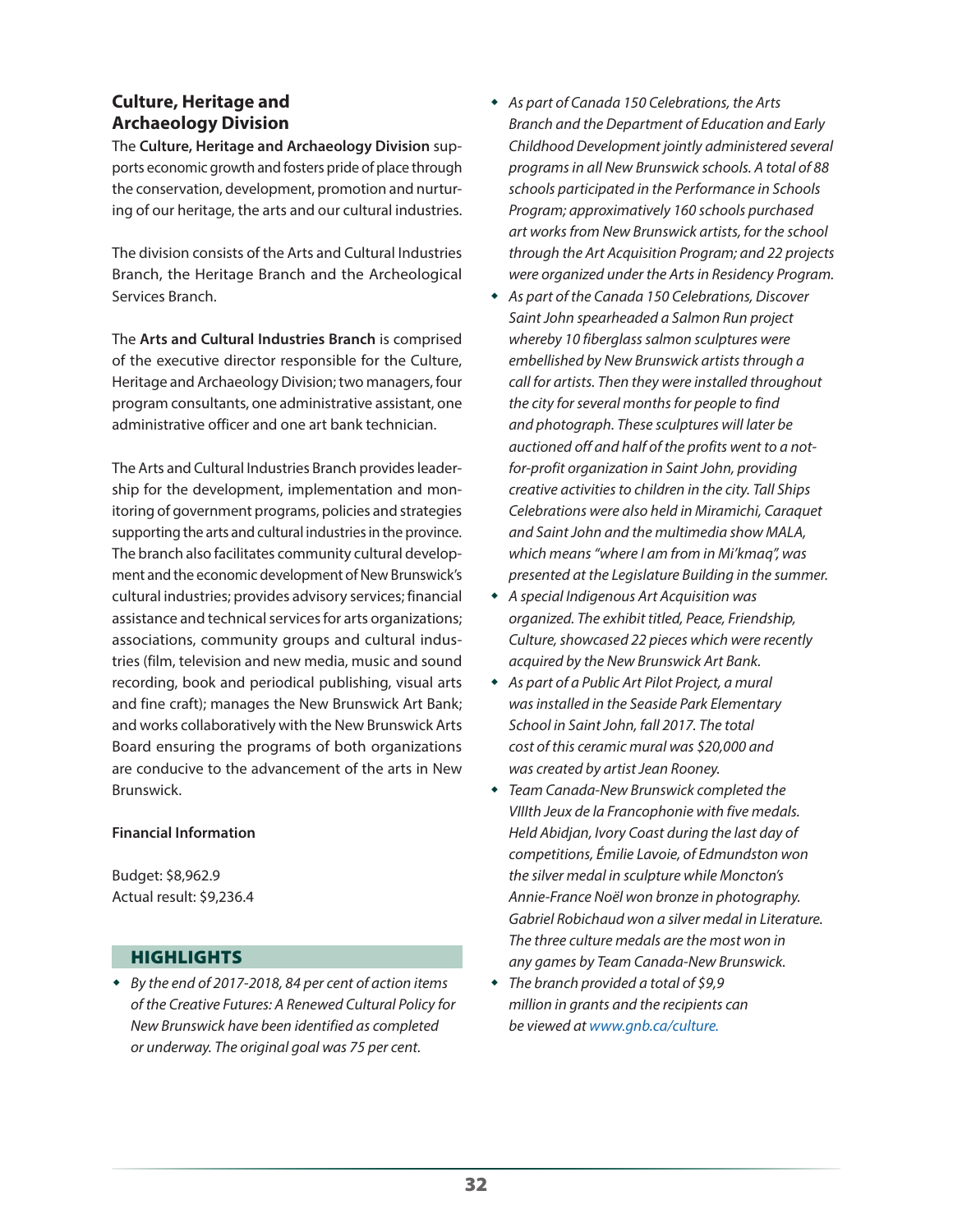- *The Artist in Residency/VanGO! Program expanded through a partnership with the Department of Education and Early Childhood Development, ensuring the Art Bank is visible in New Brunswick's school system; has seen a renewed focus this past year. The goal was to ensure students benefit from interactions with New Brunswick professional artists whom present exhibitions in each school.*
- *The artists also provide follow up activities based on curriculum objectives, leaving the teachers with visual literacy resources to help continue the learning experience with their students. The program was in 10 anglophone schools and 10 francophone schools and the goal is to continue to grow this program.*
- *To ensure that the sector is best served and that the public is experiencing and celebrating the arts and the artists of New Brunswick, the branch made efforts to ensure the Touring and Presenting Program was being accessed and used by the arts community and a focus was put on Anglophone Touring and Presenting Programs. By working with theatre companies and arts communities, the branch saw an increase of more than 250 per cent in people attending the shows.*
- *The branch is actively working with music, craft, film and book industry partners to identify how it can help these sectors export their products. The branch partnered with Music New Brunswick to commission a study on export in the music industry. That research provided an overview of the export situation, the market readiness of artists and a footprint to strengthen and grow music exports in New Brunswick.*
- *The Music Industry Development Program supported more than 40 export initiatives in France, the United Kingdom, Belgium and the United States, to name a few.*

The **Heritage Branch** is comprised of one director; three managers; five program officers; one administrative assistant; one financial officer; and one registrar. The branch facilitates the promotion, awareness, understanding, conservation and preservation of New Brunswick's human and natural heritage resources for present and future generations.

The branch coordinates and supports activities designed to promote heritage awareness, and to conserve heritage resources. As part of its coordination role, the branch provides financial assistance, heritage planning and leadership to the province's heritage and museum communities. The branch administers the *Heritage Conservation Act* and the provincial Toponymy Program. The branch participates in the ongoing implementation of *Creative Futures: A Renewed Cultural Policy for New Brunswick* and continues to administer matters pertaining to the naming of places and geographic features within the province.

# **HIGHLIGHTS**

- *Through the Commemoration and Celebrations Program, the Branch participated in 46 community based commemorative or celebratory heritage events. This program was bonified by \$140,000 to assist with the celebration of Canada 150.*
- *The most significant commemorative event was the Battle of Vimy Ridge Centennial Commemoration Ceremony at Government House on April 9, 2017.*
- *Through the Canada 150 initiative, additional funding was allocated to Museums Services to support the develop capacity for community museums.*
- *Through the Built Heritage Program, the branch participated in 19 Built Heritage Rehabilitation projects on significant community heritage places. Through the Community Cultural Places Program, the branch participated in six projects that created or enhanced community cultural venues.*
- *The Community Museums Summer Employment Program assisted with the allocation of 110 employees including 900 work weeks obtained from the Department of Post-Secondary Education, Training and Labour, for community museums not eligible for the Student Employment Experience Development (SEED) Program. The students hired had an opportunity to perfect their knowledge of New Brunswick history and develop life skills.*
- *The branch coordinated Heritage Week 2017 under the theme Celebrating 150 years – Célébrons 150 ans and the provincial Heritage Fair Program, which included planning for 138 school based fairs and 12 regional heritage fairs culminating in the Provincial Heritage Fair Showcase.*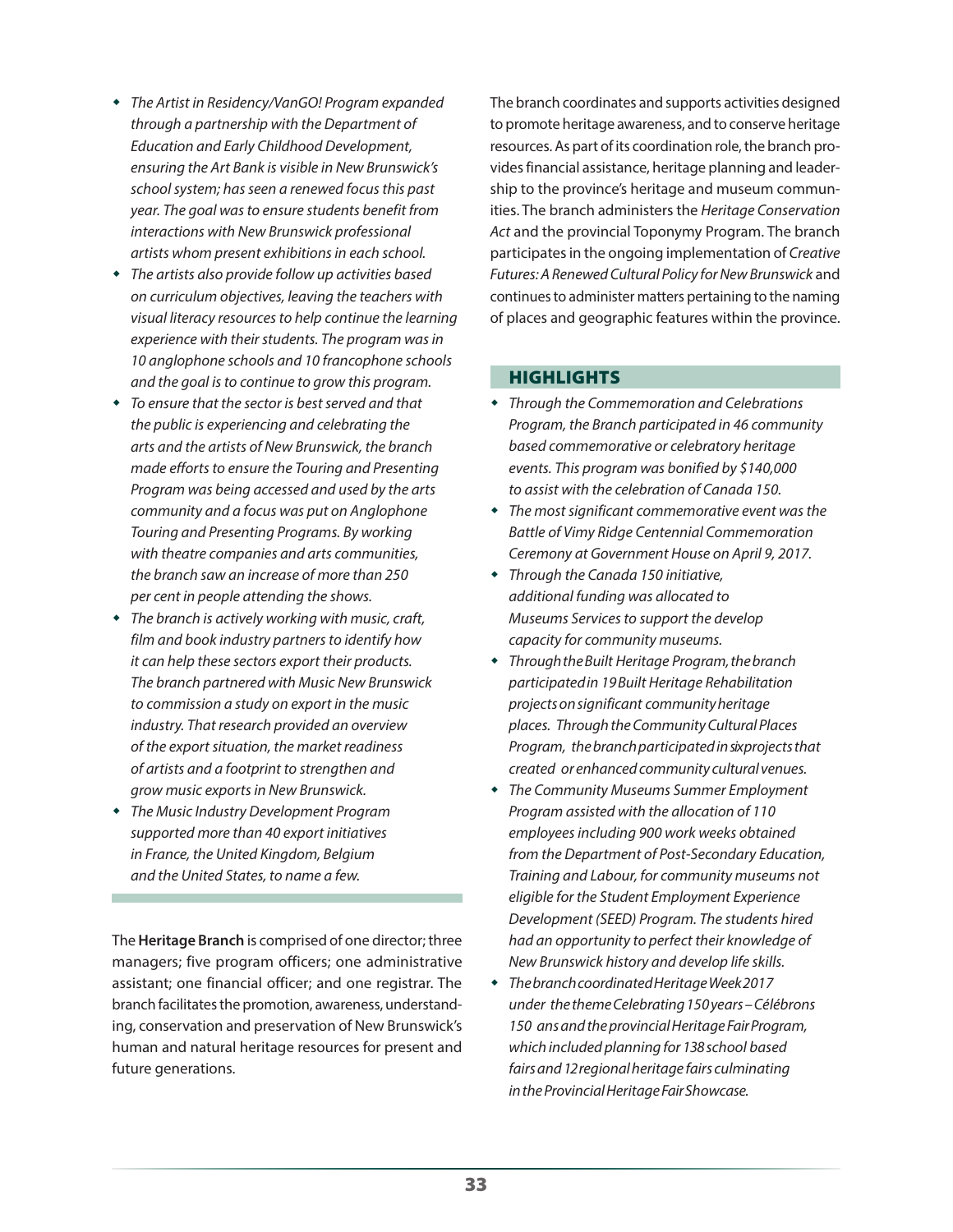- *The branch was responsible to coordinate the Official New Brunswick Day Celebration along with four regional celebrations leading to the official celebration. Each celebration was held in a different New Brunswick community.*
- *The branch provided administrative support to the Minister responsible for Celtic Affairs which included liasing with all the community groups involved in Celtic Affairs. The branch helped establish the Celtic Affairs Committee and guided them in developing a vision, mandate statement and a work plan.*

#### **Financial Information**

Budget: \$6,429.7 Actual result: \$6,220.6

The **Archaeological Services Branch** provides comprehensive cultural resource management of the province's archaeological heritage. The branch is also accountable for the provincial responsibilities in cultural resource management of New Brunswick's 13,000 years of archaeological heritage.

It informs all levels of government, industry and individuals on the conservation, management and commemoration of these heritage resources for the benefit of present and future generations.

Under the direction of a provincial archaeologist and director the branch is responsible for the preservation, management and development of New Brunswick's archaeological heritage. Major areas of activity include:

- research, particularly Indigenous history (applied and preparatory);
- resource management (environmental impact assessment and use planning, disposal, water course permits, (i.e., preservation of threatened sites, cultural and natural);
- collections/information management private collections registrations, site inventory and control, collections (more than 90,000 specimens), archival project records;
- project permitting evaluation, allocation, monitoring;
- commemorations designation and site protection declarations;
- site developments as tourist/education attractions

with communities, reserves, etc.; and

• public access to history lectures, talks, media appearances, open research, publications and consultation with involved or effected communities.

The Archaeological Services Branch has three sections:

The Archaeological Regulatory Unit administers the regulatory permit process under the *Heritage Conservation Act* and provides enforcement and oversight for archaeological field work being under taken by permit holders, as well as holds and undertakes research, maintains and conserves the provincial archaeological collection.

The Archaeological Engagement Unit leads engagement activities with First Nations as they relate to Indigenous archaeology generally and specifically regarding Environmental Impact Assessments and other assessment and planning activity.

The Archaeological Field Unit undertakes project management for selected archaeological assessment projects and field work for Crown projects for various departments and agencies.

#### **Financial Information**

Budget: \$545.1 Actual result: \$582.8

#### **HIGHLIGHTS**

- *Successful completion of the second offering of the Archaeological Technician Level 1 Certification. The course was held at Metepenagiag Heritage Park with 13 graduates. Eighty percent of the graduates obtained employment in the Heritage and/or Archaeology fields during the 2017 field season.*
- *The branch held a total of 162 Archaeological Field Research Permits in 2017 and completed projects for Department of Transportation and Infrastructure, Department of Energy and Resource Development, and the Department of Tourism, Heritage and Culture.*
- *In 2017, hired a total of 26 seasonal staff to assist with the completion of Archaeological Impact Assessment work, including 22 Certified Indigenous Technicians.*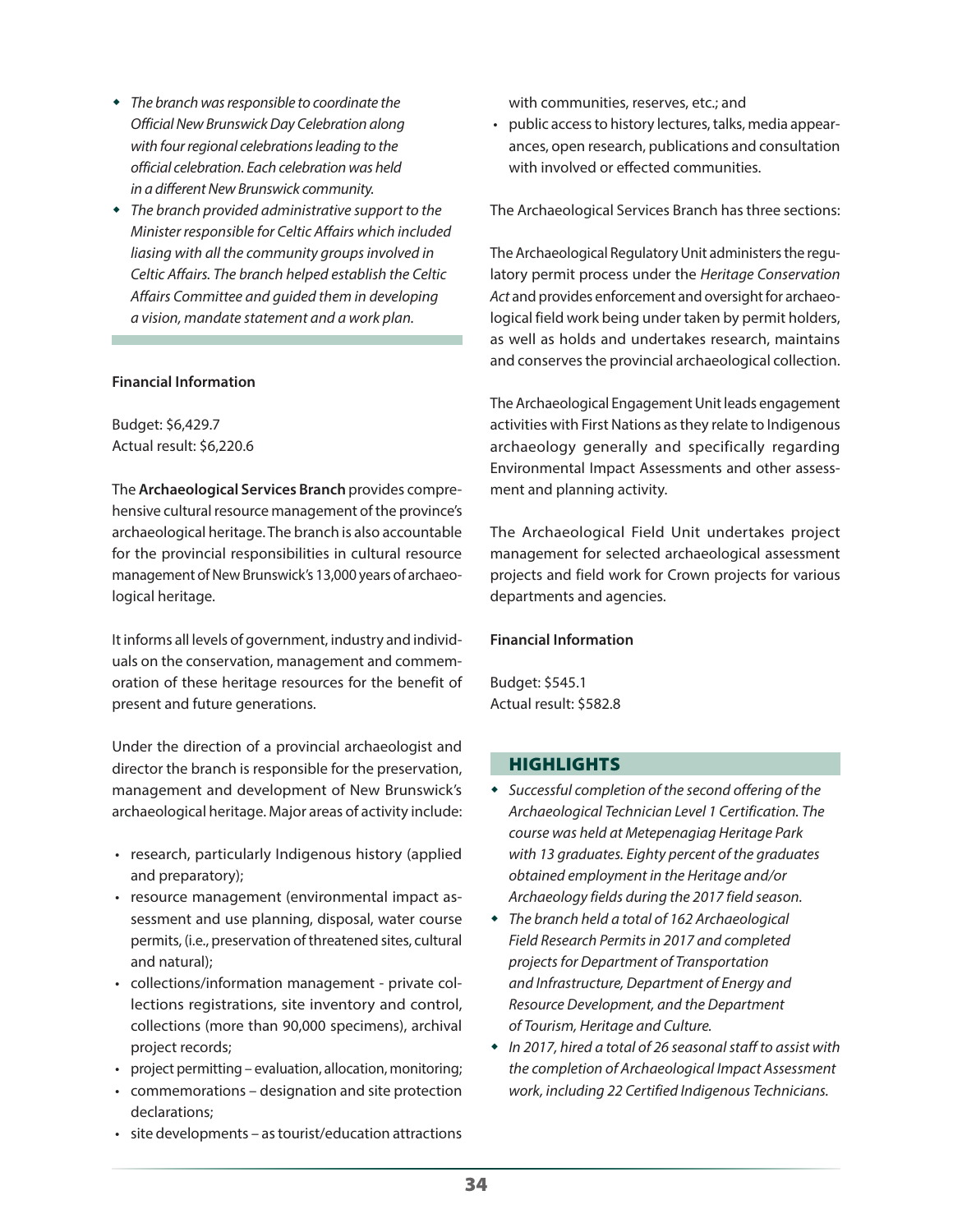- *The Department of Transportation and Infrastructure and the Department of Tourism, Heritage and Culture's partnership archived a cost savings more than \$600,000 for the province with a total savings of nearly \$4.4 million, since 2011.*
- *As part of the Fundy Trail Connector project, the branch is currently undertaking the excavation of a large Pre-Contact Archaeological site.*
- *In August 2017, the branch participated in a Repatriation Ceremony at Metepenagiag Heritage Park that initiated the transfer of artifacts excavated from Metepenagiag Mi'kmaq Nation (currently housed in the branch's collections facility) to Metepenagiag Heritage Park's collections facility.*
- *These collections will now be managed by Metepenagiag Mi'kmaq Nation with support from Archaeological Services Branch.*

#### **Key Performance Indicators**

The division established KPI's for three key initiatives on the departments balanced score card and exceeded the target for all initiatives.

Although the division met its target and the following achievements were realized, the initiatives relating to "Expand the archaeological sector workforce and drive implementation of *Culture Policy*" will continue to be important areas of focus.

Celebrate Canada 150

Baseline: N/A Target: 90% of events and projects successfully delivered. Actual: 100% of events and projects successfully delivered.

Expand the Archaeological sector workforce

Baseline: N/A Target: 12 new certified technicians. Actual: 13 new certified technicians.

Drive implementation of *Culture Policy*

Baseline: N/A Target: 75% completed or underway. Actual: 84% completed or underway.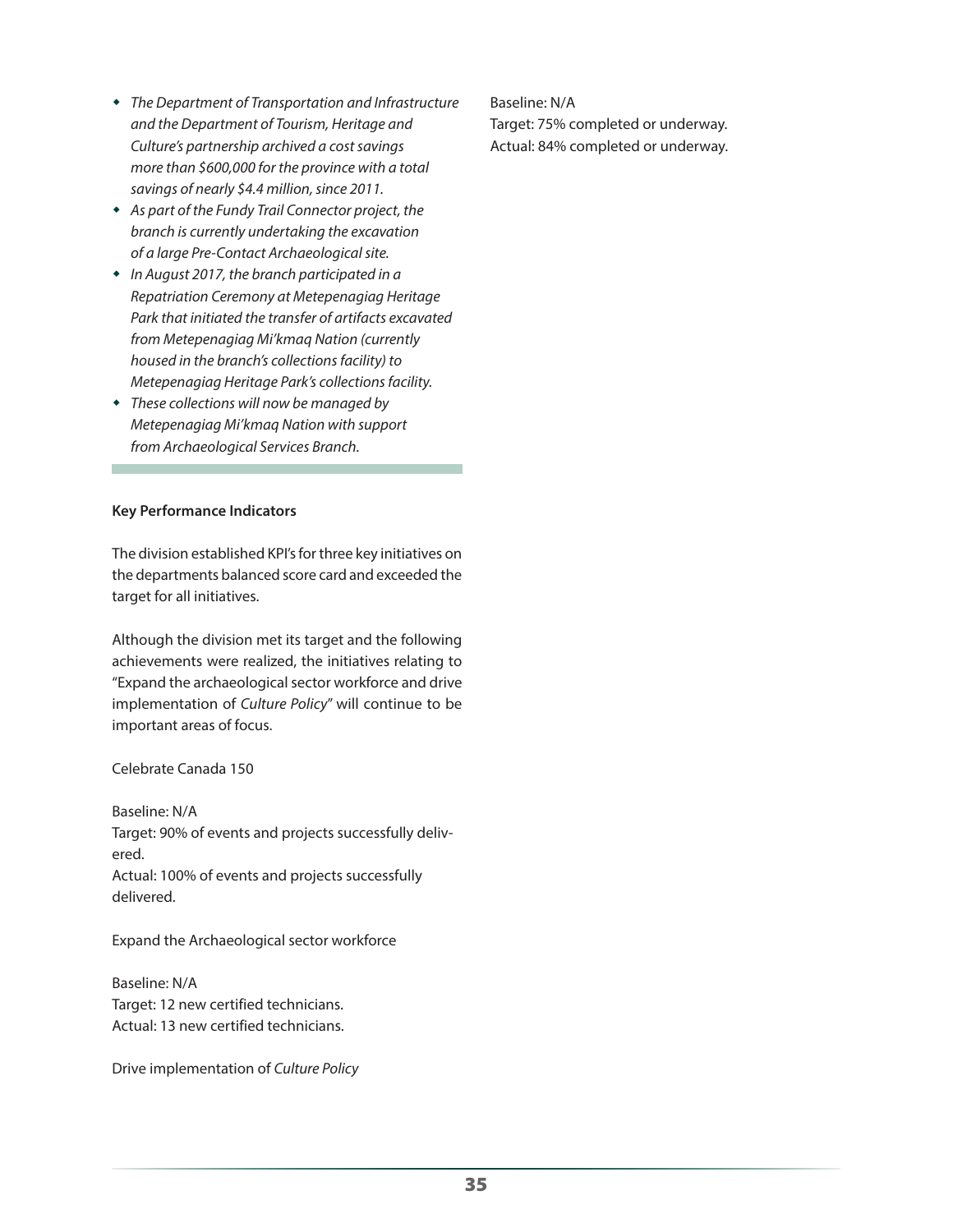# <span id="page-35-0"></span>Financial information

# Table 1: Ordinary Expenditure Status Report by Program Component

Fiscal Year Ending March 31, 2018 (\$ 000's)

| <b>Ordinary Program</b>             | <b>Final Budget</b> | <b>Actual</b> | <b>Variance (Under) Over</b> |
|-------------------------------------|---------------------|---------------|------------------------------|
| Administration                      | 2,596.4             | 2,536.4       | (60.0)                       |
| <b>Parks and Attractions</b>        | 15,134.9            | 15,219.0      | 84.1                         |
| <b>Sports and Recreation</b>        | 6,739.8             | 6,695.5       | (44.3)                       |
| Culture                             |                     |               |                              |
| Arts and Cultural Industries        | 8,962.9             | 9,236.4       | 273.5                        |
| Heritage                            | 6,429.7             | 6,220.6       | (209.1)                      |
| Archeological Services              | 545.1               | 582.8         | 37.7                         |
| <b>Tourism</b>                      |                     |               |                              |
| Marketing and Visitor Information   | 10,196.9            | 10,376.9      | 180.00                       |
| Sales, Media and Visitor Experience | 4,646.7             | 4,311.2       | (335.5)                      |
| Canada 150                          | 5,000.0             | 4,822.5       | (177.5)                      |
| <b>Total Ordinary Expenditures</b>  | 60,252.4            | 60,001.3      | (251.1)                      |

# Table 2: Special Purpose Accounts Expenditure Status Report by Program

Fiscal Year Ending March 31, 2018 (\$ 000's)

|                         | <b>Parlee Beach</b><br><b>Maintenance</b> | <b>Viscount Bennett</b><br><b>Trust Fund</b> | <b>Arts Development</b><br><b>Trust Fund</b> | <b>Sports Development</b><br><b>Trust Fund</b> | Go NB! |
|-------------------------|-------------------------------------------|----------------------------------------------|----------------------------------------------|------------------------------------------------|--------|
| <b>Opening Balance</b>  | 240.6                                     | 44.2                                         | 5.5                                          | 4.8                                            | 243.3  |
| <b>Revenues</b>         |                                           |                                              |                                              |                                                |        |
| <b>Budget</b>           | 79.0                                      | 10.0                                         | 700.0                                        | 500.0                                          | 290.0  |
| Actual                  | 47.8                                      | 6.4                                          | 700.0                                        | 500.0                                          | 358.0  |
| Variance (Under) / Over | (31.2)                                    | (3.6)                                        | ۰                                            | ٠                                              | 68.0   |
| <b>Expenses</b>         |                                           |                                              |                                              |                                                |        |
| <b>Budget</b>           | 60.0                                      | 10.0                                         | 700.0                                        | 500.0                                          | 290.0  |
| Actual                  | 4.1                                       | 2.3                                          | 700.0                                        | 500.0                                          | 410.5  |
| Variance (Under) / Over | (55.9)                                    | (7.7)                                        | ۰.                                           | $\overline{\phantom{a}}$                       | 120.5  |
| <b>Closing Balance</b>  | 284.3                                     | 48.3                                         | 5.5                                          | 4.8                                            | 190.8  |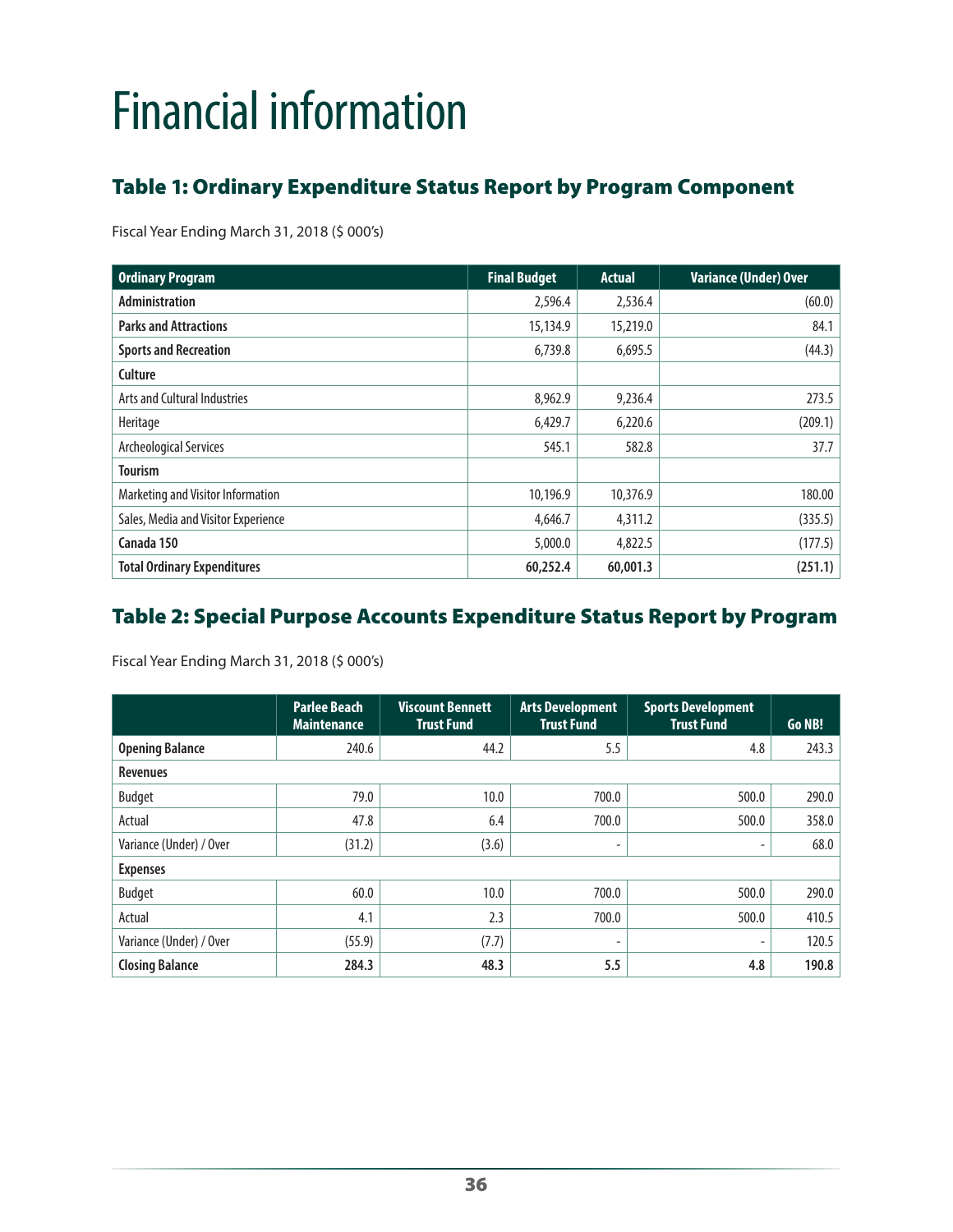# Table 3: Special Operating Agency Expenditure Status Report by Program

**Fiscal Year Ending March 31, 2018 (\$ 000's**)

|                         | <b>Budget</b> | <b>Actual</b> | <b>Variance (Under) Over</b> |  |
|-------------------------|---------------|---------------|------------------------------|--|
| <b>Opening Balance</b>  | 1,474.6       | 1,474.6       | ۰                            |  |
| <b>Revenues</b>         |               |               |                              |  |
| Mactaquac Golf Course   | ٠             | ۰             |                              |  |
| <b>Hopewell Rocks</b>   | 3,377.0       | 4,048.3       | 671.3                        |  |
| Sugarloaf Lodge         | 141.0         | 183.7         | 42.7                         |  |
| Parlee Beach Campground | 378.0         | 396.2         | 18.2                         |  |
| <b>Expenses</b>         |               |               |                              |  |
| Mactaquac Golf Course   | 687.0         | 641.1         | (45.9)                       |  |
| <b>Hopewell Rocks</b>   | 3,284.0       | 3,050.1       | (233.9)                      |  |
| Sugarloaf Lodge         | 95.0          | 222.1         | 127.1                        |  |
| Parlee Beach Campground | 317.0         | 134.4         | (182.6)                      |  |
| <b>Closing Balance</b>  | 987.6         | 2,055.1       | 1,067.5                      |  |

# Table 4: Capital Expenditure Status Report

**Fiscal Year Ending March 31, 2018 (\$ 000's**)

|                             |          | Actual  | Variance (Under) Over <sup> </sup> |
|-----------------------------|----------|---------|------------------------------------|
| <b>Capital Improvements</b> | 10,570.0 | 9,804.7 | 765.3                              |

# Table 5: Ordinary Revenue Status Report by Source

**Fiscal Year Ending March 31, 2018 (\$ 000's**)

|                                | <b>Budget</b> | <b>Actual</b> | <b>Variance (Under) Over</b> |
|--------------------------------|---------------|---------------|------------------------------|
| Return on Investment           | 1.0           | -             | (1.0)                        |
| Sale of Good and Services      | 3,320.0       | 3,258.2       | (61.8)                       |
| <b>Miscellaneous</b>           | 4.0           |               | (1.3)                        |
| <b>Total Ordinary Revenues</b> | 3,325.0       | 3,260.9       | (64.1)                       |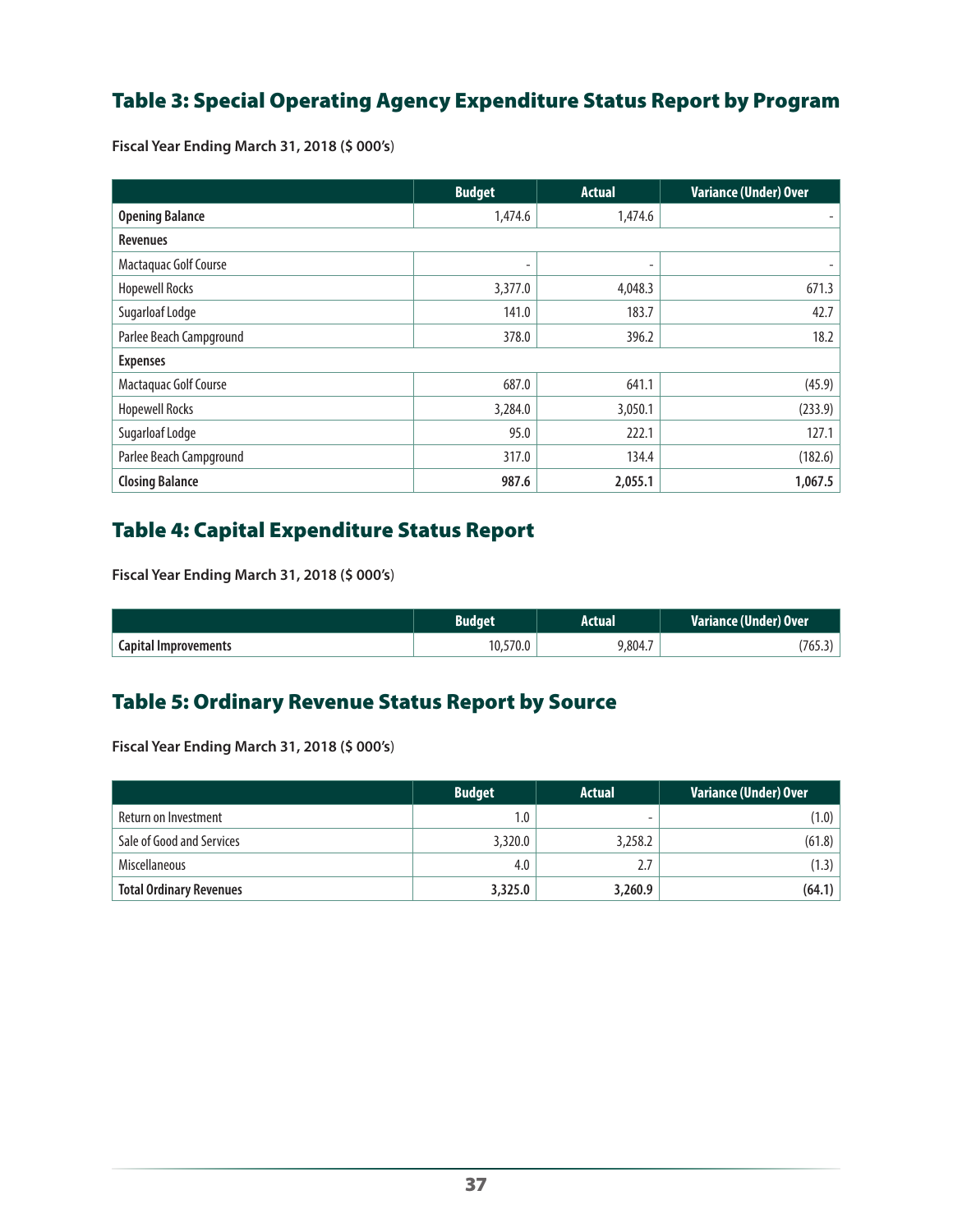# <span id="page-37-0"></span>Summary of staffing activity

Pursuant to section 4 of the *Civil Service Act*, the Deputy Minister of the Department of Human Resources delegates staffing to each Deputy Head for his or her respective department(s). Please find below a summary of the staffing activity for 2017-2018 for the Department of Tourism, Heritage and Culture.

| Number of permanent and temporary employees as of Dec. 31 of each year |     |     |  |  |
|------------------------------------------------------------------------|-----|-----|--|--|
| 2017<br>2016<br><b>Employee type</b>                                   |     |     |  |  |
| Permanent                                                              | 157 | 169 |  |  |
| Temporary                                                              | 76  | 81  |  |  |
| <b>Total</b>                                                           | 233 | 250 |  |  |

The department advertised 19 competitions, including 15 open public competitions and four closed internal competitions. Pursuant to sections 15 and 16 of the *Civil Service Act*, the department made the following appointments using processes to establish merit other than the competitive process:

| <b>Appointment type</b>                              | <b>Appointment description</b>                                                                                                                                                                              | <b>Section of the</b><br><b>Civil Service Act</b> | <b>Number</b> |
|------------------------------------------------------|-------------------------------------------------------------------------------------------------------------------------------------------------------------------------------------------------------------|---------------------------------------------------|---------------|
| Specialized Professional,<br>Scientific or Technical | An appointment may be made without competition when a position requires:<br>$-$ a high degree of expertise and training;<br>- a high degree of technical skill; and<br>- recognized experts in their field. | 15(1)                                             | 0             |
| Equal Employment<br><b>Opportunity Program</b>       | Provides Aboriginals, persons with disabilities and members of a visible<br>minority group with equal access to employment, training and advancement<br>opportunities.                                      | 16(1)(a)                                          | 0             |
| <b>Department Talent</b><br>Management Program       | Permanent employees identified in corporate and departmental talent pools,<br>who meet the four-point criteria for assessing talent, namely performance,<br>readiness, willingness and criticalness.        | 16(1)(b)                                          | 0             |
| Lateral transfer                                     | The Government of New Brunswick's transfer process facilitates the transfer of<br>employees from within Part 1, 2 (school boards) and 3 (hospital corporations) of<br>the Public Service.                   | $16(1)$ or $16(1)(c)$                             | 0             |
| Regular appointment of<br>casual/temporary           | An individual hired on a casual or temporary basis under section 17 may be<br>appointed without competition to a regular properly classified position within<br>the Civil Service.                          | 16(1)(d)(i)                                       | 0             |
| Regular appointment of<br>students/apprentices       | Summer students, university or community college co-op students or apprentices<br>may be appointed without competition to an entry level position within the Civil<br>Service.                              | 16(1)(d)(ii)                                      | 0             |

Pursuant to section 33 of the *Civil Service Act*, no complaints alleging favouritism were made to the Deputy Head of Tourism, Heritage and Culture and no complaints were submitted to the Ombud.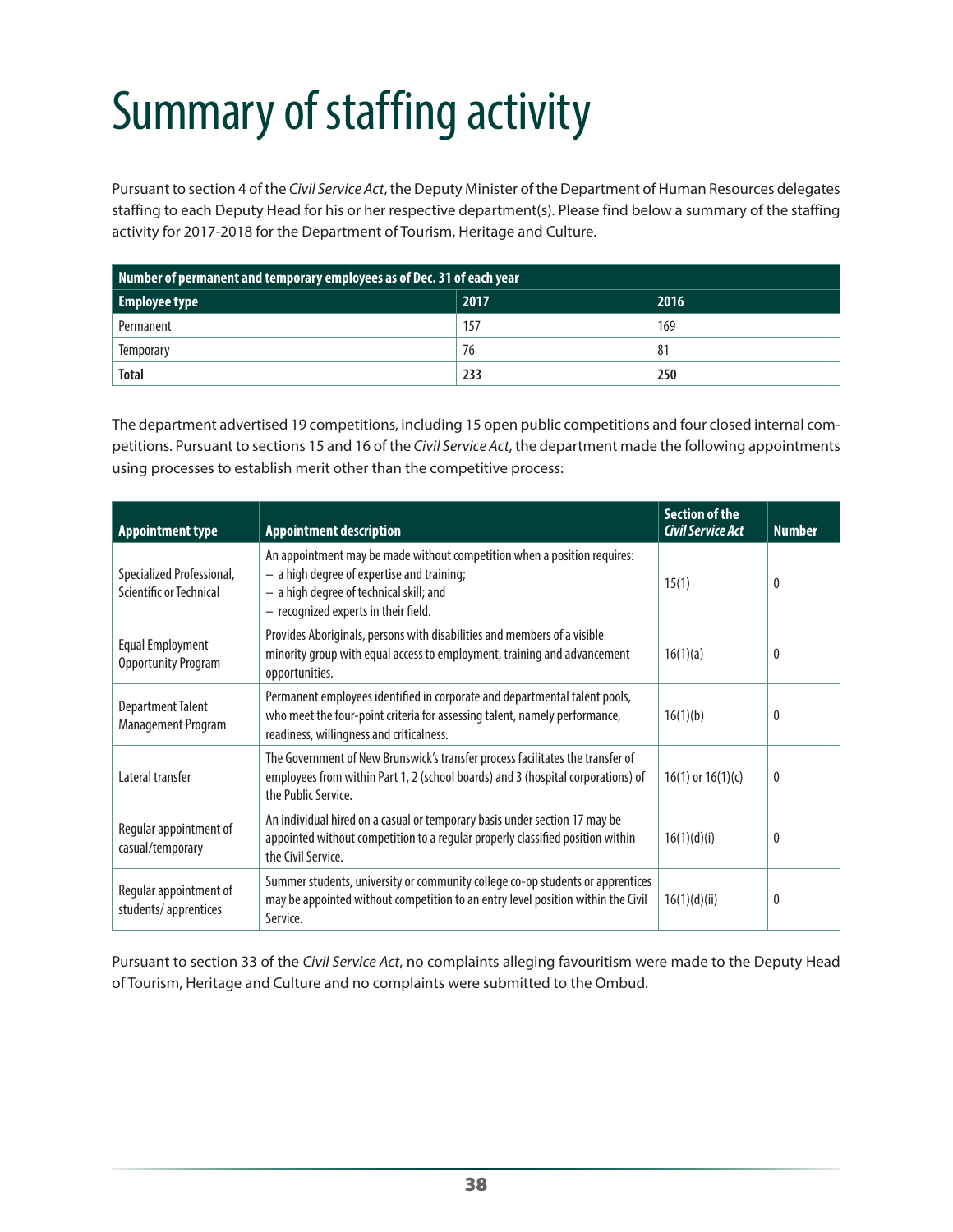# <span id="page-38-0"></span>Summary of legislation and legislative activity

| Name of regulation                                                                                                                                                                      | <b>Effective date</b> | Summary of changes                                                                                                                                                                                                                                                              |
|-----------------------------------------------------------------------------------------------------------------------------------------------------------------------------------------|-----------------------|---------------------------------------------------------------------------------------------------------------------------------------------------------------------------------------------------------------------------------------------------------------------------------|
| New Brunswick Regulation 85-104 under the Parks<br>Act<br>Réglement du Nouveau-Brunswick 85-104 pris en<br>vertu de la Loi sur les parcs<br>http://laws.gnb.ca/en/ShowPdf/cr/85-104.pdf | November 9, 2017      | The amendments to schedule A.1 of Regulation 85-104 under the<br>Parks Act were to make changes to some of the property names to<br>reflect proper linguistic form.<br>The property name review was a result of the comprehensive<br>review of the Parks Act completed in 2014. |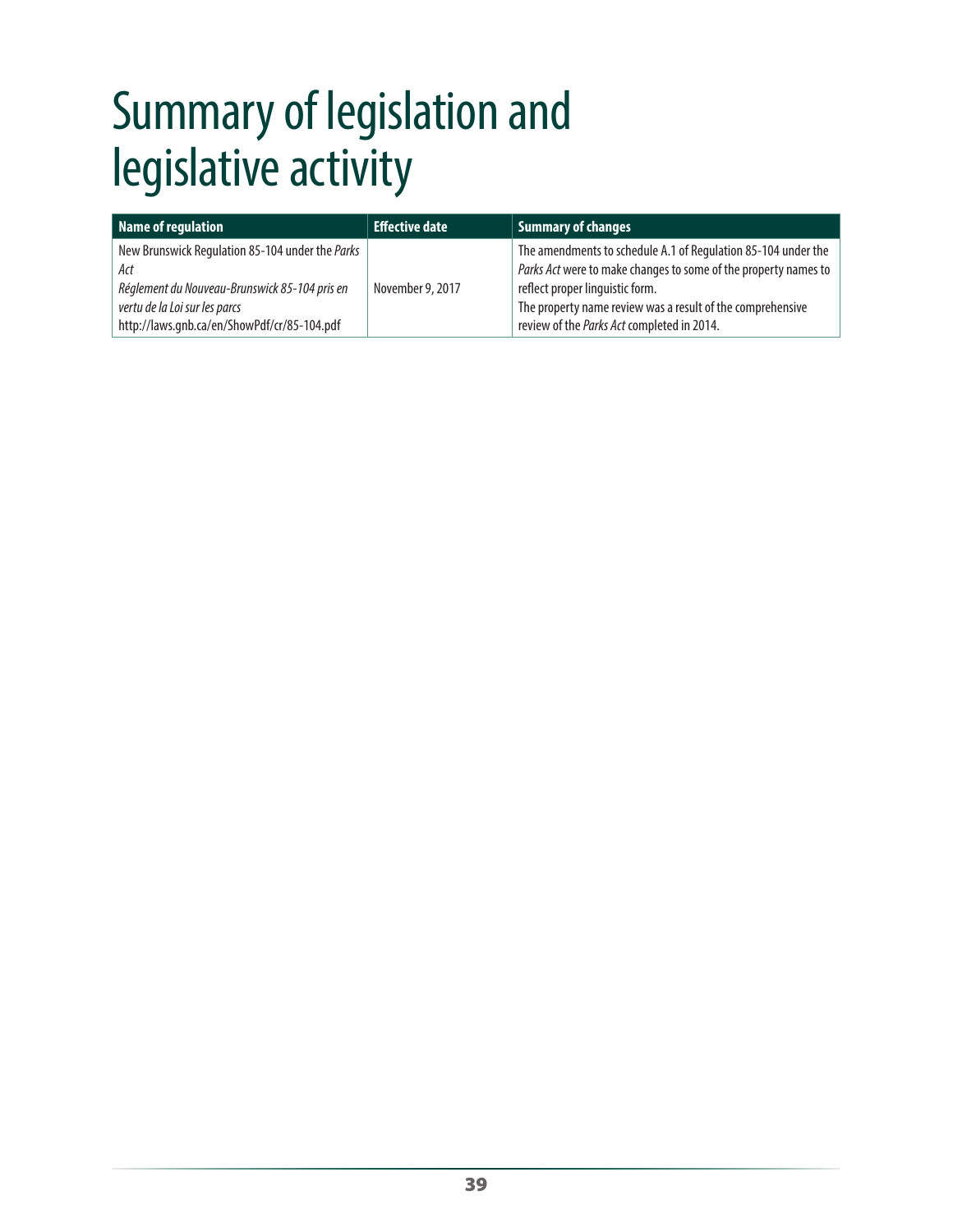# <span id="page-39-0"></span>Summary of Official Languages activities

# **Introduction**

In 2017-2018, the Department of Tourism, Heritage and Culture has continued to implement its revised Official Languages action plan which supports the Government of New Brunswick's Official Languages Plan and monitors and evaluates all departmental activities supporting the four focus sectors detailed below.

The department completed the annual evaluation of the second year of its action plan and has met the overall anticipated outcomes of the activities initiated in the action plan for 2017-2018 and continues to implement improved processes in the provision of quality services in both Official Languages.

# **Focus 1 – Language of Service**

The department ensures all new employees complete the i-Learn module on Language of Service upon commencement of their employment.

The department conducts random audits to verify that the active offer of service is being made in both Official Languages by telephone, in person, through signage, through correspondence and through all electronic services.

In 2017, the department hired a consultant to conduct a signage study and develop a comprehensive manual for new signage in all provincial parks. The Parks and Attractions Branch is now in the process of replacing existing signage with modernized signs that follow the new manual and the requirements set out in the *Official Languages Act*.

# **Focus 2 – Language of Work**

The department ensures all new employees complete the i-Learn module on Language of Work upon commencement of their employment.

The department provides a form to all new employees requesting information about their preferred Language of Work.

The department ensures performance reviews are offered and conducted in the employee's Official Language of Work and that managers review the Language of Work and language of service policies with their employees to ensure they understand their right to work in their Language of Choice as well as their obligation to provide an active offer and service in both Official Languages.

# **Focus 3 – Development of the two official linguistic communities**

The department considers the potential impact of all policies and programs on both linguistic communities when Memorandums to Executive Council and briefs are submitted to the Executive Council Office.

# **Focus 4 – Knowledge of the Act and other obligations**

The department provides information on the active offer of service in both Official Languages, Language of Service and Language of Work Policies and Guidelines to all new employees.

The department continues to monitor employee compliance with the *Official Languages Act* and the Language of Service policy.

# **Conclusion**

In 2017-2018, the Department of Tourism, Heritage and Culture received two Official Languages complaints which were resolved through the alternative resolution process. Based on the information provided, the Office of the Commissioner concluded that the complaints were unfounded.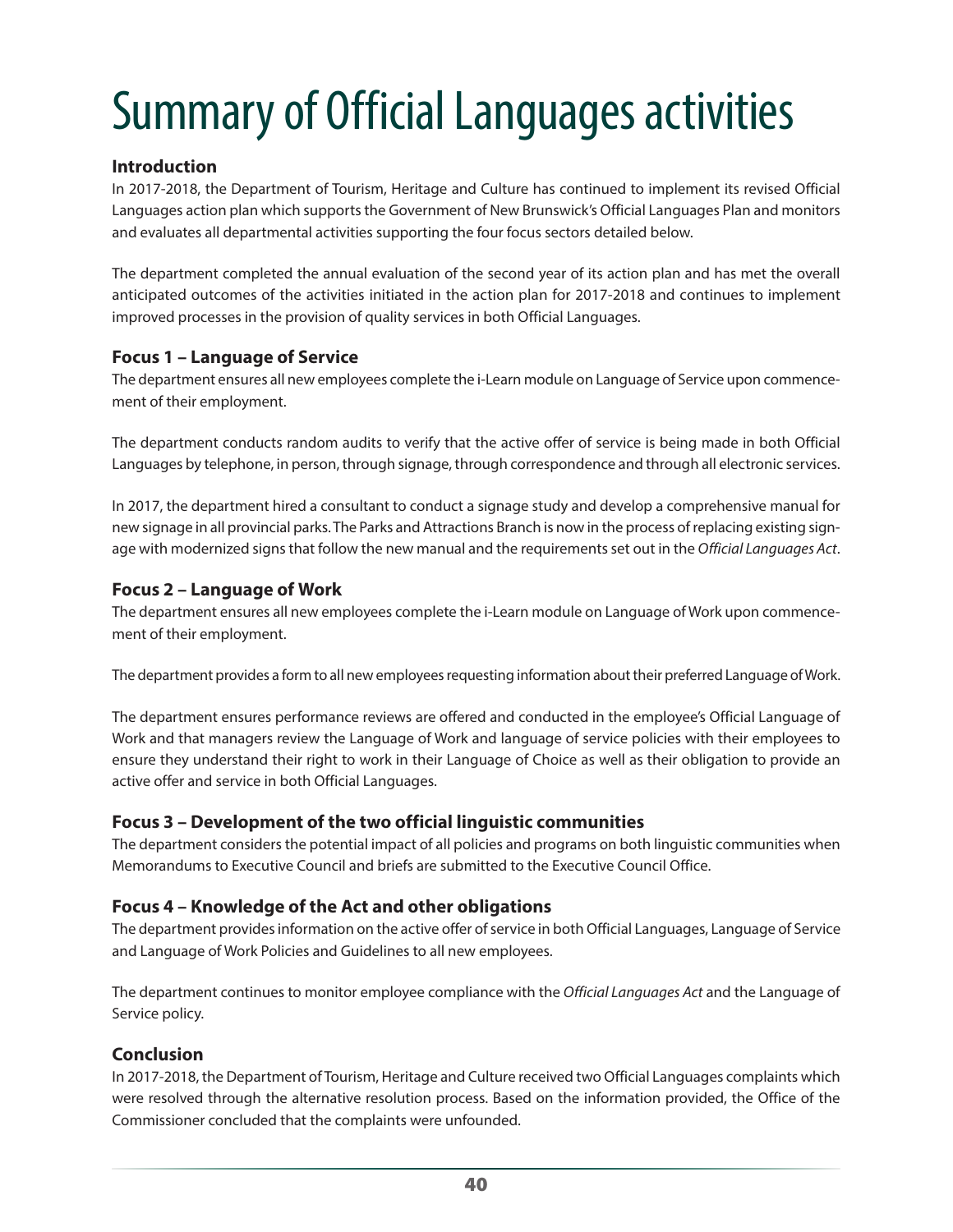# <span id="page-40-0"></span>Summary of recommendations from the Office of the Auditor General

The Department of Tourism, Heritage and Culture did not receive any recommendations from the Office of the Auditor General.

# Report on the *Public Interest Disclosure Act*

As provided under section 18(1) of the *Public Interest Disclosure Act*, the chief executive shall prepare a report of any disclosures of wrongdoing that have been made to a supervisor or designated officer of the portion of the public service for which the chief executive officer is responsible. The Department of Tourism, Heritage and Culture received did not receive any disclosure(s) of wrongdoing in the 2017-2018 fiscal year.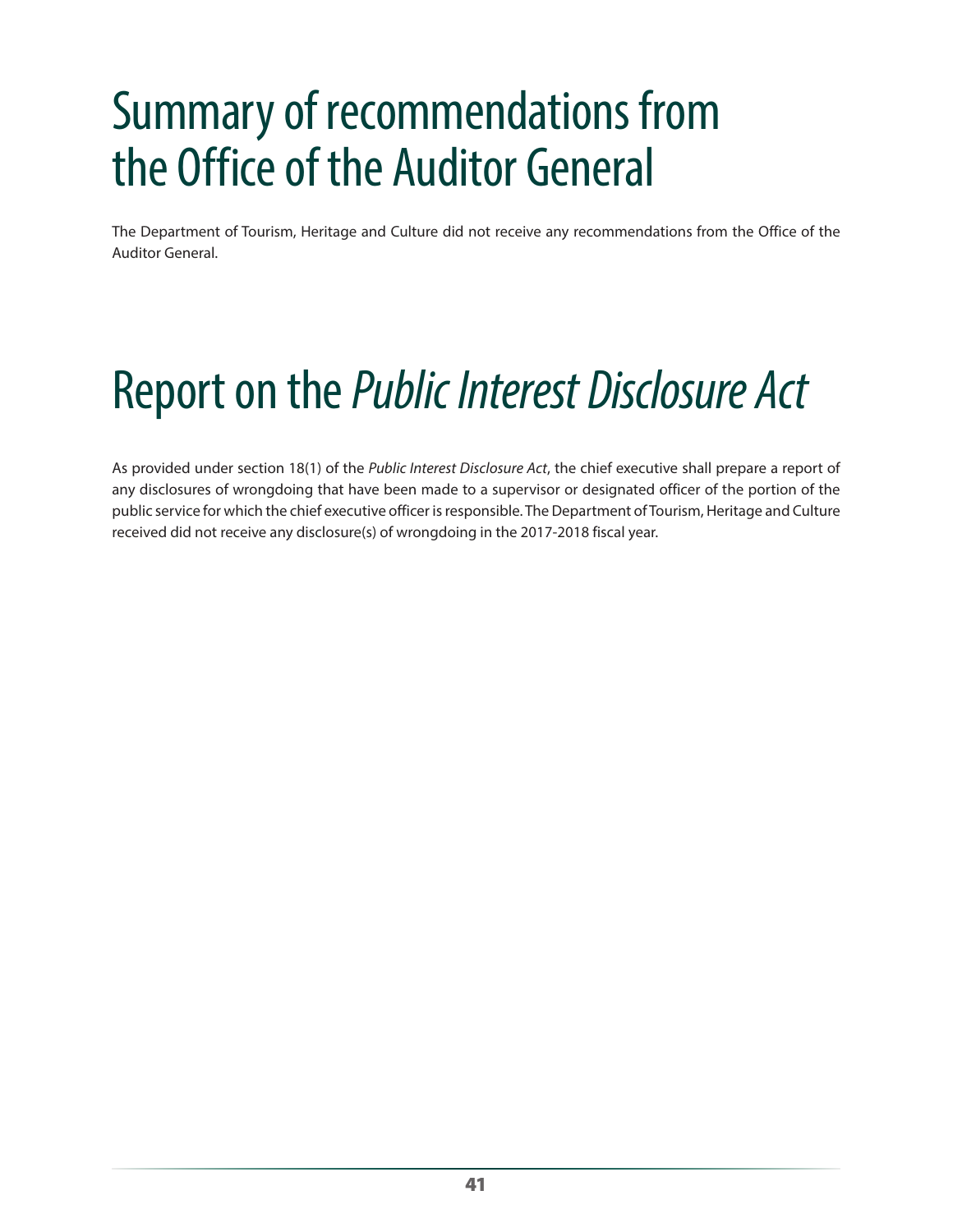# <span id="page-41-0"></span>Appendix A

| Provincial Parks, Tourism Facilities, Visitor Information Centres and Tourism Communication Centre |                         |                                  |                                                                                 |  |  |
|----------------------------------------------------------------------------------------------------|-------------------------|----------------------------------|---------------------------------------------------------------------------------|--|--|
| <b>Facility</b>                                                                                    | <b>Location</b>         | <b>Ownership</b>                 | <b>Operation</b>                                                                |  |  |
| <b>Provincial Parks</b>                                                                            |                         |                                  |                                                                                 |  |  |
| Mactaquac                                                                                          | Mactaquac               | Department                       | Operated by the department                                                      |  |  |
| de la République                                                                                   | Saint-Jacques           | Department                       | Operated by the department                                                      |  |  |
| Sugarloaf                                                                                          | Atholville              | Department                       | Operated by the department                                                      |  |  |
| Parlee Beach                                                                                       | Pointe-du-Chêne         | Department                       | Operated by the department                                                      |  |  |
| Murray Beach                                                                                       | <b>Murray Corner</b>    | Department                       | Operated by the department                                                      |  |  |
| New River Beach                                                                                    | <b>New River</b>        | Department                       | Operated by the department                                                      |  |  |
| Lepreau Falls                                                                                      | Lepreau                 | Department                       | Operated by the department                                                      |  |  |
| The Anchorage                                                                                      | <b>Grand Manan</b>      | Department                       | Operated by Boys and Girls Club of Grand Manan                                  |  |  |
| <b>Mount Carleton</b>                                                                              | Saint-Quentin           | Department                       | Operated by the department                                                      |  |  |
| Castalia                                                                                           | <b>Grand Manan</b>      | Department                       | Operated by Boys and Girls Club of Grand Manan                                  |  |  |
| <b>Herring Cove</b>                                                                                | Campobello              | Department                       | Operated by the department                                                      |  |  |
| Sainte-Croix                                                                                       | Bayside                 | Department                       | Undeveloped                                                                     |  |  |
| Val-Comeau                                                                                         | Val-Comeau              | Department                       | Operated by Camping Plein Air Inc.                                              |  |  |
| Oak Bay                                                                                            | Oak Bay                 | Department                       | Operated by Moffat Securities Inc.                                              |  |  |
| <b>Hopewell Rocks Provincial</b><br>Park                                                           | <b>Hopewell Cape</b>    | Department                       | Operated by the department                                                      |  |  |
| <b>Fundy Trail Provincial Parkway</b>                                                              | <b>St. Martins</b>      | Department                       | Operated by Fundy Trail Development Authority Inc.                              |  |  |
| Miscou                                                                                             | Miscou Island           | Department                       | Operated by Comité de développement Touristique de<br>Miscou                    |  |  |
| <b>Doak House</b>                                                                                  | Doaktown                | Department                       | Operated by The Miramichi Salmon Museum Inc. /<br><b>Atlantic Salmon Museum</b> |  |  |
| MacDonald Farm                                                                                     | <b>Bartibog Bridge</b>  | Department                       | Operated by The Highland Society of New Brunswick<br>at Miramichi               |  |  |
| <b>Bonar Law</b>                                                                                   | Rexton                  | Department                       | Operated by The Village of Rexton                                               |  |  |
| <b>Sheriff Andrews House</b>                                                                       | <b>Saint Andrews</b>    | Department                       | <b>Operated by The Town of Saint Andrews</b>                                    |  |  |
| Ministers Island                                                                                   | <b>Ministers Island</b> | Department                       | Operated by The Van Horne Estate on Ministers Island                            |  |  |
| <b>Tourism Facilities</b>                                                                          |                         |                                  |                                                                                 |  |  |
| Village Historique Acadien                                                                         | Rivière-du-Nord         | Department                       | Operated by the department                                                      |  |  |
| Kings Landing Historical<br>Settlement                                                             | Prince William          | Kings Landing Corporation        | Crown corporation                                                               |  |  |
| New Brunswick Botanical<br>Garden                                                                  | Saint-Jacques           | Department                       | Operated by New Brunswick Botanical Garden Society                              |  |  |
| Larry's Gulch Fishing Lodge                                                                        | Kedgwick                | Department                       | Operated by the department                                                      |  |  |
| Pays de la Sagouine                                                                                | Bouctouche              | Department                       | Supported by the department                                                     |  |  |
| Cape Jourimain Nature Centre                                                                       | Cape Jourimain          | <b>Canadian Wildlife Service</b> | Supported by the department                                                     |  |  |
| Cape Enrage                                                                                        | Cape Enrage             | Department                       | Operated by Cape Enrage Interpretive Centre Inc.                                |  |  |